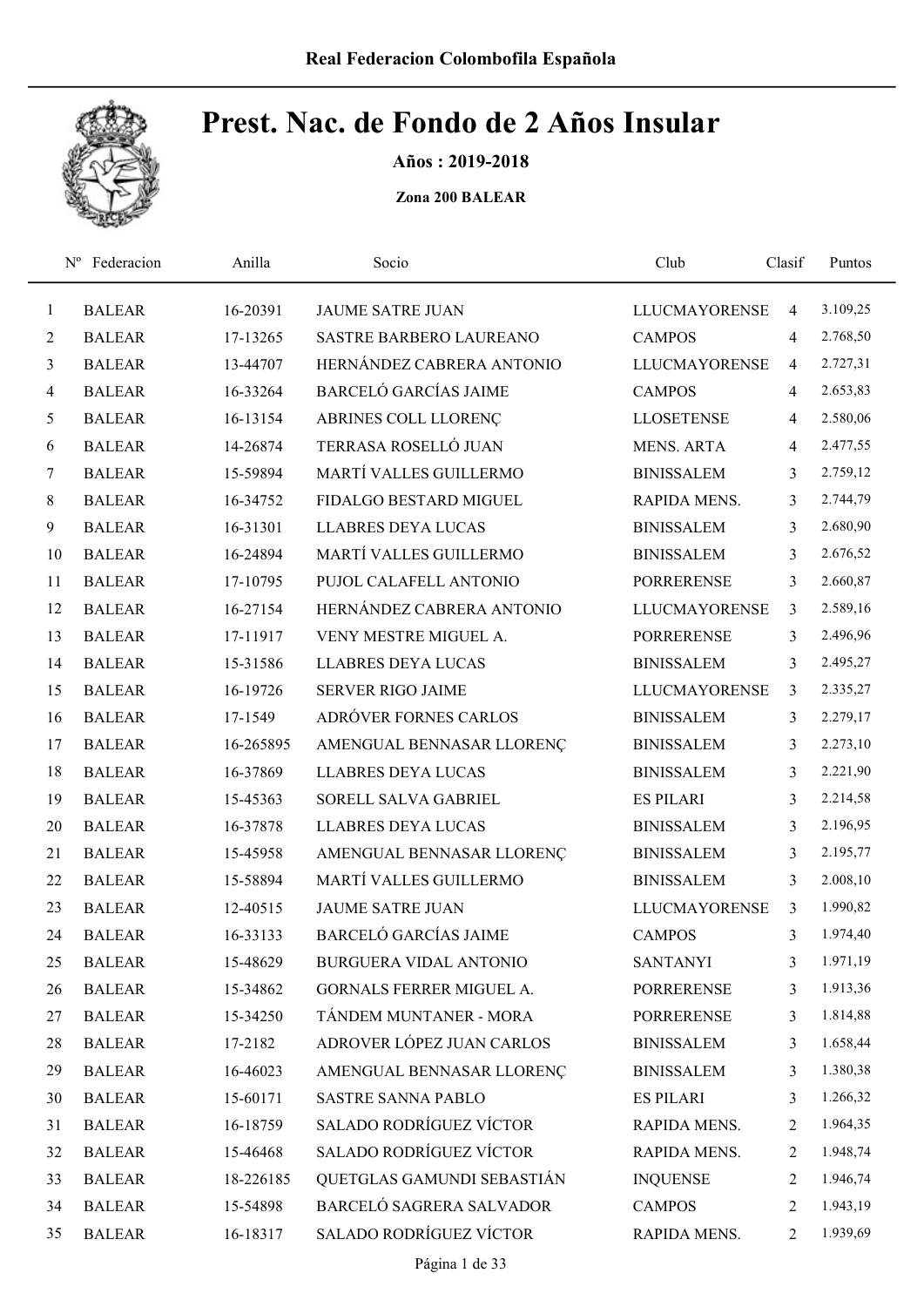

Años : 2019-2018

| $N^{\rm o}$ | Federacion    | Anilla     | Socio                          | Club                 | Clasif         | Puntos   |
|-------------|---------------|------------|--------------------------------|----------------------|----------------|----------|
| 36          | <b>BALEAR</b> | 16-39257   | QUETGLAS GAMUNDI SEBASTIÁN     | <b>INQUENSE</b>      | $\overline{2}$ | 1.937,14 |
| 37          | <b>BALEAR</b> | 17-11829   | <b>SALADO RODRÍGUEZ VÍCTOR</b> | RAPIDA MENS.         | 2              | 1.933,92 |
| 38          | <b>BALEAR</b> | 17-32632   | MARTÍN VIDAL ANTONIO           | <b>ES PILARI</b>     | $\overline{2}$ | 1.922,96 |
| 39          | <b>BALEAR</b> | 15-44540   | VILCHES VILCHES TORCUATO       | <b>ES PILARI</b>     | $\overline{2}$ | 1.922,81 |
| 40          | <b>BALEAR</b> | 06-81342   | SASTRE GONZÁLEZ ÁNGEL          | <b>CAMPOS</b>        | $\overline{2}$ | 1.919,63 |
| 41          | <b>BALEAR</b> | 16-37900   | <b>LLABRES DEYA LUCAS</b>      | <b>BINISSALEM</b>    | $\overline{2}$ | 1.914,82 |
| 42          | <b>BALEAR</b> | 17-9780    | <b>VERGER PIZA JUAN</b>        | <b>BINISSALEM</b>    | $\overline{2}$ | 1.905,61 |
| 43          | <b>BALEAR</b> | 17-32627   | RIBOT RAMIS ANTONIO            | <b>ES PILARI</b>     | $\overline{2}$ | 1.895,63 |
| 44          | <b>BALEAR</b> | 16-12597   | ABRINES COLL LLORENÇ           | <b>LLOSETENSE</b>    | 2              | 1.893,86 |
| 45          | <b>BALEAR</b> | 16-28244   | TÁNDEM MUNTANER - MORA         | <b>PORRERENSE</b>    | 2              | 1.887,38 |
| 46          | <b>BALEAR</b> | 17-11446   | TÁNDEM MUNTANER - MORA         | <b>PORRERENSE</b>    | $\overline{2}$ | 1.886,92 |
| 47          | <b>BALEAR</b> | 17-14144   | <b>CREUS GARAU BARTOLOMÉ</b>   | <b>LLUCMAYORENSE</b> | 2              | 1.884,49 |
| 48          | <b>BALEAR</b> | 14-26792   | TERRASA ROSELLÓ JUAN           | <b>MENS. ARTA</b>    | $\overline{2}$ | 1.876,75 |
| 49          | <b>BALEAR</b> | 16-27195   | PÉREZ LÓPEZ AGUSTÍN            | <b>ES PILARI</b>     | $\overline{2}$ | 1.875,97 |
| 50          | <b>BALEAR</b> | 17-13069   | PROHENS MAS BARTOLOMÉ          | <b>CAMPOS</b>        | $\overline{2}$ | 1.873,92 |
| 51          | <b>BALEAR</b> | 17-27808   | PERELLÓ PUJADAS CRISTOBAL      | <b>LLOSETENSE</b>    | $\overline{2}$ | 1.869,45 |
| 52          | <b>BALEAR</b> | 18-247070  | ACEDO ORTEGA ENRIQUE           | <b>MANACOR</b>       | $\overline{2}$ | 1.867,83 |
| 53          | <b>BALEAR</b> | 17-27769   | PERELLÓ PUJADAS CRISTOBAL      | <b>LLOSETENSE</b>    | $\overline{2}$ | 1.865,61 |
| 54          | <b>BALEAR</b> | 16-12190   | MAHINDO ALEMANY ANTONI J.      | <b>BINISSALEM</b>    | $\overline{2}$ | 1.863,95 |
| 55          | <b>BALEAR</b> | 17-17955   | ANDONOV HRISTOV ALEKSANDAR     | <b>BINISSALEM</b>    | $\overline{2}$ | 1.861,37 |
| 56          | <b>BALEAR</b> | 17-7898    | <b>BURGUERA FERRER JULIÁN</b>  | <b>SANTANYI</b>      | $\overline{2}$ | 1.859,32 |
| 57          | <b>BALEAR</b> | 16-32341   | SASTRE GONZÁLEZ ÁNGEL          | <b>CAMPOS</b>        | 2              | 1.858,82 |
| 58          | <b>BALEAR</b> | 17-1266    | NICOLAU GAMUNDI SEBASTIA       | <b>INQUENSE</b>      | 2              | 1.857,60 |
| 59          | <b>BALEAR</b> | 17-10497   | GONZÁLEZ SITJAR JOSÉ MANUEL    | <b>PORRERENSE</b>    | $\overline{2}$ | 1.850,03 |
| 60          | <b>BALEAR</b> | 15-30241   | <b>SERVER RIGO JAIME</b>       | <b>LLUCMAYORENSE</b> | 2              | 1.845,21 |
| 61          | <b>BALEAR</b> | 17-19830   | <b>ACEDO ORTEGA ENRIQUE</b>    | <b>MANACOR</b>       | 2              | 1.837,48 |
| 62          | <b>BALEAR</b> | 16-41824   | VADELL FUSTER BUENAVENTURA     | <b>MANACOR</b>       | 2              | 1.836,17 |
| 63          | <b>BALEAR</b> | 16-25234   | MONSERRAT CLAR JUAN            | <b>SANTANYI</b>      | 2              | 1.835,04 |
| 64          | <b>BALEAR</b> | 14-48270   | BONET ESCALAS BERNARDO         | <b>LLUCMAYORENSE</b> | 2              | 1.818,14 |
| 65          | <b>BALEAR</b> | 16-27334   | LLULL AXARTELL JAIME           | <b>LLUCMAYORENSE</b> | 2              | 1.813,06 |
| 66          | <b>BALEAR</b> | 16-17377   | VICH SALOM BARTOLOMÉ           | RAPIDA MENS.         | 2              | 1.809,51 |
| 67          | <b>BALEAR</b> | 17-9372138 | FAHANDEZH-SAADI FAHANDEZH R.   | DERBY MALLORCA 2     |                | 1.808,54 |
| 68          | <b>BALEAR</b> | 17-3358    | VERGER ROCA SEBASTIÁN          | PALMESANA            | 2              | 1.808,02 |
| 69          | <b>BALEAR</b> | 16-26482   | ADROVER VIDAL BARTOLOMÉ        | <b>SANTANYI</b>      | 2              | 1.807,04 |
| 70          | <b>BALEAR</b> | 15-49786   | PERELLÓ VIDAL ANTONIO          | <b>SANTANYI</b>      | $\overline{2}$ | 1.804,33 |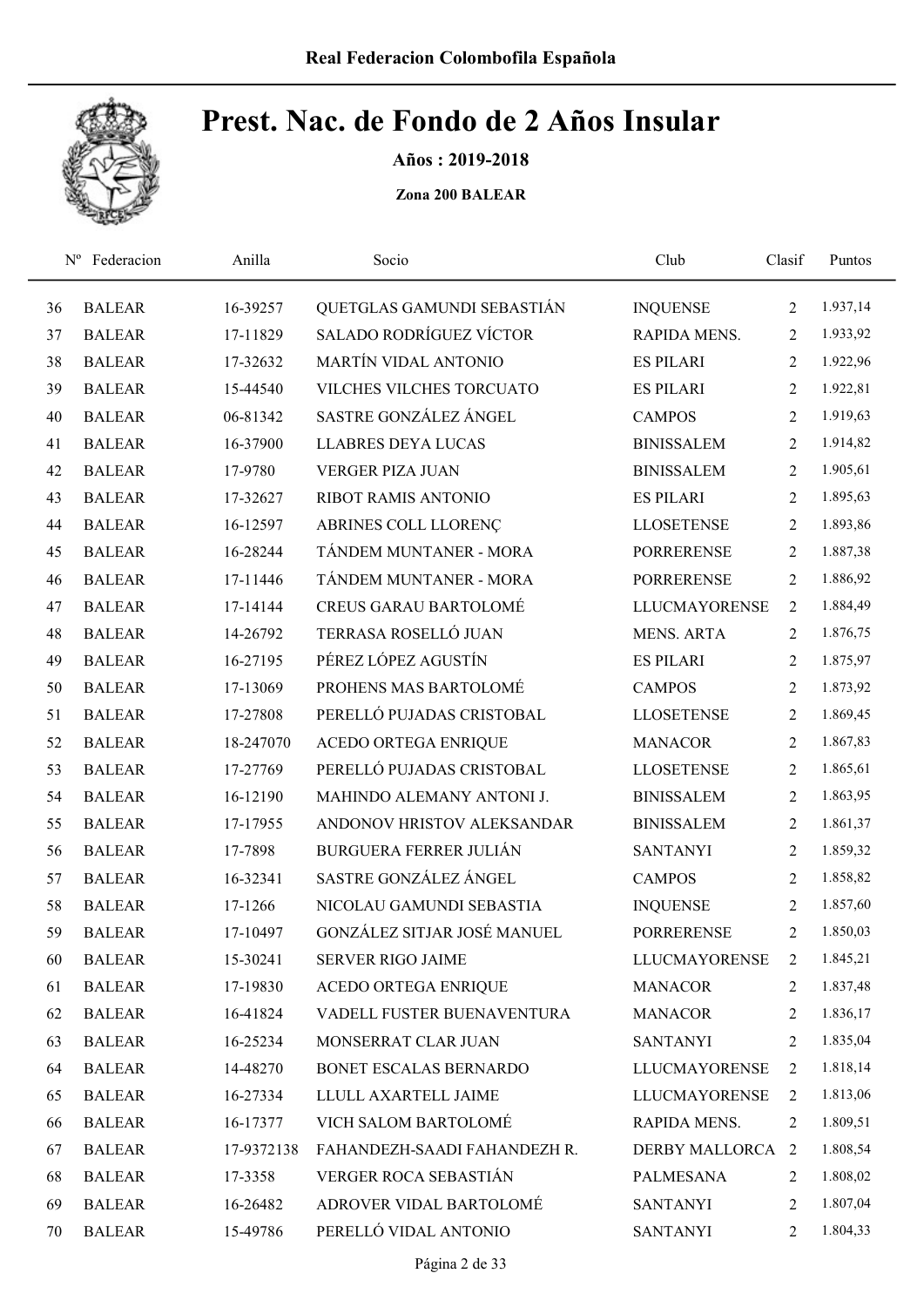

Años : 2019-2018

|     | Federacion<br>$N^{\rm o}$ | Anilla     | Socio                          | Club                 | Clasif         | Puntos   |
|-----|---------------------------|------------|--------------------------------|----------------------|----------------|----------|
| 71  | <b>BALEAR</b>             | 15-30249   | <b>SERVER RIGO JAIME</b>       | <b>LLUCMAYORENSE</b> | $\overline{2}$ | 1.791,67 |
| 72  | <b>BALEAR</b>             | 16-26340   | <b>BURGUERA VIDAL ANTONIO</b>  | <b>SANTANYI</b>      | 2              | 1.790,75 |
| 73  | <b>BALEAR</b>             | 15-7479727 | FAHANDEZH-SAADI FAHANDEZH R.   | DERBY MALLORCA 2     |                | 1.781,07 |
| 74  | <b>BALEAR</b>             | 16-25341   | <b>BURGUERA VICENS JULIÁN</b>  | <b>SANTANYI</b>      | 2              | 1.773,14 |
| 75  | <b>BALEAR</b>             | 17-2199    | ADROVER LÓPEZ JUAN CARLOS      | <b>BINISSALEM</b>    | $\overline{2}$ | 1.770,69 |
| 76  | <b>BALEAR</b>             | 16-18349   | <b>SALADO RODRÍGUEZ VÍCTOR</b> | RAPIDA MENS.         | $\overline{2}$ | 1.763,88 |
| 77  | <b>BALEAR</b>             | 14-35320   | PROHENS SALOM ANDRÉS           | <b>LLUCMAYORENSE</b> | 2              | 1.760,29 |
| 78  | <b>BALEAR</b>             | 15-25980   | ABRINES COLL LLORENÇ           | <b>LLOSETENSE</b>    | $\overline{2}$ | 1.748,93 |
| 79  | <b>BALEAR</b>             | 16-25704   | PONS VIDAL DAMIÁN              | <b>SANTANYI</b>      | $\overline{2}$ | 1.747,31 |
| 80  | <b>BALEAR</b>             | 17-35394   | <b>GINARD GINARD JULIÁN</b>    | <b>CAMPOS</b>        | 2              | 1.742,17 |
| 81  | <b>BALEAR</b>             | 17-36085   | <b>GIL PALACIO H. MARINA</b>   | <b>PALMESANA</b>     | $\overline{2}$ | 1.722,89 |
| 82  | <b>BALEAR</b>             | 16-17168   | RODRÍGUEZ MARTÍN JOSÉ          | RAPIDA MENS.         | $\overline{2}$ | 1.720,34 |
| 83  | <b>BALEAR</b>             | 17-26640   | <b>GINARD NICOLAU PEDRO</b>    | <b>MENS. ARTA</b>    | $\overline{2}$ | 1.720,07 |
| 84  | <b>BALEAR</b>             | 18-238204  | SASTRE BARBERO LAUREANO        | <b>CAMPOS</b>        | $\overline{2}$ | 1.713,59 |
| 85  | <b>BALEAR</b>             | 17-27778   | PERELLÓ PUJADAS CRISTOBAL      | <b>LLOSETENSE</b>    | $\overline{2}$ | 1.709,12 |
| 86  | <b>BALEAR</b>             | 15-53963   | ROTGER SÁNCHEZ MARCOS          | RAPIDA MENS.         | 2              | 1.694,05 |
| 87  | <b>BALEAR</b>             | 15-29391   | TERRASA ROSELLÓ JUAN           | <b>MENS. ARTA</b>    | 2              | 1.688,01 |
| 88  | <b>BALEAR</b>             | 16-32456   | SASTRE GONZÁLEZ ÁNGEL          | <b>CAMPOS</b>        | $\overline{2}$ | 1.684,86 |
| 89  | <b>BALEAR</b>             | 16-19186   | BARCELÓ TABERNER BARTOLOMÉ     | <b>LLUCMAYORENSE</b> | $\overline{2}$ | 1.684,62 |
| 90  | <b>BALEAR</b>             | 17-15249   | BONET ESCALAS BERNARDO         | <b>LLUCMAYORENSE</b> | 2              | 1.683,05 |
| 91  | <b>BALEAR</b>             | 16-12914   | SÁNCHEZ PERELLÓ JOSÉ G.        | <b>LLOSETENSE</b>    | $\overline{2}$ | 1.682,39 |
| 92  | <b>BALEAR</b>             | 17-8162    | <b>BLANCH ALCINA ANTONI</b>    | <b>SANTANYI</b>      | 2              | 1.681,07 |
| 93  | <b>BALEAR</b>             | 16-45210   | TERRASA ROSELLÓ JUAN           | <b>MENS. ARTA</b>    | 2              | 1.680,76 |
| 94  | <b>BALEAR</b>             | 16-33808   | PROHENS VICENS BARTOLOMÉ       | <b>CAMPOS</b>        | 2              | 1.677,77 |
| 95  | <b>BALEAR</b>             | 17-27841   | SÁNCHEZ PERELLÓ JOSÉ G.        | <b>LLOSETENSE</b>    | 2              | 1.676,22 |
| 96  | <b>BALEAR</b>             | 15-54223   | RIBOT RAMIS ANTONIO            | <b>ES PILARI</b>     | 2              | 1.675,10 |
| 97  | <b>BALEAR</b>             | 16-19334   | <b>CREUS GARAU BARTOLOMÉ</b>   | <b>LLUCMAYORENSE</b> | 2              | 1.674,24 |
| 98  | <b>BALEAR</b>             | 16-28950   | VENY MESTRE MIGUEL A.          | PORRERENSE           | 2              | 1.673,08 |
| 99  | <b>BALEAR</b>             | 17-11558   | TÁNDEM MUNTANER - MORA         | <b>PORRERENSE</b>    | 2              | 1.671,08 |
| 100 | <b>BALEAR</b>             | 16-27198   | PÉREZ LÓPEZ AGUSTÍN            | <b>ES PILARI</b>     | 2              | 1.664,56 |
| 101 | <b>BALEAR</b>             | 16-33942   | SASTRE BARBERO LAUREANO        | <b>CAMPOS</b>        | 2              | 1.659,27 |
| 102 | <b>BALEAR</b>             | 16-39363   | QUETGLAS GAMUNDI SEBASTIÁN     | <b>INQUENSE</b>      | 2              | 1.658,16 |
| 103 | <b>BALEAR</b>             | 16-16182   | MONTSERRAT PUJOL JUAN          | <b>LA DEPORTIVA</b>  | 2              | 1.650,17 |
| 104 | <b>BALEAR</b>             | 15-46067   | COLL BARCELÓ ANTONIO           | RAPIDA MENS.         | 2              | 1.646,86 |
| 105 | <b>BALEAR</b>             | 16-33363   | GOMIS TOMÁS PEDRO A.           | <b>CAMPOS</b>        | 2              | 1.636,45 |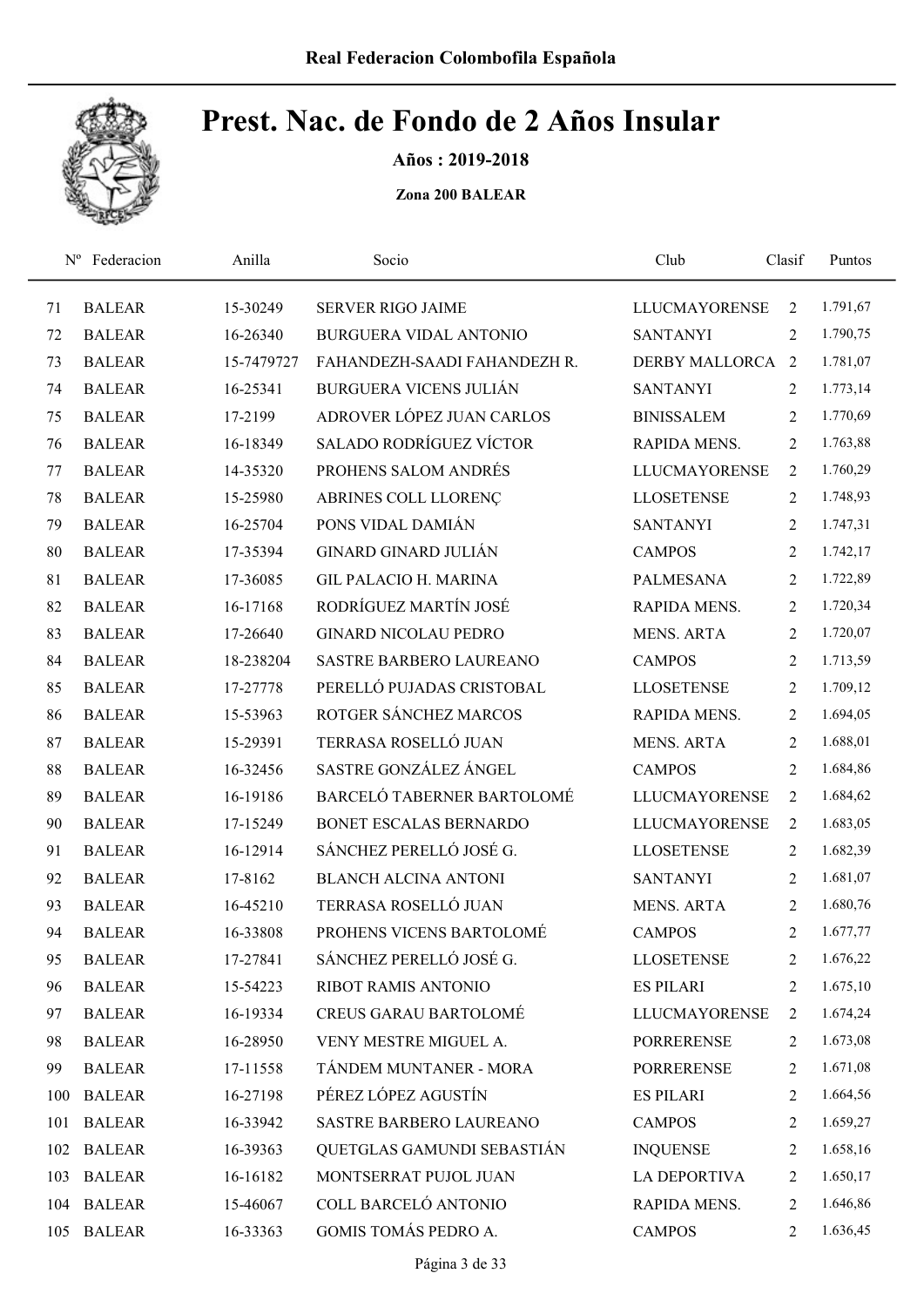

Años : 2019-2018

| $N^{\rm o}$ | Federacion    | Anilla    | Socio                           | Club                 | Clasif         | Puntos   |
|-------------|---------------|-----------|---------------------------------|----------------------|----------------|----------|
| 106         | <b>BALEAR</b> | 17-13716  | <b>GINARD GINARD JULIÁN</b>     | <b>CAMPOS</b>        | 2              | 1.624,03 |
| 107         | <b>BALEAR</b> | 17-2031   | TERRASSA COLOMAR GUILLERMO      | <b>BINISSALEM</b>    | 2              | 1.619,79 |
| 108         | <b>BALEAR</b> | 16-18019  | <b>VERGER PIZA JUAN</b>         | <b>BINISSALEM</b>    | 2              | 1.616,78 |
| 109         | <b>BALEAR</b> | 15-48263  | ADROVER VIDAL BARTOLOMÉ         | <b>SANTANYI</b>      | 2              | 1.612,06 |
| 110         | <b>BALEAR</b> | 17-2120   | TERRASSA COLOMAR GUILLERMO      | <b>BINISSALEM</b>    | 2              | 1.609,55 |
| 111         | <b>BALEAR</b> | 16-20078  | <b>GIL PALACIO H. MARINA</b>    | <b>PALMESANA</b>     | 2              | 1.605,28 |
| 112         | <b>BALEAR</b> | 17-3427   | <b>VERGER ROCA SEBASTIÁN</b>    | <b>PALMESANA</b>     | $\overline{2}$ | 1.590,26 |
| 113         | <b>BALEAR</b> | 18-241054 | TOMÁS SASTRE LORENZO            | <b>LLUCMAYORENSE</b> | 2              | 1.577,17 |
| 114         | <b>BALEAR</b> | 15-58999  | AMENGUAL BENNASAR LLORENÇ       | <b>BINISSALEM</b>    | 2              | 1.569,26 |
| 115         | <b>BALEAR</b> | 16-19067  | TOMÁS SASTRE LORENZO            | <b>LLUCMAYORENSE</b> | 2              | 1.564,47 |
| 116         | <b>BALEAR</b> | 16-19743  | MONSERRAT RAFAL JULIÁN          | <b>LLUCMAYORENSE</b> | 2              | 1.558,06 |
| 117         | <b>BALEAR</b> | 17-7097   | ADROVER VIDAL BARTOLOMÉ         | <b>SANTANYI</b>      | 2              | 1.556,32 |
| 118         | <b>BALEAR</b> | 15-48646  | <b>BURGUERA VIDAL ANTONIO</b>   | <b>SANTANYI</b>      | 2              | 1.553,63 |
| 119         | <b>BALEAR</b> | 16-35404  | FIDALGO BESTARD MIGUEL          | RAPIDA MENS.         | 2              | 1.551,38 |
| 120         | <b>BALEAR</b> | 16-18490  | COLL BARCELÓ ANTONIO            | RAPIDA MENS.         | 2              | 1.546,20 |
| 121         | <b>BALEAR</b> | 17-19628  | TÁNDEM VIDAL - VIDAL            | <b>MANACOR</b>       | 2              | 1.539,91 |
| 122         | <b>BALEAR</b> | 15-34874  | <b>GORNALS FERRER MIGUEL A.</b> | <b>PORRERENSE</b>    | $\overline{2}$ | 1.538,32 |
| 123         | <b>BALEAR</b> | 16-29422  | ARBONA FORNERS ANTONIO          | <b>BINISSALEM</b>    | $\overline{2}$ | 1.538,09 |
| 124         | <b>BALEAR</b> | 14-37806  | GORNALS FERRER MIGUEL A.        | <b>PORRERENSE</b>    | 2              | 1.537,41 |
| 125         | <b>BALEAR</b> | 17-13156  | PROHENS MAS BARTOLOMÉ           | <b>CAMPOS</b>        | 2              | 1.533,29 |
| 126         | <b>BALEAR</b> | 16-16357  | TÁNDEM MARCOS - PEDRO           | <b>LA DEPORTIVA</b>  | 2              | 1.530,02 |
| 127         | <b>BALEAR</b> | 15-59992  | PROHENS MAS BARTOLOMÉ           | <b>CAMPOS</b>        | 2              | 1.525,12 |
| 128         | <b>BALEAR</b> | 17-35465  | VILCHES VILCHES TORCUATO        | <b>ES PILARI</b>     | 2              | 1.516,30 |
| 129         | <b>BALEAR</b> | 15-48578  | <b>BURGUERA FERRER JULIÁN</b>   | <b>SANTANYI</b>      | $\overline{2}$ | 1.508,57 |
| 130         | <b>BALEAR</b> | 15-48126  | CASTOR SASTRE BERNARDO          | <b>LLOSETENSE</b>    | 2              | 1.476,22 |
| 131         | <b>BALEAR</b> | 16-28956  | VENY MESTRE MIGUEL A.           | <b>PORRERENSE</b>    | 2              | 1.474,14 |
| 132         | <b>BALEAR</b> | 17-9158   | TAPALOAGA NELU DANIEL           | RAPIDA MENS.         | 2              | 1.470,04 |
| 133         | <b>BALEAR</b> | 17-6361   | PERELLÓ VIDAL ANTONIO           | <b>SANTANYI</b>      | 2              | 1.427,78 |
| 134         | <b>BALEAR</b> | 16-24893  | MARTÍ VALLES GUILLERMO          | <b>BINISSALEM</b>    | 2              | 1.426,05 |
| 135         | <b>BALEAR</b> | 16-34217  | ROTGER SÁNCHEZ MARCOS           | RAPIDA MENS.         | 2              | 1.423,77 |
| 136         | <b>BALEAR</b> | 16-13283  | TÁNDEM VILCHEZ - SÁNCHEZ        | <b>LLOSETENSE</b>    | 2              | 1.416,73 |
| 137         | <b>BALEAR</b> | 17-34213  | POU MESQUIDA JAIME              | <b>MANACOR</b>       | 2              | 1.400,21 |
| 138         | <b>BALEAR</b> | 14-46159  | TOMÁS SASTRE LORENZO            | <b>LLUCMAYORENSE</b> | 2              | 1.399,43 |
| 139         | <b>BALEAR</b> | 15-36709  | <b>GINARD GINARD JULIÁN</b>     | <b>CAMPOS</b>        | 2              | 1.386,42 |
| 140         | <b>BALEAR</b> | 15-49306  | PERELLÓ VIDAL LORENZO           | <b>SANTANYI</b>      | 2              | 1.375,21 |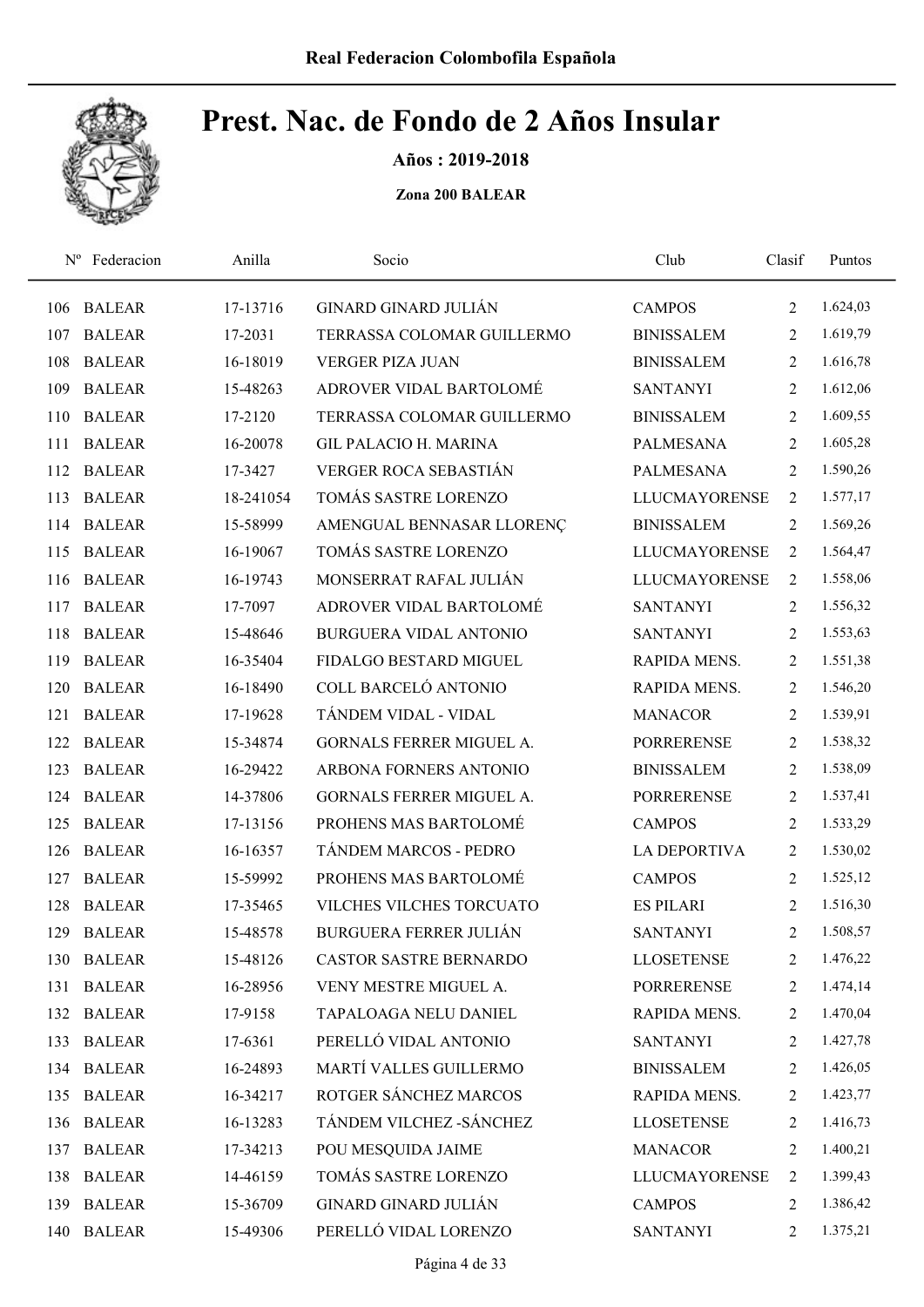

Años : 2019-2018

| $N^{\rm o}$ | Federacion    | Anilla     | Socio                         | Club                 | Clasif         | Puntos   |  |
|-------------|---------------|------------|-------------------------------|----------------------|----------------|----------|--|
| 141         | <b>BALEAR</b> | 18-239942  | BARCELÓ TABERNER BARTOLOMÉ    | <b>LLUCMAYORENSE</b> | $\overline{2}$ | 1.349,70 |  |
| 142         | <b>BALEAR</b> | 16-19924   | LLULL AXARTELL JAIME          | <b>LLUCMAYORENSE</b> | 2              | 1.346,53 |  |
| 143         | <b>BALEAR</b> | 17-9788    | <b>VERGER PIZA JUAN</b>       | <b>BINISSALEM</b>    | 2              | 1.320,15 |  |
| 144         | <b>BALEAR</b> | 16-33849   | PROHENS VICENS BARTOLOMÉ      | <b>CAMPOS</b>        | 2              | 1.315,21 |  |
| 145         | <b>BALEAR</b> | 17-17525   | TERRASSA COSTA MATEO          | <b>BINISSALEM</b>    | 2              | 1.314,31 |  |
| 146         | <b>BALEAR</b> | 16-20106   | MONSERRAT RAFAL JULIÁN        | <b>LLUCMAYORENSE</b> | 2              | 1.294,91 |  |
| 147         | <b>BALEAR</b> | 16-26339   | <b>BURGUERA VIDAL ANTONIO</b> | <b>SANTANYI</b>      | 2              | 1.291,38 |  |
| 148         | <b>BALEAR</b> | 17-34494   | SALADO RODRÍGUEZ VÍCTOR       | RAPIDA MENS.         | 2              | 1.282,87 |  |
| 149         | <b>BALEAR</b> | 15-30290   | <b>SERVER RIGO JAIME</b>      | <b>LLUCMAYORENSE</b> | 2              | 1.275,78 |  |
| 150         | <b>BALEAR</b> | 16-16079   | BISBAL MORA JOAN JESÚS        | <b>LA DEPORTIVA</b>  | 2              | 1.267,14 |  |
| 151         | <b>BALEAR</b> | 16-18420   | COLL BARCELÓ ANTONIO          | RAPIDA MENS.         | 2              | 1.250,77 |  |
| 152         | <b>BALEAR</b> | 14-42010   | PROHENS MAS BARTOLOMÉ         | <b>CAMPOS</b>        | $\overline{2}$ | 1.245,84 |  |
| 153         | <b>BALEAR</b> | 17-27712   | PERELLÓ PUJADAS CRISTOBAL     | <b>LLOSETENSE</b>    | 2              | 1.236,85 |  |
| 154         | <b>BALEAR</b> | 16-29505   | MARTORELL FULLANA JAIME       | <b>BINISSALEM</b>    | 2              | 1.231,27 |  |
| 155         | <b>BALEAR</b> | 17-1483    | ADRÓVER FORNES CARLOS         | <b>BINISSALEM</b>    | $\overline{2}$ | 1.171,50 |  |
| 156         | <b>BALEAR</b> | 16-19111   | <b>JAUME SATRE JUAN</b>       | <b>LLUCMAYORENSE</b> | 2              | 1.169,35 |  |
| 157         | <b>BALEAR</b> | 15-35067   | GONZÁLEZ SITJAR JOSÉ MANUEL   | <b>PORRERENSE</b>    | $\overline{2}$ | 1.162,34 |  |
| 158         | <b>BALEAR</b> | 17-12384   | GOMIS TOMÁS PEDRO A.          | <b>CAMPOS</b>        | 2              | 1.140,61 |  |
| 159         | <b>BALEAR</b> | 17-11926   | VENY MESTRE MIGUEL A.         | <b>PORRERENSE</b>    | $\overline{2}$ | 1.127,86 |  |
| 160         | <b>BALEAR</b> | 16-28073   | GONZÁLEZ SITJAR JOSÉ MANUEL   | <b>PORRERENSE</b>    | 2              | 1.123,82 |  |
| 161         | <b>BALEAR</b> | 16-13028   | VILLALONGA COLL LORENZO       | <b>LLOSETENSE</b>    | 2              | 1.110,20 |  |
| 162         | <b>BALEAR</b> | 17-11442   | TÁNDEM MUNTANER - MORA        | <b>PORRERENSE</b>    | 2              | 1.108,32 |  |
| 163         | <b>BALEAR</b> | 16-265747  | ARBABAN GHAFOORI AMIR HESSAM  | <b>BINISSALEM</b>    | 2              | 1.084,52 |  |
| 164         | <b>BALEAR</b> | 16-27335   | LLULL AXARTELL JAIME          | <b>LLUCMAYORENSE</b> | 2              | 1.049,81 |  |
| 165         | <b>BALEAR</b> | 15-29332   | TERRASA ROSELLÓ JUAN          | <b>MENS. ARTA</b>    | 2              | 1.042,21 |  |
| 166         | <b>BALEAR</b> | 17-251     | <b>SEGUI FEMENIAS JORGE</b>   | <b>LA DEPORTIVA</b>  | 2              | 996,96   |  |
| 167         | <b>BALEAR</b> | 16-14419   | ADRÓVER FORNES CARLOS         | <b>BINISSALEM</b>    | $\overline{c}$ | 908,58   |  |
| 168         | <b>BALEAR</b> | 15-30195   | PROHENS SALOM ANDRÉS          | <b>LLUCMAYORENSE</b> | 2              | 679,58   |  |
| 169         | <b>BALEAR</b> | 17-12879   | PROHENS VICENS BARTOLOMÉ      | <b>CAMPOS</b>        | 2              | 663,72   |  |
| 170         | <b>BALEAR</b> | 16-28840   | GORNALS FERRER MIGUEL A.      | <b>PORRERENSE</b>    | $\overline{c}$ | 612,82   |  |
| 171         | <b>BALEAR</b> | 17-788     | JAUME OLIVER ANTONIA          | <b>LA DEPORTIVA</b>  | 2              | 580,93   |  |
| 172         | <b>BALEAR</b> | 16-39872   | QUETGLAS GAMUNDI PEDRO        | <b>INQUENSE</b>      | 2              | 512,26   |  |
| 173         | <b>BALEAR</b> | 17-28257   | CASTOR SASTRE BERNARDO        | <b>LLOSETENSE</b>    | 1              | 1.000,00 |  |
|             | 174 BALEAR    | 17-3388    | <b>JURADO MATAS FÉLIX</b>     | <b>LA DEPORTIVA</b>  | 1              | 1.000,00 |  |
| 175         | <b>BALEAR</b> | 15-1155126 | FAHANDEZH-SAADI FAHANDEZH R.  | DERBY MALLORCA 1     |                | 1.000,00 |  |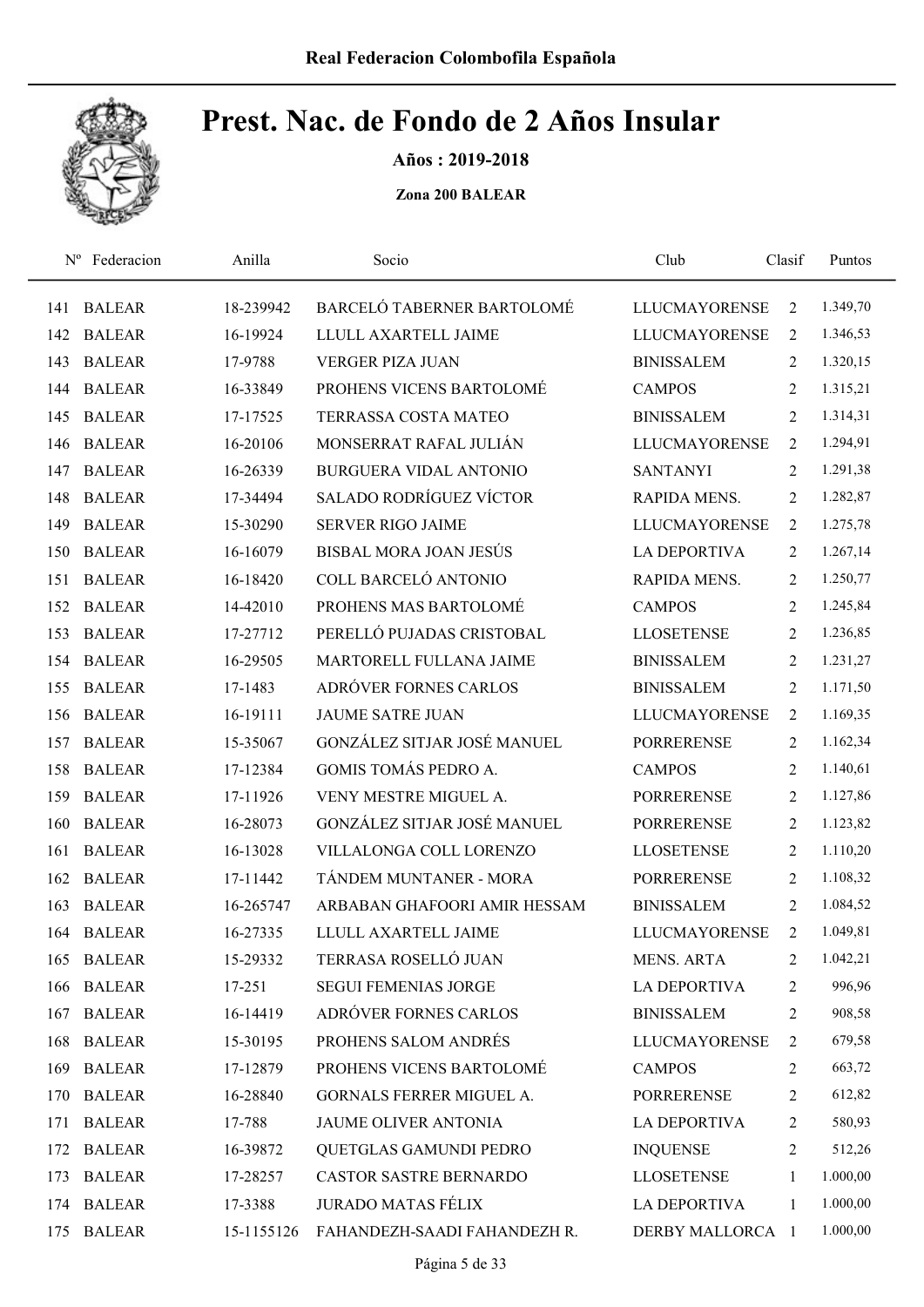

Años : 2019-2018

| $N^{\rm o}$ | Federacion    | Anilla    | Socio                           | Club                 | Clasif         | Puntos   |  |
|-------------|---------------|-----------|---------------------------------|----------------------|----------------|----------|--|
| 176         | <b>BALEAR</b> | 17-9799   | <b>VERGER PIZA JUAN</b>         | <b>BINISSALEM</b>    | $\mathbf{1}$   | 1.000,00 |  |
| 177         | <b>BALEAR</b> | 16-13232  | TÁNDEM VILCHEZ - SÁNCHEZ        | <b>LLOSETENSE</b>    | 1              | 1.000,00 |  |
| 178         | <b>BALEAR</b> | 18-243684 | <b>BIBILONI JAUME ANTONIO</b>   | <b>BINISSALEM</b>    | $\mathbf{1}$   | 1.000,00 |  |
| 179         | <b>BALEAR</b> | 17-32848  | <b>GIL MARTÍN ANTONI</b>        | <b>PALMESANA</b>     | 1              | 1.000,00 |  |
| 180         | <b>BALEAR</b> | 17-3495   | <b>GONZÁLEZ FERRER SALVADOR</b> | <b>PALMESANA</b>     | $\mathbf{1}$   | 1.000,00 |  |
| 181         | <b>BALEAR</b> | 17-34079  | MONSERRAT RAFAL JULIÁN          | <b>LLUCMAYORENSE</b> | $\mathbf{1}$   | 1.000,00 |  |
| 182         | <b>BALEAR</b> | 17-17166  | ARBABAN GHAFOORI AMIR HESSAM    | <b>BINISSALEM</b>    | $\mathbf{1}$   | 1.000,00 |  |
| 183         | <b>BALEAR</b> | 18-238618 | PROHENS VICENS BARTOLOMÉ        | <b>CAMPOS</b>        | $\mathbf{1}$   | 1.000,00 |  |
| 184         | <b>BALEAR</b> | 18-227259 | MUÑOZ GUTIÉRREZ MANUEL          | <b>PALMESANA</b>     | $\mathbf{1}$   | 999,08   |  |
| 185         | <b>BALEAR</b> | 17-1824   | MARTÍNEZ POZO JANSEL M.         | <b>PALMESANA</b>     | 1              | 998,82   |  |
| 186         | <b>BALEAR</b> | 16-19577  | PROHENS SALOM ANDRÉS            | <b>LLUCMAYORENSE</b> | $\mathbf{1}$   | 998,63   |  |
| 187         | <b>BALEAR</b> | 17-35355  | <b>VERGER ROCA SEBASTIÁN</b>    | <b>PALMESANA</b>     | 1              | 998,54   |  |
| 188         | <b>BALEAR</b> | 17-17272  | ARBABAN GHAFOORI AMIR HESSAM    | <b>BINISSALEM</b>    | 1              | 997,22   |  |
| 189         | <b>BALEAR</b> | 18-257578 | <b>VERGER PIZA JUAN</b>         | <b>BINISSALEM</b>    | $\mathbf{1}$   | 997,16   |  |
| 190         | <b>BALEAR</b> | 17-14721  | BALLESTER SERVERA SEBASTIÁ      | <b>LLUCMAYORENSE</b> | $\mathbf{1}$   | 996,93   |  |
| 191         | <b>BALEAR</b> | 17-23980  | VENY MESTRE MIGUEL A.           | <b>PORRERENSE</b>    | 1              | 996,76   |  |
| 192         | <b>BALEAR</b> | 18-241608 | TOMÁS SASTRE LORENZO            | <b>LLUCMAYORENSE</b> | $\overline{1}$ | 995,97   |  |
| 193         | <b>BALEAR</b> | 16-39386  | QUETGLAS GAMUNDI SEBASTIÁN      | <b>INQUENSE</b>      | $\mathbf{1}$   | 995,24   |  |
| 194         | <b>BALEAR</b> | 16-39216  | QUETGLAS GAMUNDI SEBASTIÁN      | <b>INQUENSE</b>      | 1              | 995,04   |  |
| 195         | <b>BALEAR</b> | 16-33842  | PROHENS VICENS BARTOLOMÉ        | <b>CAMPOS</b>        | 1              | 992,70   |  |
| 196         | <b>BALEAR</b> | 18-243847 | ANDONOV HRISTOV ALEKSANDAR      | <b>BINISSALEM</b>    | 1              | 992,64   |  |
| 197         | <b>BALEAR</b> | 17-8772   | SALADO RODRÍGUEZ VÍCTOR         | RAPIDA MENS.         | $\mathbf{1}$   | 990,79   |  |
| 198         | <b>BALEAR</b> | 17-6351   | PERELLÓ VIDAL ANTONIO           | <b>SANTANYI</b>      | 1              | 990,71   |  |
| 199         | <b>BALEAR</b> | 15-30233  | <b>SERVER RIGO JAIME</b>        | <b>LLUCMAYORENSE</b> | 1              | 990,58   |  |
| 200         | <b>BALEAR</b> | 13-451501 | FAHANDEZH-SAADI FAHANDEZH R.    | DERBY MALLORCA 1     |                | 988,86   |  |
| 201         | <b>BALEAR</b> | 15-43944  | PIZA GELABERT JOSÉ              | <b>LA DEPORTIVA</b>  | 1              | 988,78   |  |
|             | 202 BALEAR    | 17-1073   | REYNES SOCIAS PEDRO             | <b>BINISSALEM</b>    | $\mathbf{1}$   | 988,45   |  |
| 203         | <b>BALEAR</b> | 16-12981  | SÁNCHEZ PERELLÓ JOSÉ G.         | <b>LLOSETENSE</b>    | $\mathbf{1}$   | 988,12   |  |
| 204         | <b>BALEAR</b> | 17-13750  | <b>GINARD GINARD JULIÁN</b>     | <b>CAMPOS</b>        | 1              | 987,93   |  |
| 205         | <b>BALEAR</b> | 17-34972  | VICARIO DORRADO MIGUEL          | PALMESANA            | $\mathbf{1}$   | 987,20   |  |
| 206         | <b>BALEAR</b> | 18-246083 | RIERA MASSANET ANTONIO          | <b>MANACOR</b>       | $\mathbf{1}$   | 987,17   |  |
| 207         | <b>BALEAR</b> | 17-903    | TÁNDEM MARCOS - PEDRO           | LA DEPORTIVA         | 1              | 987,04   |  |
| 208         | <b>BALEAR</b> | 17-829    | TÁNDEM MARCOS - PEDRO           | <b>LA DEPORTIVA</b>  | $\mathbf{1}$   | 987,00   |  |
| 209         | <b>BALEAR</b> | 16-41172  | TRUYOLS SANSÓ SEBASTIÁN         | <b>MANACOR</b>       | $\mathbf{1}$   | 986,81   |  |
| 210         | <b>BALEAR</b> | 18-241112 | MONSERRAT RAFAL JULIÁN          | <b>LLUCMAYORENSE</b> | $\mathbf{1}$   | 986,63   |  |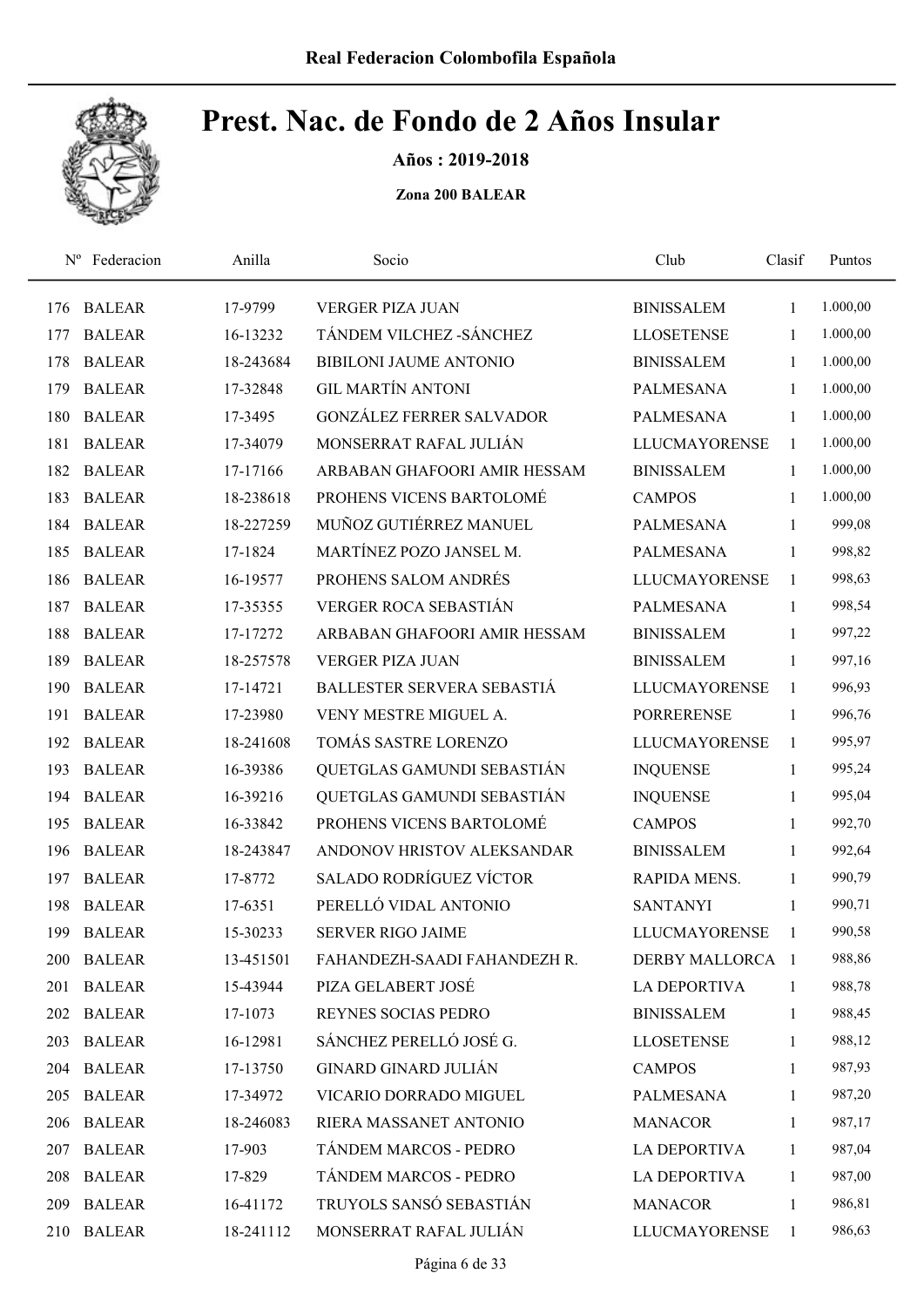

Años : 2019-2018

| $N^{\rm o}$ | Federacion    | Anilla    | Socio                         | Club                 | Clasif       | Puntos |
|-------------|---------------|-----------|-------------------------------|----------------------|--------------|--------|
| 211         | <b>BALEAR</b> | 17-21158  | CRUELLAS ROSELLÓ JULIÁN       | <b>MANACOR</b>       | $\mathbf{1}$ | 985,34 |
| 212         | <b>BALEAR</b> | 17-28561  | ABRINES COLL LLORENÇ          | <b>LLOSETENSE</b>    | 1            | 985,33 |
| 213         | <b>BALEAR</b> | 18-227497 | BORRÁS GABALDÓN MIGUEL        | <b>PALMESANA</b>     | $\mathbf{1}$ | 983,93 |
| 214         | <b>BALEAR</b> | 18-245023 | <b>BIBILONI JAUME ANTONIO</b> | <b>BINISSALEM</b>    | $\mathbf{1}$ | 983,88 |
| 215         | <b>BALEAR</b> | 16-13490  | TORRES LUQUE CRISTÓBAL        | A. POLLESINA         | $\mathbf{1}$ | 983,75 |
| 216         | <b>BALEAR</b> | 17-17509  | <b>TERRASSA COSTA MATEO</b>   | <b>BINISSALEM</b>    | $\mathbf{1}$ | 983,55 |
| 217         | <b>BALEAR</b> | 17-17403  | AMENGUAL BENNASAR LLORENÇ     | <b>BINISSALEM</b>    | $\mathbf{1}$ | 983,54 |
| 218         | <b>BALEAR</b> | 17-28636  | ABRINES COLL LLORENÇ          | <b>LLOSETENSE</b>    | $\mathbf{1}$ | 983,51 |
| 219         | <b>BALEAR</b> | 16-37368  | ARBABAN GHAFOORI AMIR HESSAM  | <b>BINISSALEM</b>    | $\mathbf{1}$ | 982,95 |
| 220         | <b>BALEAR</b> | 18-232855 | <b>BURGUERA VIDAL ANTONIO</b> | <b>SANTANYI</b>      | $\mathbf{1}$ | 982,27 |
| 221         | <b>BALEAR</b> | 16-33566  | SASTRE GONZÁLEZ ÁNGEL         | <b>CAMPOS</b>        | 1            | 982,12 |
| 222         | <b>BALEAR</b> | 17-6316   | PERELLÓ VIDAL ANTONIO         | <b>SANTANYI</b>      | 1            | 981,61 |
| 223         | <b>BALEAR</b> | 16-34430  | MARTÍN VIDAL ANTONIO          | <b>ES PILARI</b>     | 1            | 981,46 |
| 224         | <b>BALEAR</b> | 17-14899  | MONSERRAT RAFAL JULIÁN        | <b>LLUCMAYORENSE</b> | 1            | 981,23 |
| 225         | <b>BALEAR</b> | 17-27723  | PERELLÓ PUJADAS CRISTOBAL     | <b>LLOSETENSE</b>    | 1            | 980,64 |
| 226         | <b>BALEAR</b> | 18-237359 | <b>CIRER FERRIOL TONI</b>     | <b>BINISSALEM</b>    | $\mathbf{1}$ | 980,57 |
| 227         | <b>BALEAR</b> | 18-260519 | LLADÓ BONET JOSÉ              | LA DEPORTIVA         | $\mathbf{1}$ | 979,80 |
| 228         | <b>BALEAR</b> | 17-33654  | SORELL SALVA GABRIEL          | <b>ES PILARI</b>     | $\mathbf{1}$ | 979,69 |
| 229         | <b>BALEAR</b> | 17-1878   | MARTÍNEZ POZO JANSEL M.       | <b>PALMESANA</b>     | $\mathbf{1}$ | 979,08 |
| 230         | <b>BALEAR</b> | 17-731    | <b>JAUME OLIVER ANTONIA</b>   | <b>LA DEPORTIVA</b>  | $\mathbf{1}$ | 978,91 |
| 231         | <b>BALEAR</b> | 17-35267  | <b>LLABRES DEYA LUCAS</b>     | <b>BINISSALEM</b>    | $\mathbf{1}$ | 978,71 |
| 232         | <b>BALEAR</b> | 15-46391  | <b>BALLESTER AMER ANTONIO</b> | RAPIDA MENS.         | $\mathbf{1}$ | 978,52 |
| 233         | <b>BALEAR</b> | 17-15141  | PROHENS VICENS ANDRÉS         | <b>CAMPOS</b>        | 1            | 978,32 |
|             | 234 BALEAR    | 17-9669   | <b>VERGER PIZA JUAN</b>       | <b>BINISSALEM</b>    | $\mathbf{1}$ | 978,14 |
|             | 235 BALEAR    | 16-19645  | BALLESTER SERVERA SEBASTIÁ    | <b>LLUCMAYORENSE</b> | 1            | 978,10 |
| 236         | <b>BALEAR</b> | 15-34331  | TÁNDEM MUNTANER - MORA        | <b>PORRERENSE</b>    | $\mathbf{1}$ | 977,43 |
| 237         | <b>BALEAR</b> | 16-27382  | LLULL AXARTELL JAIME          | <b>LLUCMAYORENSE</b> | 1            | 976,26 |
| 238         | <b>BALEAR</b> | 16-19264  | <b>CREUS GARAU BARTOLOMÉ</b>  | <b>LLUCMAYORENSE</b> | 1            | 976,09 |
| 239         | <b>BALEAR</b> | 18-235068 | VERGER PIZA JUAN              | <b>BINISSALEM</b>    | $\mathbf{1}$ | 975,73 |
| 240         | <b>BALEAR</b> | 17-19164  | VADELL NADAL SALVADOR         | <b>MANACOR</b>       | $\mathbf{1}$ | 975,66 |
| 241         | <b>BALEAR</b> | 17-28131  | VILCHES VILCHES TORCUATO      | <b>ES PILARI</b>     | $\mathbf{1}$ | 975,47 |
| 242         | <b>BALEAR</b> | 17-13484  | ABRAHAM VILA SEBASTIÁN        | <b>CAMPOS</b>        | $\mathbf{1}$ | 975,44 |
| 243         | <b>BALEAR</b> | 17-28079  | VILCHES VILCHES TORCUATO      | <b>ES PILARI</b>     | $\mathbf{1}$ | 975,42 |
|             | 244 BALEAR    | 17-2699   | <b>GIL MARTÍN ANTONI</b>      | <b>PALMESANA</b>     | $\mathbf{1}$ | 975,40 |
| 245         | <b>BALEAR</b> | 17-771    | JAUME OLIVER ANTONIA          | LA DEPORTIVA         | $\mathbf{1}$ | 975,35 |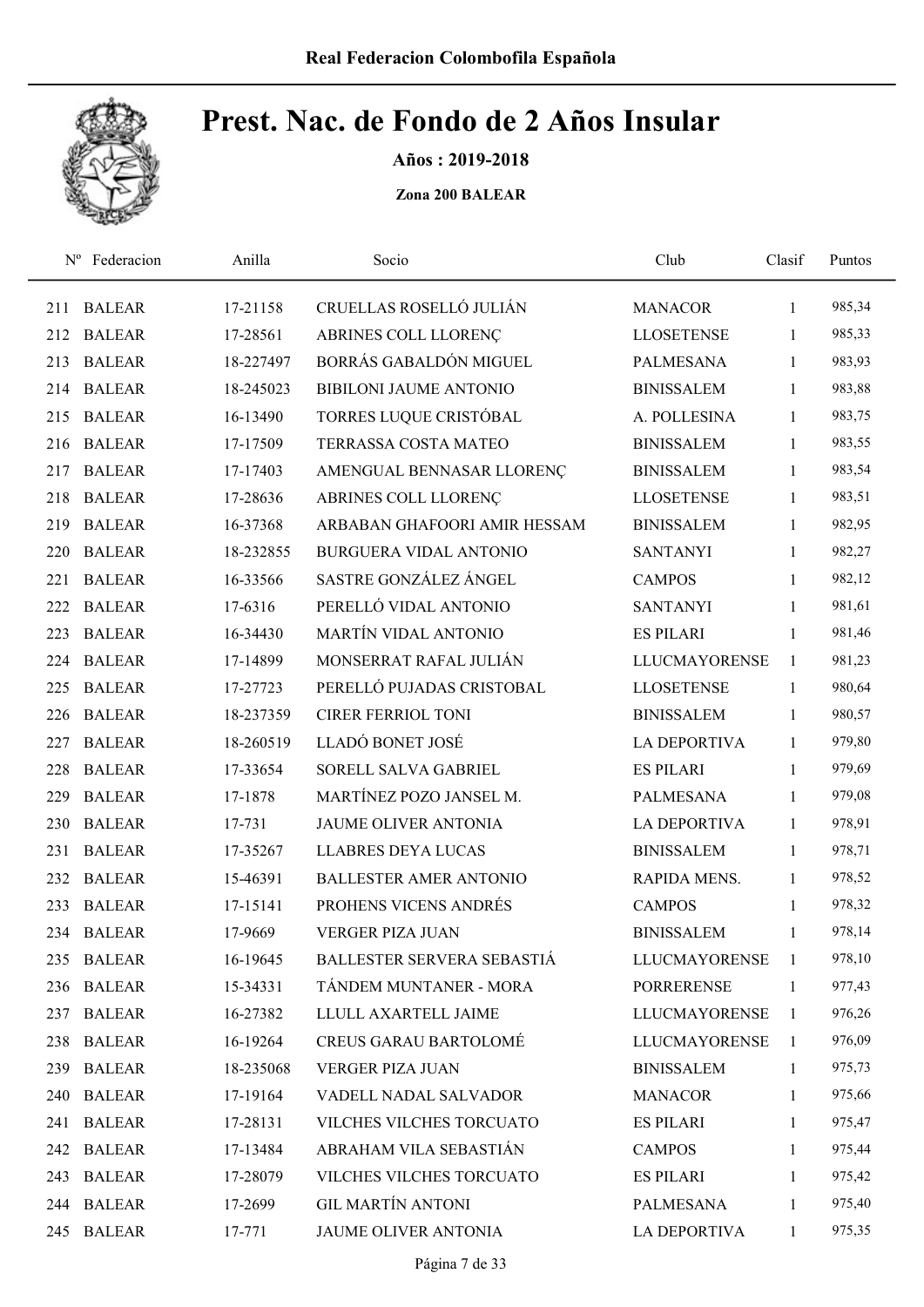

Años : 2019-2018

| $N^{\rm o}$ | Federacion    | Anilla    | Socio                         | Club                 | Clasif       | Puntos |
|-------------|---------------|-----------|-------------------------------|----------------------|--------------|--------|
| 246         | <b>BALEAR</b> | 17-14011  | <b>GIL PALACIO H. MARINA</b>  | <b>PALMESANA</b>     | 1            | 975,26 |
| 247         | <b>BALEAR</b> | 15-44970  | TÁNDEM VILCHEZ - SÁNCHEZ      | <b>LLOSETENSE</b>    | 1            | 975,14 |
| 248         | <b>BALEAR</b> | 17-19520  | JUAN JORDÁ JUAN FCO.          | <b>MENS. ARTA</b>    | 1            | 975,13 |
| 249         | <b>BALEAR</b> | 12-56385  | <b>VERGER PIZA JUAN</b>       | <b>BINISSALEM</b>    | 1            | 974,66 |
| 250         | <b>BALEAR</b> | 17-27257  | <b>SANSO FLAQUER JUAN</b>     | <b>MENS. ARTA</b>    | $\mathbf{1}$ | 974,23 |
| 251         | <b>BALEAR</b> | 16-27695  | TÁNDEM VILCHEZ - SÁNCHEZ      | <b>LLOSETENSE</b>    | $\mathbf{1}$ | 973,88 |
| 252         | <b>BALEAR</b> | 17-15359  | LLULL AXARTELL JAIME          | <b>LLUCMAYORENSE</b> | 1            | 972,85 |
| 253         | <b>BALEAR</b> | 16-27768  | VILCHES VILCHES TORCUATO      | <b>ES PILARI</b>     | $\mathbf{1}$ | 972,67 |
| 254         | <b>BALEAR</b> | 18-231129 | <b>BLANCO FERRANDO PEDRO</b>  | RAPIDA MENS.         | $\mathbf{1}$ | 972,27 |
| 255         | <b>BALEAR</b> | 17-28058  | VILLALONGA COLL LORENZO       | <b>LLOSETENSE</b>    | $\mathbf{1}$ | 971,68 |
| 256         | <b>BALEAR</b> | 16-37820  | <b>LLABRES DEYA LUCAS</b>     | <b>BINISSALEM</b>    | $\mathbf{1}$ | 970,94 |
| 257         | <b>BALEAR</b> | 17-18042  | <b>BIBILONI JAUME ANTONIO</b> | <b>BINISSALEM</b>    | $\mathbf{1}$ | 970,67 |
| 258         | <b>BALEAR</b> | 16-26407  | <b>BURGUERA VIDAL ANTONIO</b> | <b>SANTANYI</b>      | 1            | 970,21 |
| 259         | <b>BALEAR</b> | 17-2332   | <b>LLABRES DEYA LUCAS</b>     | <b>BINISSALEM</b>    | $\mathbf{1}$ | 970,00 |
| 260         | <b>BALEAR</b> | 14-47084  | PROHENS VICENS BARTOLOMÉ      | <b>CAMPOS</b>        | 1            | 969,80 |
| 261         | <b>BALEAR</b> | 17-14726  | BALLESTER SERVERA SEBASTIÁ    | <b>LLUCMAYORENSE</b> | 1            | 969,78 |
| 262         | <b>BALEAR</b> | 17-669    | MONTSERRAT PUJOL JUAN         | <b>LA DEPORTIVA</b>  | 1            | 969,69 |
| 263         | <b>BALEAR</b> | 15-45092  | PROHENS MAS BARTOLOMÉ         | <b>CAMPOS</b>        | $\mathbf{1}$ | 969,68 |
| 264         | <b>BALEAR</b> | 15-53972  | ROTGER SÁNCHEZ MARCOS         | RAPIDA MENS.         | $\mathbf{1}$ | 969,68 |
| 265         | <b>BALEAR</b> | 17-123    | BISBAL MORA JOAN JESÚS        | <b>LA DEPORTIVA</b>  | $\mathbf{1}$ | 969,17 |
| 266         | <b>BALEAR</b> | 16-24942  | AMENGUAL BENNASAR LLORENÇ     | <b>BINISSALEM</b>    | $\mathbf{1}$ | 968,62 |
| 267         | <b>BALEAR</b> | 18-227229 | MUÑOZ GUTIÉRREZ MANUEL        | PALMESANA            | 1            | 968,61 |
| 268         | <b>BALEAR</b> | 18-265467 | LLUCH DUBÓN SANTIAGO          | <b>CAMPOS</b>        | 1            | 967,03 |
| 269         | <b>BALEAR</b> | 15-49714  | PONS VIDAL DAMIÁN             | <b>SANTANYI</b>      | $\mathbf{1}$ | 966,86 |
| 270         | <b>BALEAR</b> | 15-27853  | CASTOR SASTRE BERNARDO        | <b>LLOSETENSE</b>    | 1            | 966,70 |
| 271         | <b>BALEAR</b> | 18-226393 | TORRENS PLANAS MIGUEL         | <b>INQUENSE</b>      | 1            | 966,63 |
|             | 272 BALEAR    | 17-14449  | BARCELÓ TABERNER BARTOLOMÉ    | <b>LLUCMAYORENSE</b> | 1            | 966,57 |
| 273         | <b>BALEAR</b> | 17-19625  | TÁNDEM VIDAL - VIDAL          | <b>MANACOR</b>       | $\mathbf{1}$ | 966,46 |
| 274         | <b>BALEAR</b> | 14-44901  | PONS VIDAL DAMIÁN             | <b>SANTANYI</b>      | $\mathbf{1}$ | 965,96 |
| 275         | <b>BALEAR</b> | 16-25750  | PONS VIDAL DAMIÁN             | <b>SANTANYI</b>      | $\mathbf{1}$ | 965,85 |
| 276         | <b>BALEAR</b> | 17-2617   | <b>GIL MARTÍN ANTONI</b>      | PALMESANA            | $\mathbf{1}$ | 965,53 |
| 277         | <b>BALEAR</b> | 18-232584 | <b>BLANCH ALCINA ANTONI</b>   | <b>SANTANYI</b>      | 1            | 965,09 |
| 278         | <b>BALEAR</b> | 15-34885  | GORNALS FERRER MIGUEL A.      | <b>PORRERENSE</b>    | $\mathbf{1}$ | 965,00 |
| 279         | <b>BALEAR</b> | 17-15244  | BONET ESCALAS BERNARDO        | LLUCMAYORENSE        | 1            | 964,55 |
| 280         | <b>BALEAR</b> | 14-28571  | TÁNDEM JORDI - TOLO           | <b>MANACOR</b>       | $\mathbf{1}$ | 964,33 |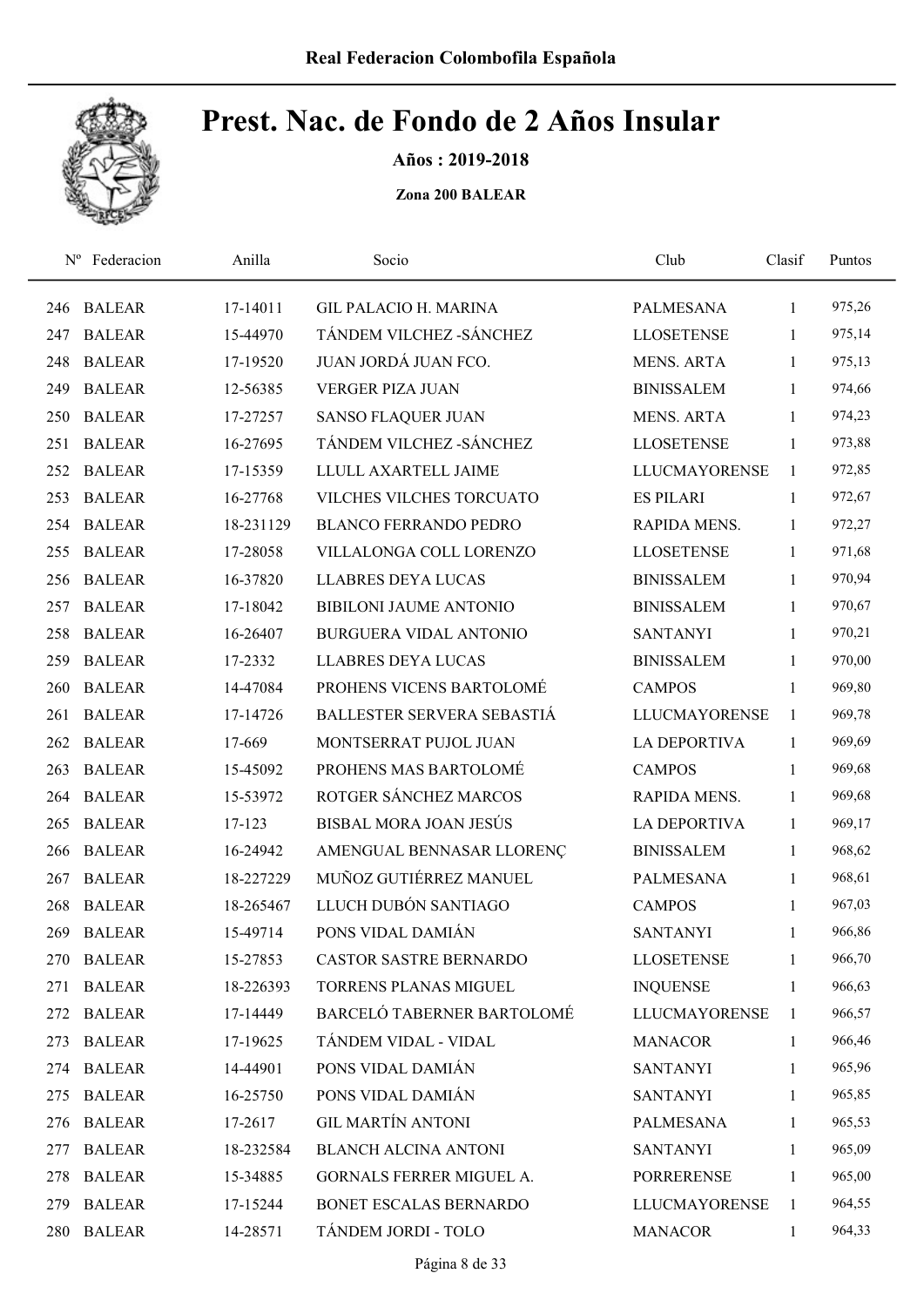

Años : 2019-2018

| $N^{\rm o}$ | Federacion    | Anilla    | Socio                         | Club                 | Clasif       | Puntos |
|-------------|---------------|-----------|-------------------------------|----------------------|--------------|--------|
| 281         | <b>BALEAR</b> | 18-232858 | BURGUERA VIDAL ANTONIO        | <b>SANTANYI</b>      | 1            | 963,94 |
| 282         | <b>BALEAR</b> | 17-631    | MONTSERRAT PUJOL JUAN         | <b>LA DEPORTIVA</b>  | 1            | 963,94 |
| 283         | <b>BALEAR</b> | 18-260513 | LLADÓ BONET JOSÉ              | <b>LA DEPORTIVA</b>  | 1            | 963,92 |
| 284         | <b>BALEAR</b> | 17-35504  | TÁNDEM VILCHEZ - SÁNCHEZ      | <b>LLOSETENSE</b>    | 1            | 963,83 |
| 285         | <b>BALEAR</b> | 16-44682  | ROSELLÓ BRUNET JAIME          | <b>MENS. ARTA</b>    | $\mathbf{1}$ | 963,78 |
| 286         | <b>BALEAR</b> | 17-613    | MONTSERRAT PUJOL JUAN         | <b>LA DEPORTIVA</b>  | $\mathbf{1}$ | 963,63 |
| 287         | <b>BALEAR</b> | 17-17094  | ARBABAN GHAFOORI AMIR HESSAM  | <b>BINISSALEM</b>    | 1            | 963,62 |
| 288         | <b>BALEAR</b> | 17-14268  | LLULL AXARTELL JAIME          | <b>LLUCMAYORENSE</b> | 1            | 963,58 |
| 289         | <b>BALEAR</b> | 12-66421  | TÁNDEM VILCHEZ - SÁNCHEZ      | <b>LLOSETENSE</b>    | $\mathbf{1}$ | 963,35 |
| 290         | <b>BALEAR</b> | 17-1193   | QUETGLAS GAMUNDI SEBASTIÁN    | <b>INQUENSE</b>      | 1            | 963,15 |
| 291         | <b>BALEAR</b> | 18-236431 | TÁNDEM MUNTANER - MORA        | <b>PORRERENSE</b>    | $\mathbf{1}$ | 962,88 |
| 292         | <b>BALEAR</b> | 18-259425 | <b>BOSCH MIR JUAN</b>         | <b>ES PILARI</b>     | 1            | 962,23 |
| 293         | <b>BALEAR</b> | 17-13489  | ABRAHAM VILA SEBASTIÁN        | <b>CAMPOS</b>        | 1            | 962,09 |
| 294         | <b>BALEAR</b> | 17-11212  | <b>SOLER MESTRE PEDRO</b>     | <b>PORRERENSE</b>    | $\mathbf{1}$ | 961,54 |
| 295         | <b>BALEAR</b> | 16-45845  | <b>GAYA BAUZA JOAN LLUIS</b>  | <b>LLOSETENSE</b>    | 1            | 960,77 |
| 296         | <b>BALEAR</b> | 18-246009 | RIERA MASSANET ANTONIO        | <b>MANACOR</b>       | $\mathbf{1}$ | 960,48 |
| 297         | <b>BALEAR</b> | 16-25748  | PONS VIDAL DAMIÁN             | <b>SANTANYI</b>      | $\mathbf{1}$ | 959,40 |
| 298         | <b>BALEAR</b> | 17-35252  | TERRASSA COLOMAR GUILLERMO    | <b>BINISSALEM</b>    | $\mathbf{1}$ | 959,16 |
| 299         | <b>BALEAR</b> | 17-14702  | BALLESTER SERVERA SEBASTIÁ    | <b>LLUCMAYORENSE</b> | 1            | 958,75 |
| 300         | <b>BALEAR</b> | 16-43051  | FIDALGO BESTARD MIGUEL        | RAPIDA MENS.         | $\mathbf{1}$ | 958,45 |
| 301         | <b>BALEAR</b> | 18-243775 | FERNANDEZ FERNANDEZ DAVID     | <b>BINISSALEM</b>    | $\mathbf{1}$ | 958,20 |
| 302         | <b>BALEAR</b> | 16-44604  | ROSELLÓ BRUNET JAIME          | <b>MENS. ARTA</b>    | 1            | 957,49 |
| 303         | <b>BALEAR</b> | 18-237856 | GORNALS FERRER MIGUEL A.      | <b>PORRERENSE</b>    | $\mathbf{1}$ | 957,37 |
|             | 304 BALEAR    | 18-227958 | FERNANDEZ FERNANDEZ DAVID     | <b>BINISSALEM</b>    | 1            | 957,19 |
| 305         | <b>BALEAR</b> | 17-3291   | <b>VERGER ROCA SEBASTIÁN</b>  | <b>PALMESANA</b>     | 1            | 957,12 |
| 306         | <b>BALEAR</b> | 14-28577  | TÁNDEM JORDI - TOLO           | <b>MANACOR</b>       | $\mathbf{1}$ | 956,79 |
| 307         | <b>BALEAR</b> | 16-38628  | MIR PASTOR MIGUEL             | <b>PALMESANA</b>     | 1            | 956,73 |
| 308         | <b>BALEAR</b> | 15-27849  | <b>CASTOR SASTRE BERNARDO</b> | <b>LLOSETENSE</b>    | $\mathbf{1}$ | 956,53 |
| 309         | <b>BALEAR</b> | 16-31812  | MUNTANER ORELL JOSÉ           | A. POLLESINA         | 1            | 955,56 |
| 310         | <b>BALEAR</b> | 17-8078   | <b>BURGUERA VICENS JULIÁN</b> | <b>SANTANYI</b>      | 1            | 954,81 |
| 311         | <b>BALEAR</b> | 16-32311  | PROHENS SALOM ANDRÉS          | <b>LLUCMAYORENSE</b> | 1            | 954,65 |
| 312         | <b>BALEAR</b> | 15-36991  | PROHENS SALOM ANDRÉS          | <b>LLUCMAYORENSE</b> | 1            | 954,23 |
| 313         | <b>BALEAR</b> | 15-49493  | PERELLÓ VIDAL ANTONIO         | <b>SANTANYI</b>      | $\mathbf{1}$ | 954,22 |
|             | 314 BALEAR    | 17-11023  | NADAL PERELLÓ GABRIEL         | <b>PORRERENSE</b>    | 1            | 953,40 |
| 315         | <b>BALEAR</b> | 16-29046  | NADAL PERELLÓ GABRIEL         | PORRERENSE           | $\mathbf{1}$ | 953,34 |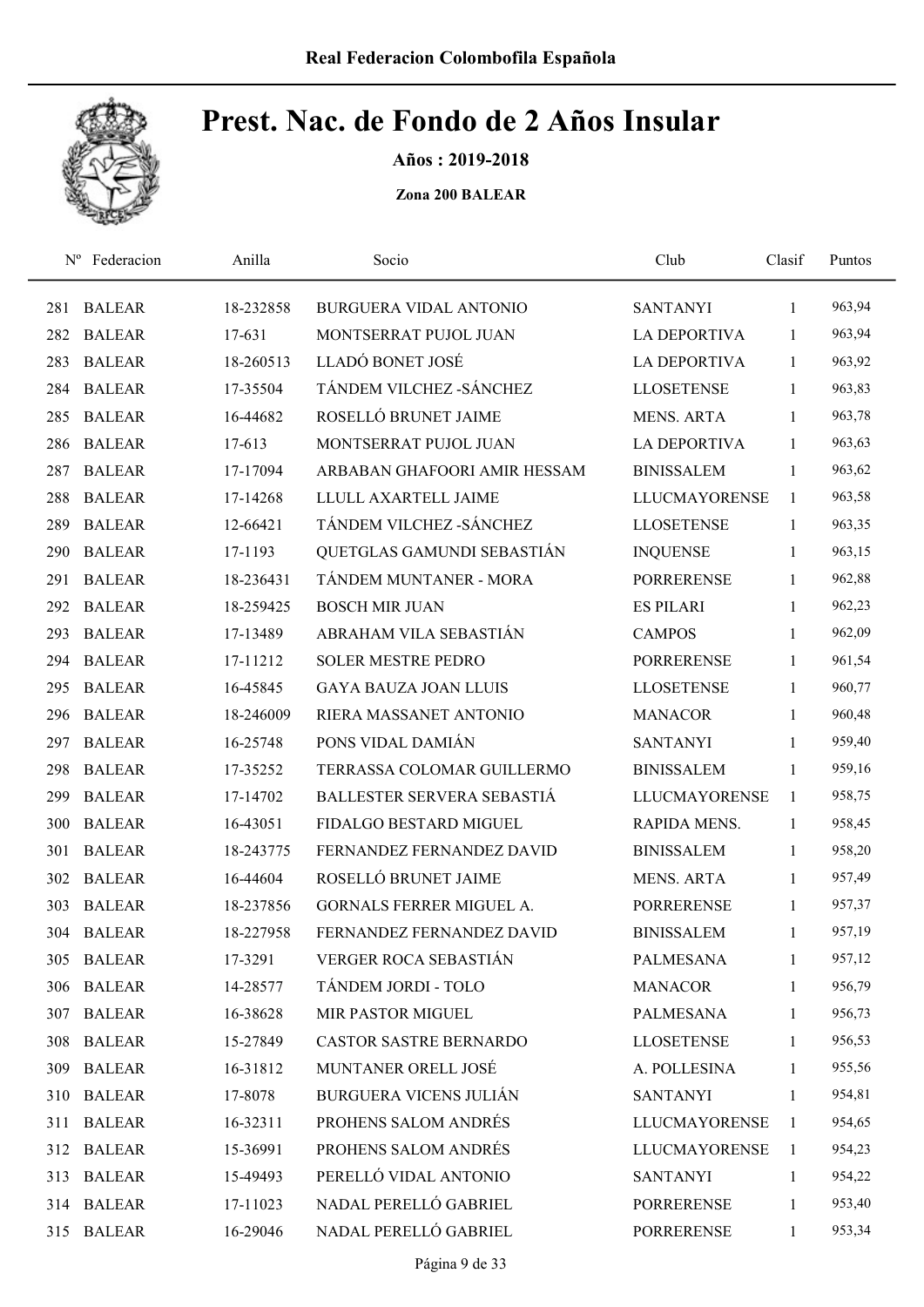

Años : 2019-2018

| $N^{\rm o}$ | Federacion    | Anilla    | Socio                           | Club                 | Clasif       | Puntos |
|-------------|---------------|-----------|---------------------------------|----------------------|--------------|--------|
| 316         | <b>BALEAR</b> | 17-653    | MONTSERRAT PUJOL JUAN           | <b>LA DEPORTIVA</b>  | 1            | 952,88 |
| 317         | <b>BALEAR</b> | 17-8912   | VICH SALOM BARTOLOMÉ            | RAPIDA MENS.         | 1            | 952,76 |
| 318         | <b>BALEAR</b> | 15-48821  | PONS VIDAL DAMIÁN               | <b>SANTANYI</b>      | 1            | 952,39 |
| 319         | <b>BALEAR</b> | 16-28838  | <b>GORNALS FERRER MIGUEL A.</b> | <b>PORRERENSE</b>    | 1            | 952,05 |
| 320         | <b>BALEAR</b> | 18-234534 | <b>BLANCO FERRANDO PEDRO</b>    | <b>RAPIDA MENS.</b>  | 1            | 951,92 |
| 321         | <b>BALEAR</b> | 17-35617  | <b>BALLESTER AMER ANTONIO</b>   | RAPIDA MENS.         | 1            | 951,89 |
| 322         | <b>BALEAR</b> | 17-662    | MONTSERRAT PUJOL JUAN           | LA DEPORTIVA         | $\mathbf{1}$ | 951,55 |
| 323         | <b>BALEAR</b> | 14-34308  | <b>GINARD GINARD JULIÁN</b>     | <b>CAMPOS</b>        | 1            | 951,11 |
| 324         | <b>BALEAR</b> | 07-88672  | <b>JAUME OLIVER ANTONIA</b>     | <b>LA DEPORTIVA</b>  | 1            | 950,89 |
| 325         | <b>BALEAR</b> | 18-235027 | <b>VERGER PIZA JUAN</b>         | <b>BINISSALEM</b>    | 1            | 950,86 |
| 326         | <b>BALEAR</b> | 16-41618  | TÁNDEM VIDAL - VIDAL            | <b>MANACOR</b>       | 1            | 950,55 |
| 327         | <b>BALEAR</b> | 17-27766  | PERELLÓ PUJADAS CRISTOBAL       | <b>LLOSETENSE</b>    | 1            | 950,50 |
| 328         | <b>BALEAR</b> | 17-28139  | VILCHES VILCHES TORCUATO        | <b>ES PILARI</b>     | 1            | 950,40 |
| 329         | <b>BALEAR</b> | 16-264328 | FONTIRROIG PERELLÓ DOMINGO      | <b>SANTANYI</b>      | 1            | 949,69 |
| 330         | <b>BALEAR</b> | 16-16339  | TÁNDEM MARCOS - PEDRO           | <b>LA DEPORTIVA</b>  | 1            | 949,59 |
| 331         | <b>BALEAR</b> | 17-17936  | ANDONOV HRISTOV ALEKSANDAR      | <b>BINISSALEM</b>    | 1            | 949,54 |
| 332         | <b>BALEAR</b> | 18-226314 | QUETGLAS GAMUNDI PEDRO          | <b>INQUENSE</b>      | 1            | 949,32 |
| 333         | <b>BALEAR</b> | 17-15038  | TOMÁS SASTRE LORENZO            | <b>LLUCMAYORENSE</b> | 1            | 949,04 |
| 334         | <b>BALEAR</b> | 18-227041 | REYNES SOCIAS PEDRO             | <b>BINISSALEM</b>    | $\mathbf{1}$ | 949,02 |
| 335         | <b>BALEAR</b> | 16-33709  | <b>GINARD GINARD JULIÁN</b>     | <b>CAMPOS</b>        | $\mathbf{1}$ | 948,45 |
| 336         | <b>BALEAR</b> | 18-247107 | BLANQUER DOMENGE GUILLERMO      | <b>MANACOR</b>       | 1            | 948,36 |
| 337         | <b>BALEAR</b> | 17-21476  | LEBRÓN LINARES JOSÉ             | <b>MANACOR</b>       | 1            | 947,55 |
| 338         | <b>BALEAR</b> | 17-21462  | LEBRÓN LINARES JOSÉ             | <b>MANACOR</b>       | 1            | 947,31 |
| 339         | <b>BALEAR</b> | 17-17594  | TERRASSA COSTA MATEO            | <b>BINISSALEM</b>    | $\mathbf{1}$ | 946,83 |
| 340         | <b>BALEAR</b> | 17-18037  | <b>BIBILONI JAUME ANTONIO</b>   | <b>BINISSALEM</b>    | 1            | 946,81 |
| 341         | <b>BALEAR</b> | 18-239781 | PROHENS VICENS BARTOLOMÉ        | <b>CAMPOS</b>        | 1            | 946,43 |
|             | 342 BALEAR    | 18-259445 | <b>BOSCH MIR JUAN</b>           | <b>ES PILARI</b>     | 1            | 946,15 |
| 343         | <b>BALEAR</b> | 18-236405 | VENY MESTRE MIGUEL A.           | <b>PORRERENSE</b>    | 1            | 946,13 |
| 344         | <b>BALEAR</b> | 18-239183 | LLUCH DUBÓN SANTIAGO            | <b>CAMPOS</b>        | 1            | 946,11 |
| 345         | <b>BALEAR</b> | 16-40777  | TÁNDEM JORDI - TOLO             | <b>MANACOR</b>       | 1            | 945,99 |
| 346         | <b>BALEAR</b> | 16-34197  | ROTGER SÁNCHEZ MARCOS           | RAPIDA MENS.         | 1            | 945,51 |
| 347         | <b>BALEAR</b> | 16-40603  | TÁNDEM JORDI - TOLO             | <b>MANACOR</b>       | 1            | 945,46 |
| 348         | <b>BALEAR</b> | 16-27205  | PÉREZ LÓPEZ AGUSTÍN             | <b>ES PILARI</b>     | $\mathbf{1}$ | 945,28 |
| 349         | <b>BALEAR</b> | 18-243419 | SAURINA MORAGUES MIGUEL         | <b>BINISSALEM</b>    | 1            | 945,12 |
| 350         | <b>BALEAR</b> | 15-51292  | AMENGUAL BENNASAR LLORENÇ       | <b>BINISSALEM</b>    | $\mathbf{1}$ | 944,55 |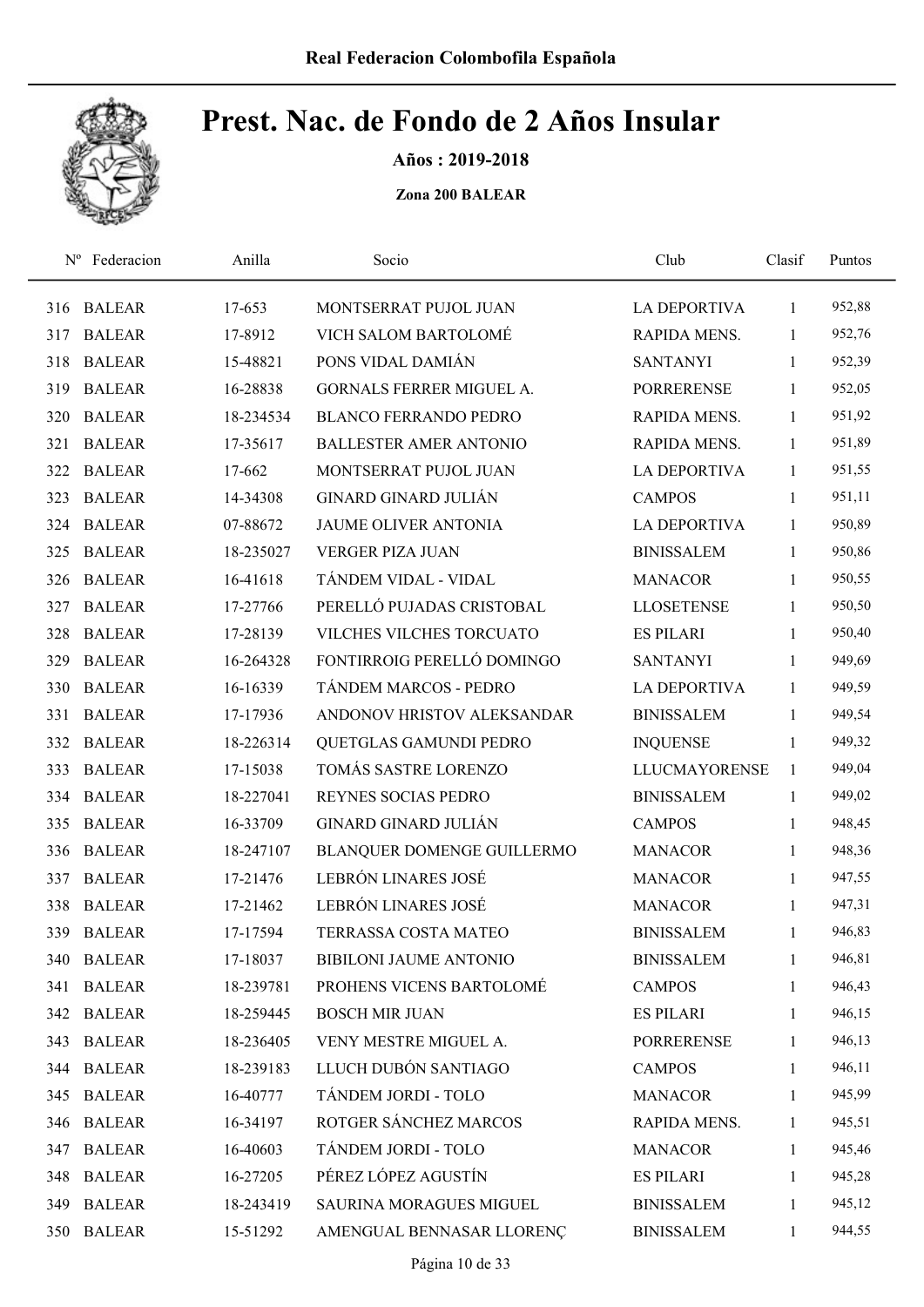

Años : 2019-2018

| $N^{\rm o}$ | Federacion    | Anilla     | Socio                           | Club                 | Clasif       | Puntos |
|-------------|---------------|------------|---------------------------------|----------------------|--------------|--------|
| 351         | <b>BALEAR</b> | 17-19010   | VADELL NADAL SALVADOR           | <b>MANACOR</b>       | 1            | 944,47 |
| 352         | <b>BALEAR</b> | 18-243478  | <b>SAURINA MORAGUES MIGUEL</b>  | <b>BINISSALEM</b>    | 1            | 944,35 |
| 353         | <b>BALEAR</b> | 17-10891   | <b>GORNALS FERRER MIGUEL A.</b> | <b>PORRERENSE</b>    | 1            | 944,28 |
| 354         | <b>BALEAR</b> | 17-28221   | <b>CASTOR SASTRE BERNARDO</b>   | <b>LLOSETENSE</b>    | 1            | 944,18 |
| 355         | <b>BALEAR</b> | 16-31740   | TORRES CERDA SEBASTIÁN          | A. POLLESINA         | 1            | 943,86 |
| 356         | <b>BALEAR</b> | 17-11927   | VENY MESTRE MIGUEL A.           | <b>PORRERENSE</b>    | $\mathbf{1}$ | 943,38 |
| 357         | <b>BALEAR</b> | 17-20939   | VADELL FUSTER BUENAVENTURA      | <b>MANACOR</b>       | $\mathbf{1}$ | 942,69 |
| 358         | <b>BALEAR</b> | 17-20864   | VADELL FUSTER BUENAVENTURA      | <b>MANACOR</b>       | 1            | 942,66 |
| 359         | <b>BALEAR</b> | 17-34809   | VERGER ROCA SEBASTIÁN           | <b>PALMESANA</b>     | 1            | 942,66 |
| 360         | <b>BALEAR</b> | 18-228396  | <b>VERGER ROCA SEBASTIÁN</b>    | <b>PALMESANA</b>     | $\mathbf{1}$ | 941,87 |
| 361         | <b>BALEAR</b> | 16-26330   | <b>BURGUERA VIDAL ANTONIO</b>   | <b>SANTANYI</b>      | 1            | 941,59 |
| 362         | <b>BALEAR</b> | 16-34793   | ROTGER SÁNCHEZ MARCOS           | RAPIDA MENS.         | $\mathbf{1}$ | 941,51 |
| 363         | <b>BALEAR</b> | 16-176210  | FAHANDEZH-SAADI FAHANDEZH R.    | DERBY MALLORCA 1     |              | 941,44 |
| 364         | <b>BALEAR</b> | 16-4306115 | FAHANDEZH-SAADI FAHANDEZH R.    | DERBY MALLORCA 1     |              | 941,21 |
| 365         | <b>BALEAR</b> | 16-33813   | PROHENS VICENS BARTOLOMÉ        | <b>CAMPOS</b>        | $\mathbf{1}$ | 940,12 |
| 366         | <b>BALEAR</b> | 17-2038    | TERRASSA COLOMAR GUILLERMO      | <b>BINISSALEM</b>    | $\mathbf{1}$ | 940,04 |
| 367         | <b>BALEAR</b> | 10-89283   | <b>JAUME SATRE JUAN</b>         | <b>LLUCMAYORENSE</b> | $\mathbf{1}$ | 939,75 |
| 368         | <b>BALEAR</b> | 17-18969   | POU MESQUIDA JAIME              | <b>MANACOR</b>       | $\mathbf{1}$ | 939,49 |
| 369         | <b>BALEAR</b> | 17-33368   | MONTILLA MORENO FRANCISCO A.    | <b>ES PILARI</b>     | $\mathbf{1}$ | 939,23 |
| 370         | <b>BALEAR</b> | 18-238303  | SASTRE GONZÁLEZ ÁNGEL           | <b>CAMPOS</b>        | $\mathbf{1}$ | 938,82 |
| 371         | <b>BALEAR</b> | 16-41016   | TRUYOLS SANSÓ SEBASTIÁN         | <b>MANACOR</b>       | $\mathbf{1}$ | 938,78 |
| 372         | <b>BALEAR</b> | 15-35350   | <b>CIRER FERRIOL TONI</b>       | <b>BINISSALEM</b>    | 1            | 938,69 |
| 373         | <b>BALEAR</b> | 18-246975  | TÁNDEM JORDI - TOLO             | <b>MANACOR</b>       | 1            | 938,54 |
|             | 374 BALEAR    | 17-9576    | <b>BLANCO FERRANDO PEDRO</b>    | RAPIDA MENS.         | 1            | 937,01 |
| 375         | <b>BALEAR</b> | 18-254351  | LLANERAS SUREDA JAIME           | <b>MENS. ARTA</b>    | 1            | 936,87 |
| 376         | <b>BALEAR</b> | 17-19437   | SUREDA CABRER DOMINGO           | <b>MANACOR</b>       | 1            | 936,61 |
| 377         | <b>BALEAR</b> | 17-14056   | <b>GIL PALACIO H. MARINA</b>    | PALMESANA            | 1            | 936,53 |
| 378         | <b>BALEAR</b> | 17-27736   | PERELLÓ PUJADAS CRISTOBAL       | <b>LLOSETENSE</b>    | 1            | 936,27 |
| 379         | <b>BALEAR</b> | 18-243439  | SAURINA MORAGUES MIGUEL         | <b>BINISSALEM</b>    | 1            | 936,02 |
| 380         | <b>BALEAR</b> | 17-14996   | <b>SERVER RIGO JAIME</b>        | LLUCMAYORENSE        | 1            | 935,28 |
| 381         | <b>BALEAR</b> | 17-20482   | RIERA MASSANET ANTONIO          | <b>MANACOR</b>       | $\mathbf{1}$ | 934,36 |
| 382         | <b>BALEAR</b> | 17-6292    | PERELLÓ VIDAL ANTONIO           | <b>SANTANYI</b>      | 1            | 933,95 |
| 383         | <b>BALEAR</b> | 18-244904  | <b>LLABRES DEYA LUCAS</b>       | <b>BINISSALEM</b>    | $\mathbf{1}$ | 933,92 |
|             | 384 BALEAR    | 17-19906   | CASELLAS GELABERT JULIÁN        | <b>MANACOR</b>       | 1            | 933,86 |
| 385         | <b>BALEAR</b> | 17-34668   | <b>CUTILLAS BERGAS JAIME</b>    | <b>MENS. ARTA</b>    | $\mathbf{1}$ | 933,85 |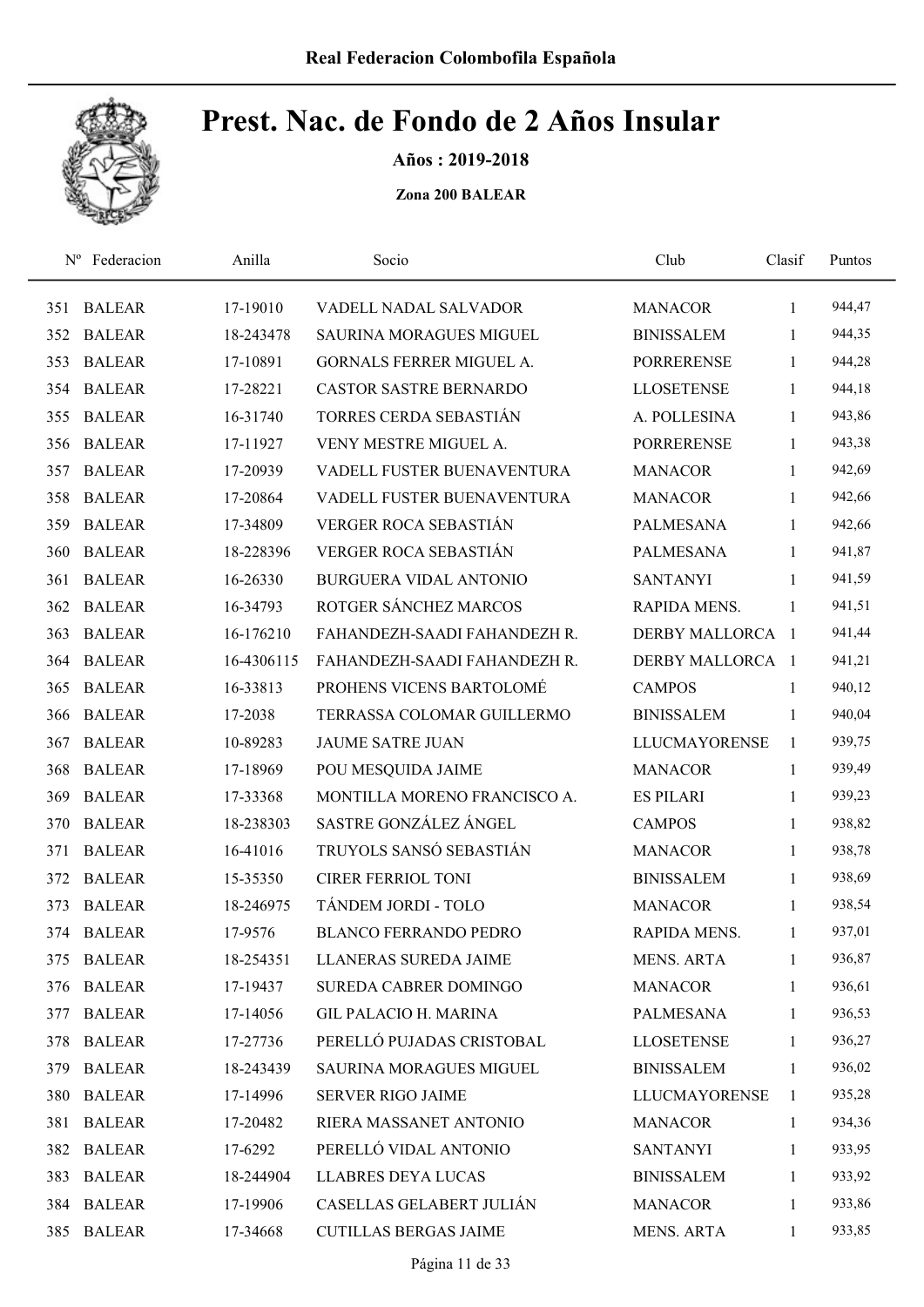

Años : 2019-2018

| $N^{\rm o}$ | Federacion    | Anilla    | Socio                         | Club                 | Clasif       | Puntos |
|-------------|---------------|-----------|-------------------------------|----------------------|--------------|--------|
| 386         | <b>BALEAR</b> | 17-20403  | RIERA MASSANET ANTONIO        | <b>MANACOR</b>       | 1            | 933,63 |
| 387         | <b>BALEAR</b> | 17-11185  | <b>SOLER MESTRE PEDRO</b>     | <b>PORRERENSE</b>    | 1            | 933,63 |
| 388         | <b>BALEAR</b> | 16-17454  | TAPALOAGA NELU DANIEL         | RAPIDA MENS.         | 1            | 933,41 |
| 389         | <b>BALEAR</b> | 18-259482 | <b>BOSCH MIR JUAN</b>         | <b>ES PILARI</b>     | $\mathbf{1}$ | 933,36 |
| 390         | <b>BALEAR</b> | 18-233577 | <b>SALVA FERRA PABLO</b>      | RAPIDA MENS.         | $\mathbf{1}$ | 932,94 |
| 391         | <b>BALEAR</b> | 17-35725  | MOREY BARCELÓ SEBASTIÁN       | RAPIDA MENS.         | 1            | 932,56 |
| 392         | <b>BALEAR</b> | 17-10720  | PUJOL CALAFELL ANTONIO        | <b>PORRERENSE</b>    | 1            | 932,25 |
| 393         | <b>BALEAR</b> | 15-33208  | SALAS LLADÓ MIGUEL            | A. POLLESINA         | 1            | 932,20 |
| 394         | <b>BALEAR</b> | 15-30158  | PROHENS SALOM ANDRÉS          | <b>LLUCMAYORENSE</b> | 1            | 931,76 |
| 395         | <b>BALEAR</b> | 18-260871 | <b>JAUME OLIVER ANTONIA</b>   | <b>LA DEPORTIVA</b>  | 1            | 931,70 |
| 396         | <b>BALEAR</b> | 17-10329  | COLL BARCELÓ ANTONIO          | RAPIDA MENS.         | 1            | 931,68 |
| 397         | <b>BALEAR</b> | 17-33351  | <b>SASTRE SANNA PABLO</b>     | <b>ES PILARI</b>     | 1            | 931,42 |
| 398         | <b>BALEAR</b> | 16-39292  | QUETGLAS GAMUNDI SEBASTIÁN    | <b>INQUENSE</b>      | 1            | 931,24 |
| 399         | <b>BALEAR</b> | 17-7910   | <b>BURGUERA FERRER JULIÁN</b> | <b>SANTANYI</b>      | 1            | 931,23 |
| 400         | <b>BALEAR</b> | 17-802    | TÁNDEM MARCOS - PEDRO         | <b>LA DEPORTIVA</b>  | 1            | 930,99 |
| 401         | <b>BALEAR</b> | 18-241001 | TOMÁS SASTRE LORENZO          | <b>LLUCMAYORENSE</b> | 1            | 930,78 |
| 402         | <b>BALEAR</b> | 16-27073  | BONET ESCALAS BERNARDO        | <b>LLUCMAYORENSE</b> | 1            | 930,41 |
| 403         | <b>BALEAR</b> | 17-3573   | IGLESIAS ENGUIS JOAQUÍN       | <b>LLUCMAYORENSE</b> | 1            | 930,39 |
| 404         | <b>BALEAR</b> | 16-19007  | TOMÁS SASTRE LORENZO          | <b>LLUCMAYORENSE</b> | 1            | 930,00 |
| 405         | <b>BALEAR</b> | 15-383332 | FAHANDEZH-SAADI FAHANDEZH R.  | DERBY MALLORCA 1     |              | 929,97 |
| 406         | <b>BALEAR</b> | 17-35224  | TERRASSA COLOMAR GUILLERMO    | <b>BINISSALEM</b>    | 1            | 929,97 |
| 407         | <b>BALEAR</b> | 17-12322  | GOMIS TOMÁS PEDRO A.          | <b>CAMPOS</b>        | 1            | 929,79 |
| 408         | <b>BALEAR</b> | 16-27924  | PROHENS MAS BARTOLOMÉ         | <b>CAMPOS</b>        | $\mathbf{1}$ | 929,79 |
| 409         | <b>BALEAR</b> | 17-33657  | SORELL SALVA GABRIEL          | <b>ES PILARI</b>     | 1            | 929,68 |
| 410         | <b>BALEAR</b> | 17-21447  | LEBRÓN LINARES JOSÉ           | <b>MANACOR</b>       | 1            | 929,18 |
| 411         | <b>BALEAR</b> | 17-10781  | PUJOL CALAFELL ANTONIO        | <b>PORRERENSE</b>    | $\mathbf{1}$ | 929,13 |
| 412         | <b>BALEAR</b> | 17-5576   | ADROVER VIDAL BARTOLOMÉ       | <b>SANTANYI</b>      | 1            | 928,76 |
| 413         | <b>BALEAR</b> | 16-33509  | <b>BARCELÓ GARCÍAS JAIME</b>  | <b>CAMPOS</b>        | 1            | 928,65 |
| 414         | <b>BALEAR</b> | 18-235692 | FIDALGO BESTARD MIGUEL        | RAPIDA MENS.         | 1            | 928,04 |
| 415         | <b>BALEAR</b> | 15-60208  | ROSELLÓ BRUNET JAIME          | <b>MENS. ARTA</b>    | $\mathbf{1}$ | 927,94 |
| 416         | <b>BALEAR</b> | 16-25335  | <b>BURGUERA VICENS JULIÁN</b> | <b>SANTANYI</b>      | $\mathbf{1}$ | 927,75 |
| 417         | <b>BALEAR</b> | 17-768    | JAUME OLIVER ANTONIA          | <b>LA DEPORTIVA</b>  | 1            | 927,35 |
| 418         | <b>BALEAR</b> | 17-11165  | <b>SOLER MESTRE PEDRO</b>     | <b>PORRERENSE</b>    | $\mathbf{1}$ | 927,16 |
| 419         | <b>BALEAR</b> | 15-29855  | <b>GIL PALACIO H. MARINA</b>  | PALMESANA            | 1            | 925,42 |
| 420         | <b>BALEAR</b> | 15-47554  | <b>BALLESTER AMER ANTONIO</b> | RAPIDA MENS.         | $\mathbf{1}$ | 925,29 |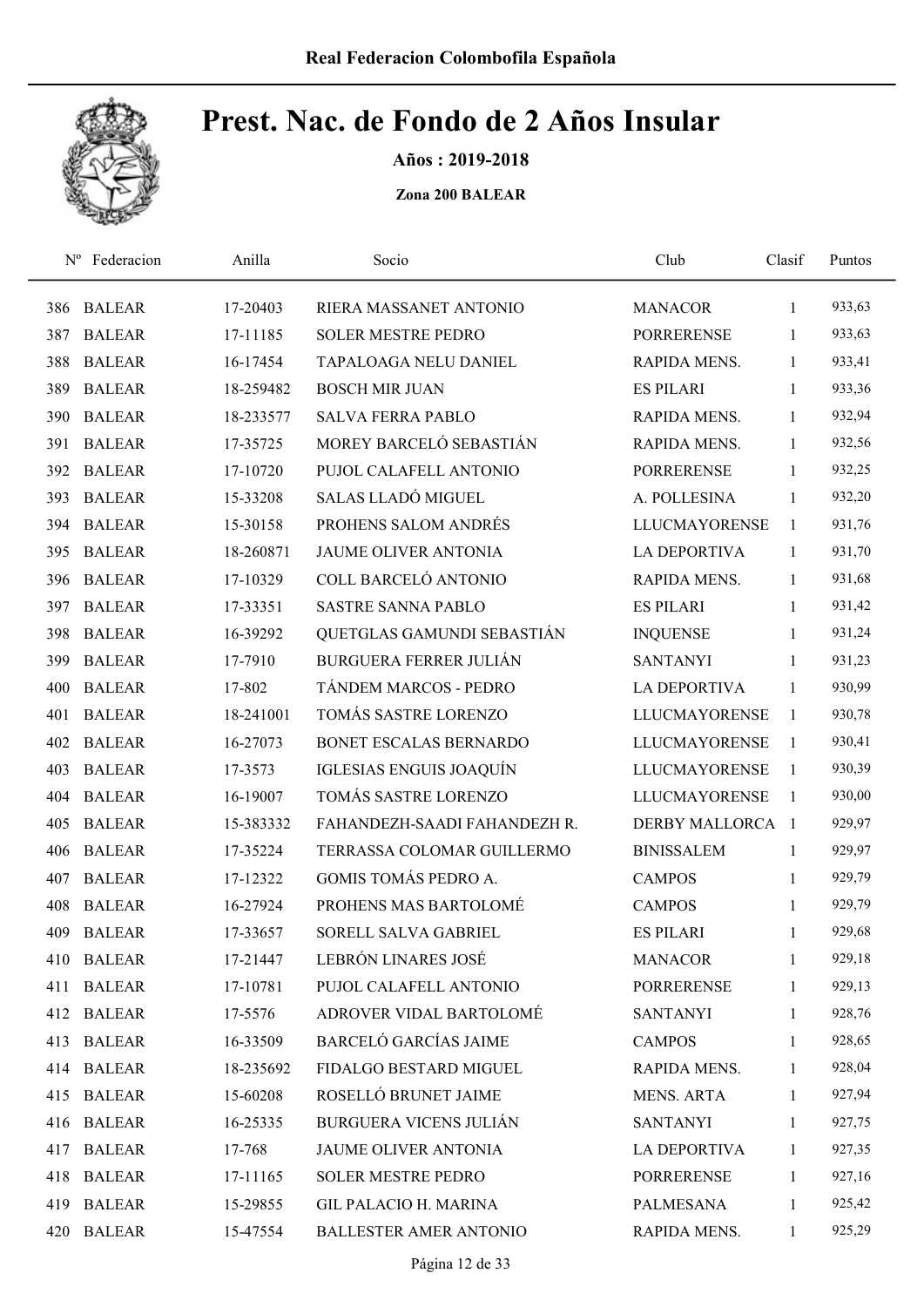

Años : 2019-2018

| $N^{\rm o}$ | Federacion    | Anilla    | Socio                         | Club                 | Clasif       | Puntos |
|-------------|---------------|-----------|-------------------------------|----------------------|--------------|--------|
| 421         | <b>BALEAR</b> | 16-25884  | PERELLÓ VIDAL LORENZO         | <b>SANTANYI</b>      | $\mathbf{1}$ | 925,13 |
| 422         | <b>BALEAR</b> | 17-26617  | <b>CUTILLAS BERGAS JAIME</b>  | <b>MENS. ARTA</b>    | 1            | 925,10 |
| 423         | <b>BALEAR</b> | 17-28612  | ABRINES COLL LLORENÇ          | <b>LLOSETENSE</b>    | $\mathbf{1}$ | 925,05 |
| 424         | <b>BALEAR</b> | 18-260022 | PÉREZ LÓPEZ AGUSTÍN           | <b>ES PILARI</b>     | 1            | 924,95 |
| 425         | <b>BALEAR</b> | 18-259872 | SASTRE SANNA PABLO            | <b>ES PILARI</b>     | $\mathbf{1}$ | 924,87 |
| 426         | <b>BALEAR</b> | 16-12811  | PERELLÓ PUJADAS CRISTOBAL     | <b>LLOSETENSE</b>    | $\mathbf{1}$ | 924,82 |
| 427         | <b>BALEAR</b> | 17-10830  | GORNALS FERRER MIGUEL A.      | <b>PORRERENSE</b>    | $\mathbf{1}$ | 924,69 |
| 428         | <b>BALEAR</b> | 16-41485  | VADELL NADAL SALVADOR         | <b>MANACOR</b>       | $\mathbf{1}$ | 924,30 |
| 429         | <b>BALEAR</b> | 18-235341 | RODRÍGUEZ MARTÍN JOSÉ         | RAPIDA MENS.         | $\mathbf{1}$ | 923,98 |
| 430         | <b>BALEAR</b> | 15-45684  | LLULL AXARTELL JAIME          | <b>LLUCMAYORENSE</b> | $\mathbf{1}$ | 923,85 |
| 431         | <b>BALEAR</b> | 16-263461 | TOMÁS SASTRE LORENZO          | <b>LLUCMAYORENSE</b> | $\mathbf{1}$ | 923,84 |
| 432         | <b>BALEAR</b> | 17-9819   | RODRÍGUEZ MARTÍN JOSÉ         | RAPIDA MENS.         | $\mathbf{1}$ | 923,39 |
| 433         | <b>BALEAR</b> | 16-34248  | ROTGER SÁNCHEZ MARCOS         | <b>RAPIDA MENS.</b>  | $\mathbf{1}$ | 923,26 |
| 434         | <b>BALEAR</b> | 14-28811  | <b>CASTOR SASTRE BERNARDO</b> | <b>LLOSETENSE</b>    | $\mathbf{1}$ | 922,76 |
| 435         | <b>BALEAR</b> | 17-8914   | VICH SALOM BARTOLOMÉ          | RAPIDA MENS.         | 1            | 922,44 |
| 436         | <b>BALEAR</b> | 16-19036  | TOMÁS SASTRE LORENZO          | <b>LLUCMAYORENSE</b> | $\mathbf{1}$ | 921,72 |
| 437         | <b>BALEAR</b> | 17-13736  | <b>GINARD GINARD JULIÁN</b>   | <b>CAMPOS</b>        | $\mathbf{1}$ | 921,06 |
| 438         | <b>BALEAR</b> | 18-244845 | AMENGUAL BENNASAR LLORENÇ     | <b>BINISSALEM</b>    | $\mathbf{1}$ | 920,77 |
| 439         | <b>BALEAR</b> | 18-246014 | RIERA MASSANET ANTONIO        | <b>MANACOR</b>       | $\mathbf{1}$ | 920,55 |
| 440         | <b>BALEAR</b> | 12-62392  | <b>CASTOR SASTRE BERNARDO</b> | <b>LLOSETENSE</b>    | $\mathbf{1}$ | 920,45 |
| 441         | <b>BALEAR</b> | 17-14044  | <b>GIL PALACIO H. MARINA</b>  | <b>PALMESANA</b>     | $\mathbf{1}$ | 920,14 |
| 442         | <b>BALEAR</b> | 16-40999  | RIERA MASSANET ANTONIO        | <b>MANACOR</b>       | 1            | 920,05 |
| 443         | <b>BALEAR</b> | 15-36685  | BARCELÓ SAGRERA SALVADOR      | <b>CAMPOS</b>        | $\mathbf{1}$ | 920,00 |
| 444         | <b>BALEAR</b> | 17-11831  | PUJOL CALAFELL ANTONIO        | <b>PORRERENSE</b>    | $\mathbf{1}$ | 919,06 |
| 445         | <b>BALEAR</b> | 16-13225  | SORELL SALVA GABRIEL          | <b>ES PILARI</b>     | 1            | 918,88 |
| 446         | <b>BALEAR</b> | 16-26477  | ADROVER VIDAL BARTOLOMÉ       | <b>SANTANYI</b>      | $\mathbf{1}$ | 918,38 |
| 447         | <b>BALEAR</b> | 16-45052  | CONESA MUÑOZ XAVIER           | <b>MENS. ARTA</b>    | 1            | 918,37 |
| 448         | <b>BALEAR</b> | 15-34407  | NADAL PERELLÓ GABRIEL         | <b>PORRERENSE</b>    | $\mathbf{1}$ | 918,31 |
| 449         | <b>BALEAR</b> | 17-17590  | TERRASSA COSTA MATEO          | <b>BINISSALEM</b>    | $\mathbf{1}$ | 918,25 |
| 450         | <b>BALEAR</b> | 17-7834   | <b>BURGUERA VICENS JULIÁN</b> | <b>SANTANYI</b>      | $\mathbf{1}$ | 917,46 |
| 451         | <b>BALEAR</b> | 17-17572  | TERRASSA COSTA MATEO          | <b>BINISSALEM</b>    | $\mathbf{1}$ | 917,27 |
| 452         | <b>BALEAR</b> | 16-25877  | PERELLÓ VIDAL LORENZO         | <b>SANTANYI</b>      | $\mathbf{1}$ | 916,17 |
| 453         | <b>BALEAR</b> | 16-27778  | VILCHES VILCHES TORCUATO      | <b>ES PILARI</b>     | $\mathbf{1}$ | 915,75 |
|             | 454 BALEAR    | 18-244673 | PIZA SALOM JUAN MIGUEL        | <b>BINISSALEM</b>    | 1            | 915,24 |
| 455         | <b>BALEAR</b> | 16-39361  | QUETGLAS GAMUNDI SEBASTIÁN    | <b>INQUENSE</b>      | $\mathbf{1}$ | 914,72 |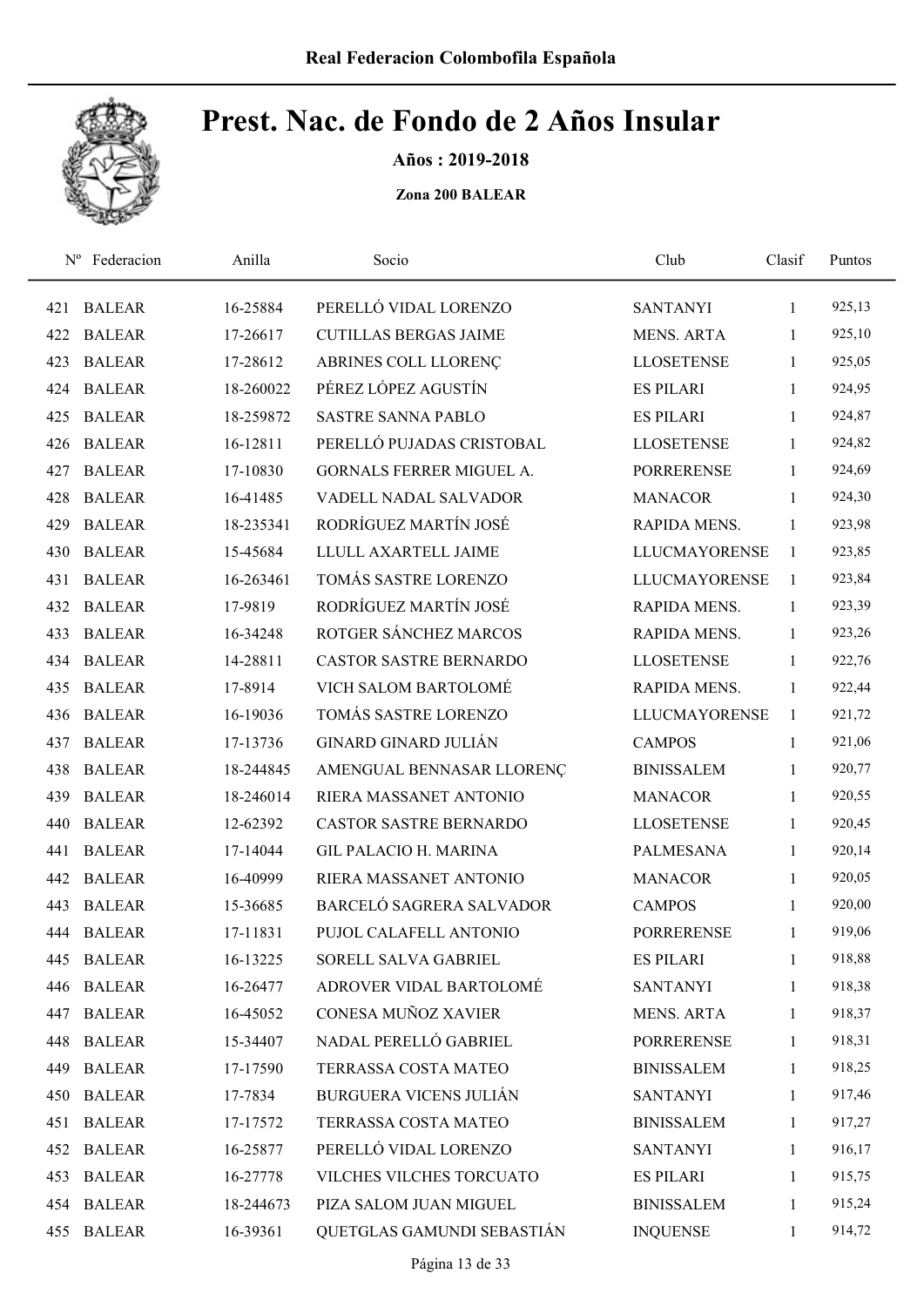

Años : 2019-2018

| $N^{\rm o}$ | Federacion    | Anilla    | Socio                         | Club                 | Clasif       | Puntos |
|-------------|---------------|-----------|-------------------------------|----------------------|--------------|--------|
| 456         | <b>BALEAR</b> | 16-13066  | VILLALONGA COLL LORENZO       | <b>LLOSETENSE</b>    | 1            | 914,65 |
| 457         | <b>BALEAR</b> | 18-245054 | <b>BIBILONI JAUME ANTONIO</b> | <b>BINISSALEM</b>    | 1            | 914,31 |
| 458         | <b>BALEAR</b> | 18-245057 | <b>BIBILONI JAUME ANTONIO</b> | <b>BINISSALEM</b>    | 1            | 914,18 |
| 459         | <b>BALEAR</b> | 17-36060  | TERRASSA COLOMAR GUILLERMO    | <b>BINISSALEM</b>    | 1            | 913,33 |
| 460         | <b>BALEAR</b> | 18-232808 | <b>BURGUERA VIDAL ANTONIO</b> | <b>SANTANYI</b>      | 1            | 913,08 |
| 461         | <b>BALEAR</b> | 17-30668  | TORRES CERDA SEBASTIÁN        | A. POLLESINA         | 1            | 911,10 |
| 462         | <b>BALEAR</b> | 16-33655  | BARCELÓ SAGRERA SALVADOR      | <b>CAMPOS</b>        | 1            | 910,90 |
| 463         | <b>BALEAR</b> | 16-26754  | <b>BURGUERA FERRER JULIÁN</b> | <b>SANTANYI</b>      | 1            | 910,35 |
| 464         | <b>BALEAR</b> | 17-20442  | RIERA MASSANET ANTONIO        | <b>MANACOR</b>       | 1            | 910,21 |
| 465         | <b>BALEAR</b> | 17-11101  | <b>SOLER MESTRE PEDRO</b>     | <b>PORRERENSE</b>    | 1            | 910,07 |
| 466         | <b>BALEAR</b> | 16-29126  | NADAL PERELLÓ GABRIEL         | <b>PORRERENSE</b>    | 1            | 909,39 |
| 467         | <b>BALEAR</b> | 17-11051  | NADAL PERELLÓ GABRIEL         | <b>PORRERENSE</b>    | 1            | 908,96 |
| 468         | <b>BALEAR</b> | 17-12943  | <b>GINARD LLADÓ JAIME</b>     | <b>CAMPOS</b>        | 1            | 908,27 |
| 469         | <b>BALEAR</b> | 16-44636  | ROSELLÓ BRUNET JAIME          | <b>MENS. ARTA</b>    | 1            | 907,94 |
| 470         | <b>BALEAR</b> | 16-17482  | TAPALOAGA NELU DANIEL         | RAPIDA MENS.         | 1            | 906,82 |
| 471         | <b>BALEAR</b> | 18-260011 | PÉREZ LÓPEZ AGUSTÍN           | <b>ES PILARI</b>     | 1            | 906,81 |
| 472         | <b>BALEAR</b> | 11-51287  | SALAS LLADÓ MIGUEL            | A. POLLESINA         | 1            | 906,66 |
| 473         | <b>BALEAR</b> | 18-247106 | BLANQUER DOMENGE GUILLERMO    | <b>MANACOR</b>       | $\mathbf{1}$ | 906,27 |
| 474         | <b>BALEAR</b> | 17-14731  | BALLESTER SERVERA SEBASTIÁ    | <b>LLUCMAYORENSE</b> | 1            | 906,02 |
| 475         | <b>BALEAR</b> | 16-39250  | QUETGLAS GAMUNDI SEBASTIÁN    | <b>INQUENSE</b>      | 1            | 904,03 |
| 476         | <b>BALEAR</b> | 16-41002  | TRUYOLS SANSÓ SEBASTIÁN       | <b>MANACOR</b>       | 1            | 903,36 |
| 477         | <b>BALEAR</b> | 16-20460  | BALLESTER SERVERA SEBASTIÁ    | <b>LLUCMAYORENSE</b> | 1            | 903,27 |
| 478         | <b>BALEAR</b> | 16-25710  | PONS VIDAL DAMIÁN             | <b>SANTANYI</b>      | 1            | 903,03 |
| 479         | <b>BALEAR</b> | 18-232586 | <b>BLANCH ALCINA ANTONI</b>   | <b>SANTANYI</b>      | $\mathbf{1}$ | 902,91 |
| 480         | <b>BALEAR</b> | 18-235202 | VICH SALOM BARTOLOMÉ          | RAPIDA MENS.         | 1            | 902,84 |
| 481         | <b>BALEAR</b> | 16-19239  | <b>CREUS GARAU BARTOLOMÉ</b>  | <b>LLUCMAYORENSE</b> | $\mathbf{1}$ | 902,79 |
| 482         | <b>BALEAR</b> | 17-12949  | <b>GINARD LLADÓ JAIME</b>     | <b>CAMPOS</b>        | 1            | 902,30 |
| 483         | <b>BALEAR</b> | 16-41915  | POU MESQUIDA JAIME            | <b>MANACOR</b>       | 1            | 901,96 |
| 484         | <b>BALEAR</b> | 18-232503 | <b>BLANCH ALCINA ANTONI</b>   | <b>SANTANYI</b>      | $\mathbf{1}$ | 901,90 |
| 485         | <b>BALEAR</b> | 18-243409 | SAURINA MORAGUES MIGUEL       | <b>BINISSALEM</b>    | $\mathbf{1}$ | 901,65 |
| 486         | <b>BALEAR</b> | 16-13248  | SORELL SALVA GABRIEL          | <b>ES PILARI</b>     | $\mathbf{1}$ | 901,62 |
| 487         | <b>BALEAR</b> | 17-10619  | FERRER RAMIS GUILLÉN          | <b>BINISSALEM</b>    | $\mathbf{1}$ | 901,61 |
| 488         | <b>BALEAR</b> | 16-13084  | VILLALONGA COLL LORENZO       | <b>LLOSETENSE</b>    | $\mathbf{1}$ | 900,59 |
| 489         | <b>BALEAR</b> | 17-33609  | SORELL SALVA GABRIEL          | <b>ES PILARI</b>     | 1            | 900,08 |
| 490         | <b>BALEAR</b> | 15-47658  | PUJOL CALAFELL ANTONIO        | <b>PORRERENSE</b>    | $\mathbf{1}$ | 899,72 |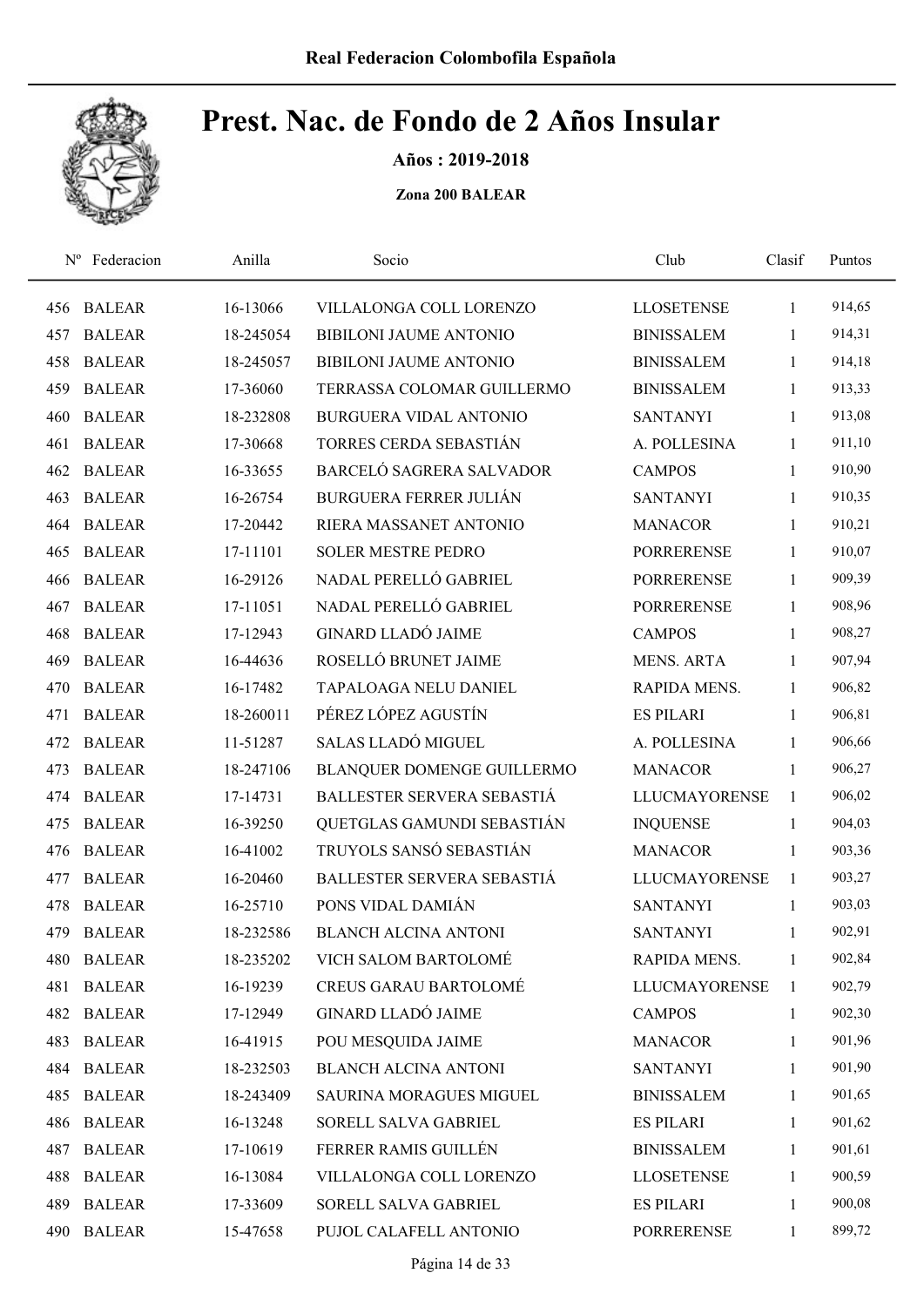

Años : 2019-2018

| $N^{\rm o}$ | Federacion    | Anilla    | Socio                         | Club                 | Clasif       | Puntos |
|-------------|---------------|-----------|-------------------------------|----------------------|--------------|--------|
| 491         | <b>BALEAR</b> | 17-9145   | TAPALOAGA NELU DANIEL         | RAPIDA MENS.         | 1            | 899,29 |
| 492         | <b>BALEAR</b> | 17-14097  | <b>GIL MARTÍN ANTONI</b>      | <b>PALMESANA</b>     | 1            | 899,04 |
| 493         | <b>BALEAR</b> | 17-28565  | ABRINES COLL LLORENÇ          | <b>LLOSETENSE</b>    | 1            | 898,91 |
| 494         | <b>BALEAR</b> | 15-45142  | ADROVER VIDAL BARTOLOMÉ       | <b>SANTANYI</b>      | $\mathbf{1}$ | 898,82 |
| 495         | <b>BALEAR</b> | 16-16793  | LLADÓ BONET JOSÉ              | <b>LA DEPORTIVA</b>  | $\mathbf{1}$ | 898,00 |
| 496         | <b>BALEAR</b> | 17-6322   | PERELLÓ VIDAL ANTONIO         | <b>SANTANYI</b>      | $\mathbf{1}$ | 897,91 |
| 497         | <b>BALEAR</b> | 18-235040 | <b>VERGER PIZA JUAN</b>       | <b>BINISSALEM</b>    | 1            | 897,78 |
| 498         | <b>BALEAR</b> | 17-139283 | VENY MESTRE MIGUEL A.         | <b>PORRERENSE</b>    | 1            | 897,71 |
| 499         | <b>BALEAR</b> | 17-34647  | <b>CUTILLAS BERGAS JAIME</b>  | <b>MENS. ARTA</b>    | 1            | 897,70 |
| 500         | <b>BALEAR</b> | 17-33006  | FIDALGO BESTARD MIGUEL        | RAPIDA MENS.         | 1            | 897,69 |
| 501         | <b>BALEAR</b> | 15-37297  | SASTRE BARBERO LAUREANO       | <b>CAMPOS</b>        | 1            | 897,24 |
| 502         | <b>BALEAR</b> | 17-14654  | HERNÁNDEZ CABRERA ANTONIO     | <b>LLUCMAYORENSE</b> | 1            | 896,96 |
| 503         | <b>BALEAR</b> | 17-14075  | <b>GIL PALACIO H. MARINA</b>  | <b>PALMESANA</b>     | 1            | 896,37 |
| 504         | <b>BALEAR</b> | 17-17497  | AMENGUAL BENNASAR LLORENÇ     | <b>BINISSALEM</b>    | 1            | 895,78 |
| 505         | <b>BALEAR</b> | 18-226391 | <b>TORRENS PLANAS MIGUEL</b>  | <b>INQUENSE</b>      | $\mathbf{1}$ | 895,76 |
| 506         | <b>BALEAR</b> | 17-33086  | FIDALGO BESTARD MIGUEL        | RAPIDA MENS.         | 1            | 895,12 |
| 507         | <b>BALEAR</b> | 17-19480  | SUREDA CABRER DOMINGO         | <b>MANACOR</b>       | $\mathbf{1}$ | 895,07 |
| 508         | <b>BALEAR</b> | 18-226245 | QUETGLAS GAMUNDI PEDRO        | <b>INQUENSE</b>      | 1            | 894,46 |
| 509         | <b>BALEAR</b> | 09-94065  | <b>CIRER FERRIOL TONI</b>     | <b>BINISSALEM</b>    | 1            | 894,35 |
| 510         | <b>BALEAR</b> | 16-26571  | ADROVER VIDAL BARTOLOMÉ       | <b>SANTANYI</b>      | 1            | 893,80 |
| 511         | <b>BALEAR</b> | 16-11438  | TRUYOLS SANSÓ SEBASTIÁN       | <b>MANACOR</b>       | 1            | 893,73 |
| 512         | <b>BALEAR</b> | 15-45323  | SORELL SALVA GABRIEL          | <b>ES PILARI</b>     | 1            | 893,56 |
| 513         | <b>BALEAR</b> | 17-28275  | <b>GAYA BAUZA JOAN LLUIS</b>  | <b>LLOSETENSE</b>    | 1            | 893,06 |
|             | 514 BALEAR    | 17-9935   | <b>BALLESTER AMER ANTONIO</b> | RAPIDA MENS.         | $\mathbf{1}$ | 892,93 |
| 515         | <b>BALEAR</b> | 17-201    | <b>SEGUI FEMENIAS JORGE</b>   | <b>LA DEPORTIVA</b>  | 1            | 892,79 |
| 516         | <b>BALEAR</b> | 16-17661  | MOREY BARCELÓ SEBASTIÁN       | RAPIDA MENS.         | 1            | 892,67 |
| 517         | <b>BALEAR</b> | 16-40210  | LEBRÓN LINARES JOSÉ           | <b>MANACOR</b>       | 1            | 892,60 |
| 518         | <b>BALEAR</b> | 16-17209  | <b>BALLESTER AMER ANTONIO</b> | RAPIDA MENS.         | 1            | 892,56 |
| 519         | <b>BALEAR</b> | 17-18357  | MARTÍ VALLES GUILLERMO        | <b>BINISSALEM</b>    | 1            | 892,34 |
| 520         | <b>BALEAR</b> | 17-7881   | <b>BURGUERA FERRER JULIÁN</b> | <b>SANTANYI</b>      | $\mathbf{1}$ | 892,30 |
| 521         | <b>BALEAR</b> | 16-17211  | <b>BALLESTER AMER ANTONIO</b> | RAPIDA MENS.         | 1            | 892,04 |
| 522         | <b>BALEAR</b> | 17-3037   | VICARIO DORRADO MIGUEL        | PALMESANA            | 1            | 891,92 |
| 523         | <b>BALEAR</b> | 16-28645  | FERRER RAMIS GUILLÉN          | <b>BINISSALEM</b>    | $\mathbf{1}$ | 891,65 |
| 524         | <b>BALEAR</b> | 16-27368  | LLULL AXARTELL JAIME          | <b>LLUCMAYORENSE</b> | 1            | 891,04 |
| 525         | <b>BALEAR</b> | 16-38835  | MARTÍNEZ POZO JANSEL M.       | <b>PALMESANA</b>     | $\mathbf{1}$ | 891,00 |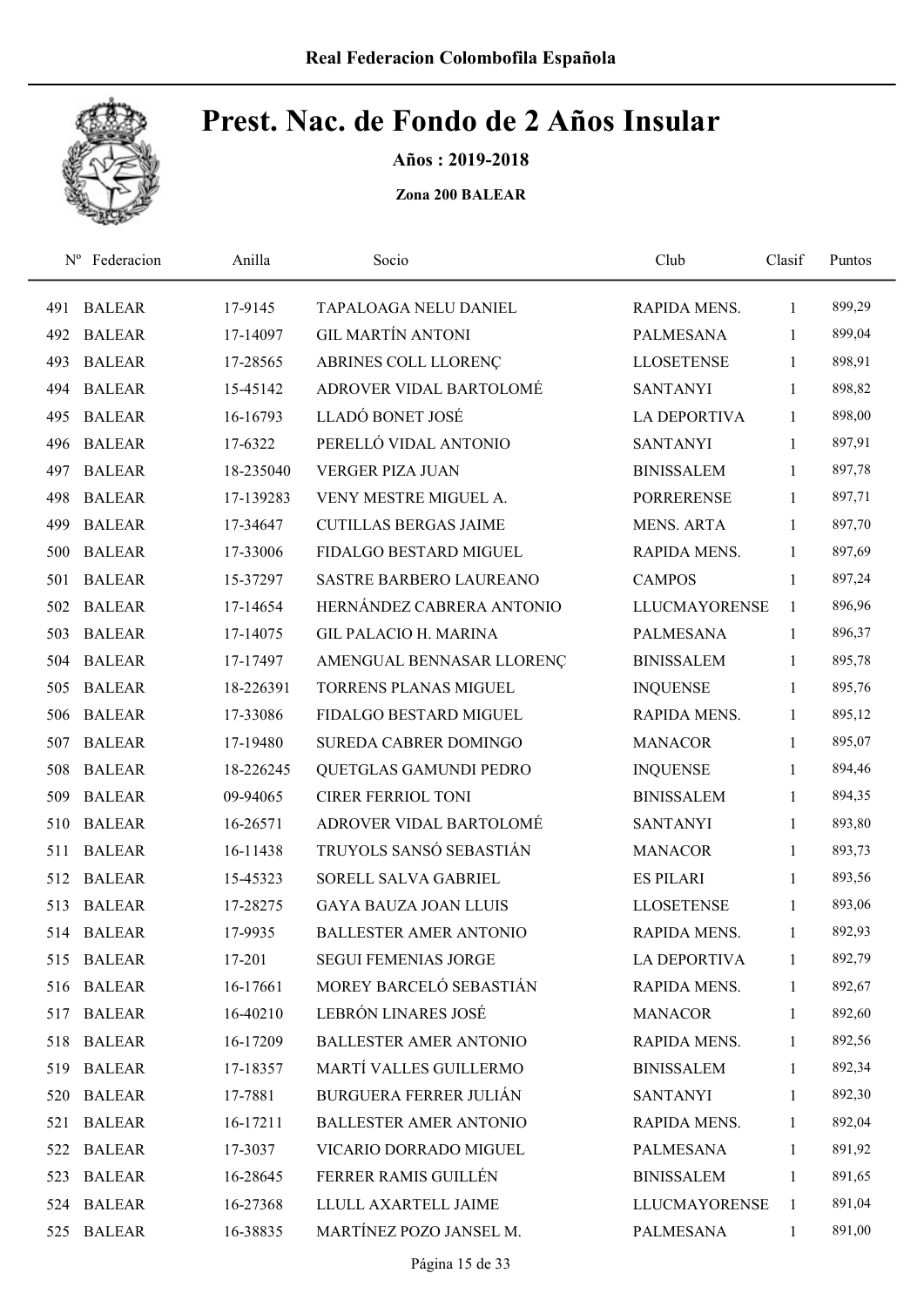

Años : 2019-2018

| $N^{\rm o}$ | Federacion    | Anilla    | Socio                          | Club                 | Clasif       | Puntos |
|-------------|---------------|-----------|--------------------------------|----------------------|--------------|--------|
| 526         | <b>BALEAR</b> | 17-3156   | MIR PASTOR MIGUEL              | <b>PALMESANA</b>     | 1            | 890,58 |
| 527         | <b>BALEAR</b> | 17-3670   | MUÑOZ GUTIÉRREZ MANUEL         | <b>PALMESANA</b>     | 1            | 890,06 |
| 528         | <b>BALEAR</b> | 17-35223  | TERRASSA COLOMAR GUILLERMO     | <b>BINISSALEM</b>    | 1            | 890,04 |
| 529         | <b>BALEAR</b> | 16-38657  | <b>MIR PASTOR MIGUEL</b>       | <b>PALMESANA</b>     | 1            | 889,02 |
| 530         | <b>BALEAR</b> | 16-40374  | SUREDA CABRER DOMINGO          | <b>MANACOR</b>       | 1            | 888,96 |
| 531         | <b>BALEAR</b> | 17-31895  | LUCESCU VALENTIN               | A. POLLESINA         | 1            | 888,28 |
| 532         | <b>BALEAR</b> | 17-897    | TÁNDEM MARCOS - PEDRO          | <b>LA DEPORTIVA</b>  | 1            | 888,27 |
| 533         | <b>BALEAR</b> | 17-18271  | MARTÍ VALLES GUILLERMO         | <b>BINISSALEM</b>    | $\mathbf{1}$ | 888,15 |
| 534         | <b>BALEAR</b> | 17-3668   | MUÑOZ GUTIÉRREZ MANUEL         | <b>PALMESANA</b>     | 1            | 888,08 |
| 535         | <b>BALEAR</b> | 15-28934  | TERRASA ROSELLÓ JUAN           | <b>MENS. ARTA</b>    | 1            | 887,95 |
| 536         | <b>BALEAR</b> | 15-48138  | <b>BURGUERA VICENS JULIÁN</b>  | <b>SANTANYI</b>      | 1            | 887,94 |
| 537         | <b>BALEAR</b> | 17-7895   | <b>BURGUERA FERRER JULIÁN</b>  | <b>SANTANYI</b>      | 1            | 887,68 |
| 538         | <b>BALEAR</b> | 16-18675  | <b>BALLESTER AMER ANTONIO</b>  | <b>RAPIDA MENS.</b>  | 1            | 887,13 |
| 539         | <b>BALEAR</b> | 16-27760  | VILCHES VILCHES TORCUATO       | <b>ES PILARI</b>     | 1            | 887,11 |
| 540         | <b>BALEAR</b> | 16-18802  | RODRÍGUEZ MARTÍN JOSÉ          | RAPIDA MENS.         | 1            | 887,10 |
| 541         | <b>BALEAR</b> | 18-228377 | VERGER ROCA SEBASTIÁN          | <b>PALMESANA</b>     | 1            | 886,99 |
| 542         | <b>BALEAR</b> | 17-1826   | MARTÍNEZ POZO JANSEL M.        | PALMESANA            | 1            | 886,99 |
| 543         | <b>BALEAR</b> | 15-27844  | CASTOR SASTRE BERNARDO         | <b>LLOSETENSE</b>    | 1            | 886,41 |
| 544         | <b>BALEAR</b> | 17-8723   | COLL BARCELÓ ANTONIO           | RAPIDA MENS.         | $\mathbf{1}$ | 886,35 |
| 545         | <b>BALEAR</b> | 16-20381  | <b>JAUME SATRE JUAN</b>        | <b>LLUCMAYORENSE</b> | 1            | 885,58 |
| 546         | <b>BALEAR</b> | 14-28869  | <b>CASTOR SASTRE BERNARDO</b>  | <b>LLOSETENSE</b>    | 1            | 885,37 |
| 547         | <b>BALEAR</b> | 17-18507  | <b>TORRENS PLANAS MIGUEL</b>   | <b>INQUENSE</b>      | 1            | 885,07 |
| 548         | <b>BALEAR</b> | 17-31255  | SALAS LLADÓ MIGUEL             | A. POLLESINA         | 1            | 885,06 |
| 549         | <b>BALEAR</b> | 16-19611  | BALLESTER SERVERA SEBASTIÁ     | <b>LLUCMAYORENSE</b> | 1            | 884,65 |
| 550         | <b>BALEAR</b> | 14-38203  | NADAL PERELLÓ GABRIEL          | <b>PORRERENSE</b>    | 1            | 884,61 |
| 551         | <b>BALEAR</b> | 15-54390  | RIERA MASSANET ANTONIO         | <b>MANACOR</b>       | $\mathbf{1}$ | 884,47 |
|             | 552 BALEAR    | 18-243433 | <b>SAURINA MORAGUES MIGUEL</b> | <b>BINISSALEM</b>    | 1            | 884,01 |
| 553         | <b>BALEAR</b> | 17-2288   | ADROVER LÓPEZ JUAN CARLOS      | <b>BINISSALEM</b>    | $\mathbf{1}$ | 883,92 |
|             | 554 BALEAR    | 18-253926 | FANDIÑO RODRÍGUEZ HANZEL       | <b>PALMESANA</b>     | $\mathbf{1}$ | 883,70 |
| 555         | <b>BALEAR</b> | 15-28142  | <b>GAYA BAUZA JOAN LLUIS</b>   | <b>LLOSETENSE</b>    | $\mathbf{1}$ | 883,67 |
| 556         | <b>BALEAR</b> | 17-3109   | MIR PASTOR MIGUEL              | PALMESANA            | $\mathbf{1}$ | 882,61 |
| 557         | <b>BALEAR</b> | 18-233834 | COLL BARCELÓ ANTONIO           | RAPIDA MENS.         | $\mathbf{1}$ | 882,52 |
| 558         | <b>BALEAR</b> | 16-39423  | PAYERAS OLIVER PEDRO A.        | <b>INQUENSE</b>      | $\mathbf{1}$ | 882,24 |
| 559         | <b>BALEAR</b> | 18-231300 | FANDIÑO RODRÍGUEZ HANZEL       | <b>PALMESANA</b>     | $\mathbf{1}$ | 881,86 |
| 560         | <b>BALEAR</b> | 17-17508  | TERRASSA COSTA MATEO           | <b>BINISSALEM</b>    | $\mathbf{1}$ | 880,96 |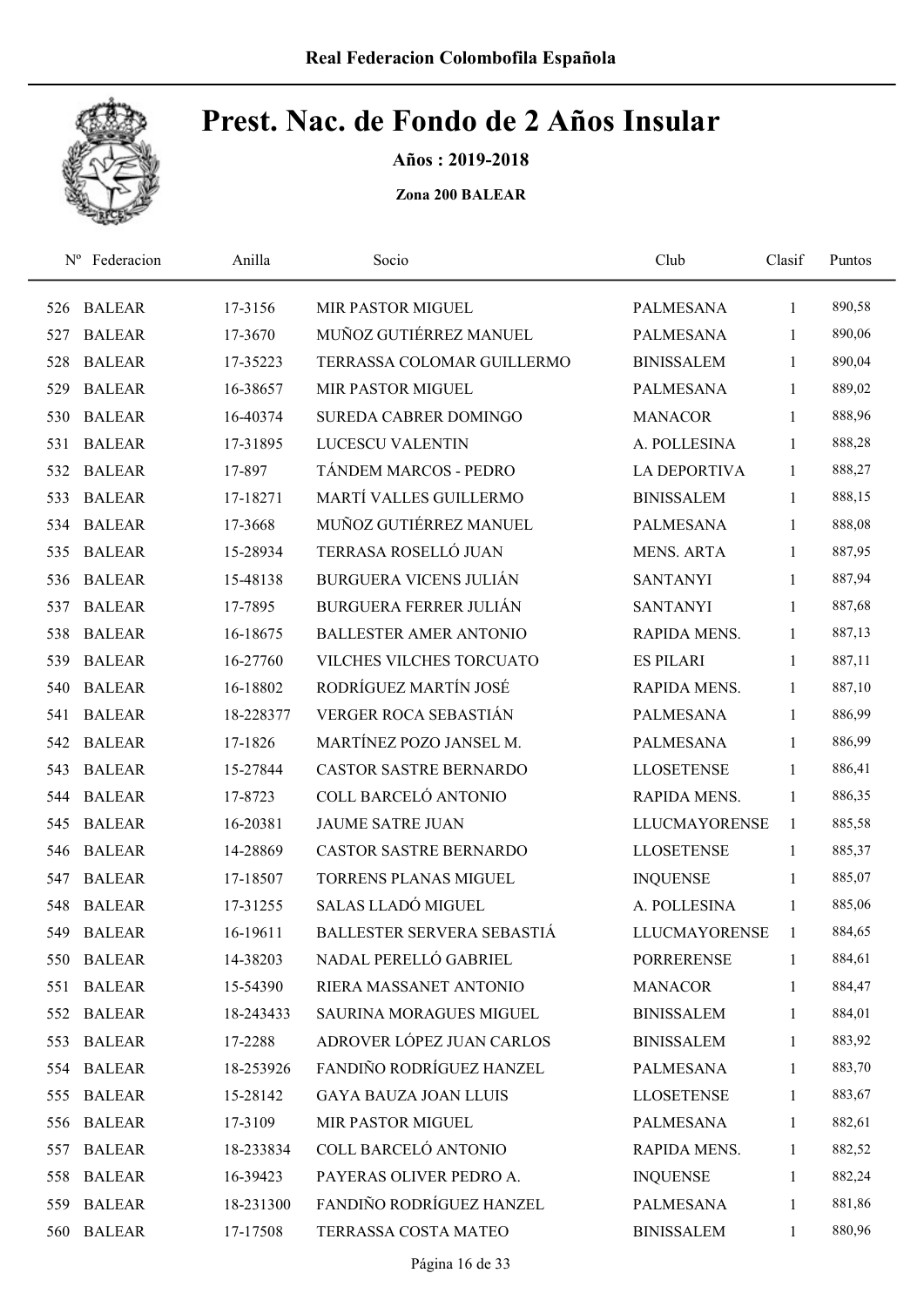

Años : 2019-2018

| $N^{\rm o}$ | Federacion    | Anilla    | Socio                           | Club                 | Clasif       | Puntos |
|-------------|---------------|-----------|---------------------------------|----------------------|--------------|--------|
| 561         | <b>BALEAR</b> | 18-227046 | REYNES SOCIAS PEDRO             | <b>BINISSALEM</b>    | $\mathbf{1}$ | 880,87 |
| 562         | <b>BALEAR</b> | 17-9477   | MOREY BARCELÓ SEBASTIÁN         | RAPIDA MENS.         | 1            | 880,40 |
| 563         | <b>BALEAR</b> | 18-238206 | <b>SASTRE BARBERO LAUREANO</b>  | <b>CAMPOS</b>        | 1            | 880,37 |
| 564         | <b>BALEAR</b> | 18-238357 | SASTRE GONZÁLEZ ÁNGEL           | <b>CAMPOS</b>        | $\mathbf{1}$ | 879,57 |
| 565         | <b>BALEAR</b> | 17-17534  | TERRASSA COSTA MATEO            | <b>BINISSALEM</b>    | $\mathbf{1}$ | 878,81 |
| 566         | <b>BALEAR</b> | 18-228768 | <b>GÓMEZ FONT RAFAEL</b>        | <b>PALMESANA</b>     | 1            | 878,65 |
| 567         | <b>BALEAR</b> | 16-39285  | QUETGLAS GAMUNDI SEBASTIÁN      | <b>INQUENSE</b>      | $\mathbf{1}$ | 878,33 |
| 568         | <b>BALEAR</b> | 16-25343  | <b>BURGUERA VICENS JULIÁN</b>   | <b>SANTANYI</b>      | $\mathbf{1}$ | 877,02 |
| 569         | <b>BALEAR</b> | 16-25054  | PERELLÓ VIDAL ANTONIO           | <b>SANTANYI</b>      | 1            | 876,91 |
| 570         | <b>BALEAR</b> | 17-3464   | <b>GONZÁLEZ FERRER SALVADOR</b> | <b>PALMESANA</b>     | $\mathbf{1}$ | 876,89 |
| 571         | <b>BALEAR</b> | 15-34450  | PUJOL CALAFELL ANTONIO          | <b>PORRERENSE</b>    | 1            | 876,69 |
| 572         | <b>BALEAR</b> | 16-44643  | ROSELLÓ BRUNET JAIME            | <b>MENS. ARTA</b>    | $\mathbf{1}$ | 875,77 |
| 573         | <b>BALEAR</b> | 17-11830  | <b>SALADO RODRÍGUEZ VÍCTOR</b>  | <b>RAPIDA MENS.</b>  | 1            | 875,55 |
| 574         | <b>BALEAR</b> | 17-3361   | <b>JURADO MATAS FÉLIX</b>       | LA DEPORTIVA         | $\mathbf{1}$ | 875,23 |
| 575         | <b>BALEAR</b> | 16-33564  | SASTRE GONZÁLEZ ÁNGEL           | <b>CAMPOS</b>        | 1            | 874,84 |
| 576         | <b>BALEAR</b> | 17-31281  | SALAS LLADÓ MIGUEL              | A. POLLESINA         | 1            | 874,61 |
| 577         | <b>BALEAR</b> | 17-20386  | TÁNDEM JORDI - TOLO             | <b>MANACOR</b>       | $\mathbf{1}$ | 873,66 |
| 578         | <b>BALEAR</b> | 16-25023  | PERELLÓ VIDAL ANTONIO           | <b>SANTANYI</b>      | $\mathbf{1}$ | 873,65 |
| 579         | <b>BALEAR</b> | 17-17491  | AMENGUAL BENNASAR LLORENÇ       | <b>BINISSALEM</b>    | $\mathbf{1}$ | 872,20 |
| 580         | <b>BALEAR</b> | 16-29419  | ARBONA FORNERS ANTONIO          | <b>BINISSALEM</b>    | $\mathbf{1}$ | 872,09 |
| 581         | <b>BALEAR</b> | 15-33623  | MUNTANER ORELL JOSÉ             | A. POLLESINA         | $\mathbf{1}$ | 871,96 |
| 582         | <b>BALEAR</b> | 17-19560  | JUAN JORDÁ JUAN FCO.            | <b>MENS. ARTA</b>    | 1            | 871,83 |
| 583         | <b>BALEAR</b> | 17-17998  | ANDONOV HRISTOV ALEKSANDAR      | <b>BINISSALEM</b>    | $\mathbf{1}$ | 871,75 |
|             | 584 BALEAR    | 16-16839  | <b>SEGUI FEMENIAS JORGE</b>     | <b>LA DEPORTIVA</b>  | $\mathbf{1}$ | 870,40 |
| 585         | <b>BALEAR</b> | 16-17684  | MOREY BARCELÓ SEBASTIÁN         | RAPIDA MENS.         | 1            | 870,39 |
| 586         | <b>BALEAR</b> | 18-259442 | <b>BOSCH MIR JUAN</b>           | <b>ES PILARI</b>     | 1            | 868,70 |
| 587         | <b>BALEAR</b> | 18-235328 | RODRÍGUEZ MARTÍN JOSÉ           | RAPIDA MENS.         | 1            | 868,60 |
| 588         | <b>BALEAR</b> | 16-25140  | SERRA BONET ANTONIO             | <b>SANTANYI</b>      | $\mathbf{1}$ | 868,27 |
| 589         | <b>BALEAR</b> | 17-12914  | <b>GINARD LLADÓ JAIME</b>       | <b>CAMPOS</b>        | $\mathbf{1}$ | 868,12 |
| 590         | <b>BALEAR</b> | 16-12924  | SÁNCHEZ PERELLÓ JOSÉ G.         | <b>LLOSETENSE</b>    | $\mathbf{1}$ | 865,68 |
| 591         | <b>BALEAR</b> | 15-25970  | ABRINES COLL LLORENÇ            | <b>LLOSETENSE</b>    | $\mathbf{1}$ | 865,60 |
| 592         | <b>BALEAR</b> | 15-49777  | <b>BLANCH ALCINA ANTONI</b>     | <b>SANTANYI</b>      | $\mathbf{1}$ | 865,49 |
| 593         | <b>BALEAR</b> | 16-27170  | HERNÁNDEZ CABRERA ANTONIO       | <b>LLUCMAYORENSE</b> | $\mathbf{1}$ | 865,48 |
|             | 594 BALEAR    | 15-53968  | ROTGER SÁNCHEZ MARCOS           | RAPIDA MENS.         | 1            | 864,96 |
| 595         | <b>BALEAR</b> | 17-35515  | TÁNDEM VILCHEZ - SÁNCHEZ        | <b>LLOSETENSE</b>    | $\mathbf{1}$ | 864,77 |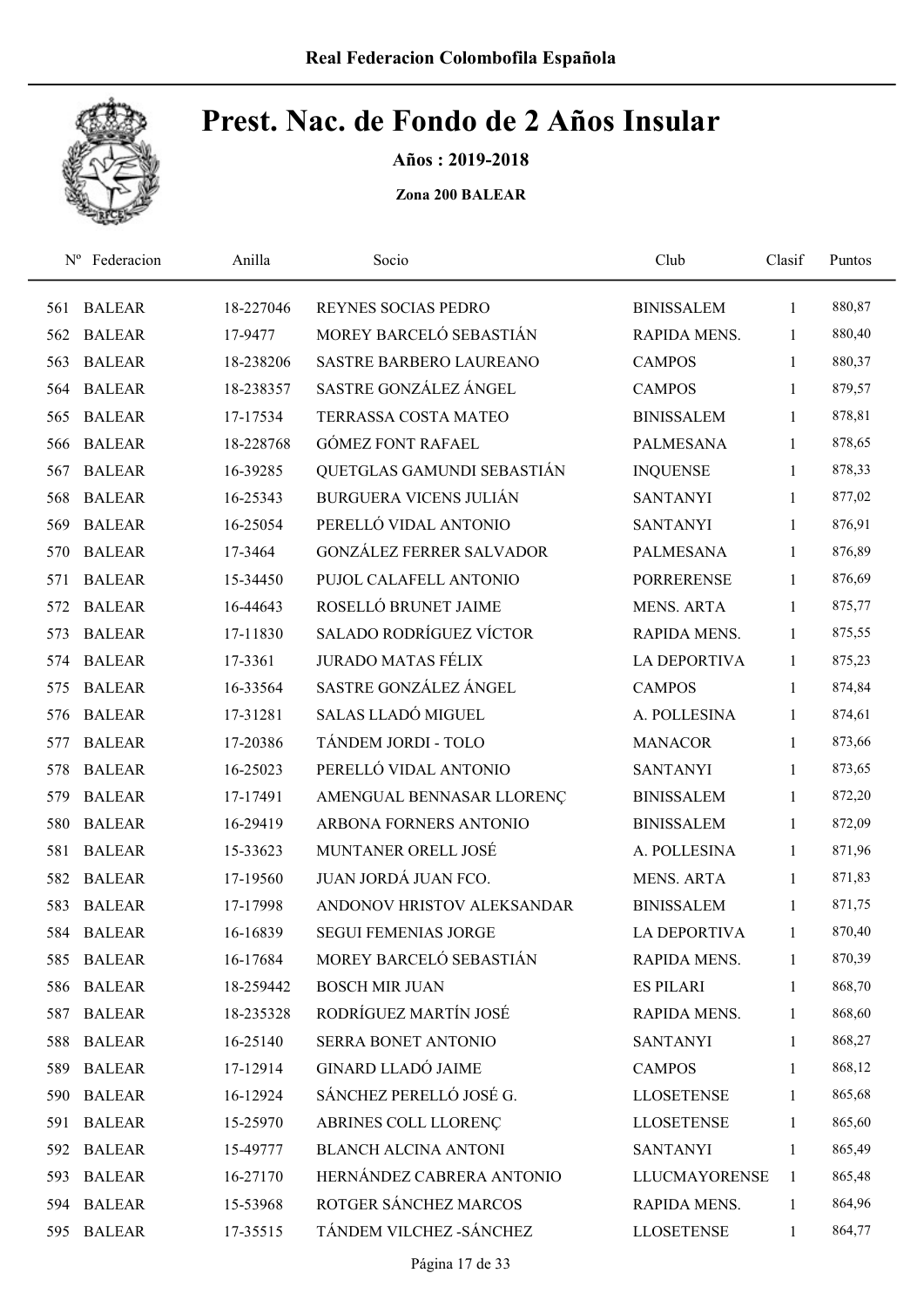

Años : 2019-2018

| $N^{\rm o}$ | Federacion    | Anilla    | Socio                         | Club                 | Clasif       | Puntos |
|-------------|---------------|-----------|-------------------------------|----------------------|--------------|--------|
| 596         | <b>BALEAR</b> | 16-25058  | PERELLÓ VIDAL ANTONIO         | <b>SANTANYI</b>      | 1            | 864,55 |
| 597         | <b>BALEAR</b> | 17-33380  | MONTILLA MORENO FRANCISCO A.  | <b>ES PILARI</b>     | 1            | 864,32 |
| 598         | <b>BALEAR</b> | 16-25309  | MONSERRAT CLAR JUAN           | <b>SANTANYI</b>      | $\mathbf{1}$ | 863,53 |
| 599         | <b>BALEAR</b> | 18-239471 | ADROVER CASTELLÁ ANDRÉS       | <b>CAMPOS</b>        | $\mathbf{1}$ | 863,30 |
| 600         | <b>BALEAR</b> | 18-228092 | REBASSA SASTRE MATIES         | <b>PALMESANA</b>     | $\mathbf{1}$ | 863,07 |
| 601         | <b>BALEAR</b> | 17-13559  | ABRAHAM VILA SEBASTIÁN        | <b>CAMPOS</b>        | $\mathbf{1}$ | 862,17 |
| 602         | <b>BALEAR</b> | 16-20459  | BALLESTER SERVERA SEBASTIÁ    | <b>LLUCMAYORENSE</b> | 1            | 862,14 |
| 603         | <b>BALEAR</b> | 18-237732 | <b>SALVA FERRA PABLO</b>      | RAPIDA MENS.         | $\mathbf{1}$ | 861,95 |
| 604         | <b>BALEAR</b> | 17-15264  | <b>BONET ESCALAS BERNARDO</b> | <b>LLUCMAYORENSE</b> | 1            | 861,31 |
| 605         | <b>BALEAR</b> | 17-13574  | ABRAHAM VILA SEBASTIÁN        | <b>CAMPOS</b>        | $\mathbf{1}$ | 861,27 |
| 606         | <b>BALEAR</b> | 16-39278  | QUETGLAS GAMUNDI SEBASTIÁN    | <b>INQUENSE</b>      | 1            | 861,14 |
| 607         | <b>BALEAR</b> | 17-20806  | VADELL FUSTER BUENAVENTURA    | <b>MANACOR</b>       | 1            | 861,03 |
| 608         | <b>BALEAR</b> | 16-20350  | <b>BONET ESCALAS BERNARDO</b> | <b>LLUCMAYORENSE</b> | $\mathbf{1}$ | 860,75 |
| 609         | <b>BALEAR</b> | 16-28145  | PUJOL CALAFELL ANTONIO        | <b>PORRERENSE</b>    | $\mathbf{1}$ | 860,75 |
| 610         | <b>BALEAR</b> | 18-259896 | MONTILLA MORENO FRANCISCO A.  | <b>ES PILARI</b>     | $\mathbf{1}$ | 860,70 |
| 611         | <b>BALEAR</b> | 16-33660  | BARCELÓ SAGRERA SALVADOR      | <b>CAMPOS</b>        | $\mathbf{1}$ | 860,62 |
| 612         | <b>BALEAR</b> | 17-3371   | <b>JURADO MATAS FÉLIX</b>     | <b>LA DEPORTIVA</b>  | $\mathbf{1}$ | 860,02 |
| 613         | <b>BALEAR</b> | 17-28044  | VILLALONGA COLL LORENZO       | <b>LLOSETENSE</b>    | $\mathbf{1}$ | 859,67 |
| 614         | <b>BALEAR</b> | 17-32718  | PIZA SALOM JUAN MIGUEL        | <b>BINISSALEM</b>    | 1            | 859,42 |
| 615         | <b>BALEAR</b> | 17-21385  | TRUYOLS SANSÓ SEBASTIÁN       | <b>MANACOR</b>       | 1            | 858,71 |
| 616         | <b>BALEAR</b> | 18-235773 | MOREY BARCELÓ SEBASTIÁN       | RAPIDA MENS.         | $\mathbf{1}$ | 858,67 |
| 617         | <b>BALEAR</b> | 18-259619 | SORELL SALVA GABRIEL          | <b>ES PILARI</b>     | 1            | 858,12 |
| 618         | <b>BALEAR</b> | 17-15078  | TOMÁS SASTRE LORENZO          | <b>LLUCMAYORENSE</b> | $\mathbf{1}$ | 858,02 |
| 619         | <b>BALEAR</b> | 17-1805   | MARTÍNEZ POZO JANSEL M.       | <b>PALMESANA</b>     | $\mathbf{1}$ | 857,71 |
| 620         | <b>BALEAR</b> | 16-20348  | BONET ESCALAS BERNARDO        | <b>LLUCMAYORENSE</b> | 1            | 857,23 |
| 621         | <b>BALEAR</b> | 17-35198  | MUÑOZ GUTIÉRREZ MANUEL        | PALMESANA            | $\mathbf{1}$ | 857,16 |
|             | 622 BALEAR    | 17-27579  | <b>CUTILLAS BERGAS JAIME</b>  | <b>MENS. ARTA</b>    | 1            | 853,16 |
| 623         | <b>BALEAR</b> | 16-12969  | SÁNCHEZ PERELLÓ JOSÉ G.       | <b>LLOSETENSE</b>    | 1            | 853,11 |
| 624         | <b>BALEAR</b> | 16-861164 | FAHANDEZH-SAADI FAHANDEZH R.  | DERBY MALLORCA 1     |              | 852,92 |
| 625         | <b>BALEAR</b> | 18-234555 | <b>BLANCO FERRANDO PEDRO</b>  | RAPIDA MENS.         | 1            | 852,62 |
| 626         | <b>BALEAR</b> | 17-31117  | SERVERA BORDOY JOSÉ           | A. POLLESINA         | 1            | 852,55 |
| 627         | <b>BALEAR</b> | 16-19679  | BALLESTER SERVERA SEBASTIÁ    | LLUCMAYORENSE        | 1            | 852,34 |
| 628         | <b>BALEAR</b> | 17-12957  | <b>GINARD LLADÓ JAIME</b>     | <b>CAMPOS</b>        | 1            | 852,13 |
| 629         | <b>BALEAR</b> | 16-32306  | BALLESTER SERVERA SEBASTIÁ    | <b>LLUCMAYORENSE</b> | 1            | 851,88 |
| 630         | <b>BALEAR</b> | 18-239201 | GOMIS TOMÁS PEDRO A.          | <b>CAMPOS</b>        | $\mathbf{1}$ | 851,28 |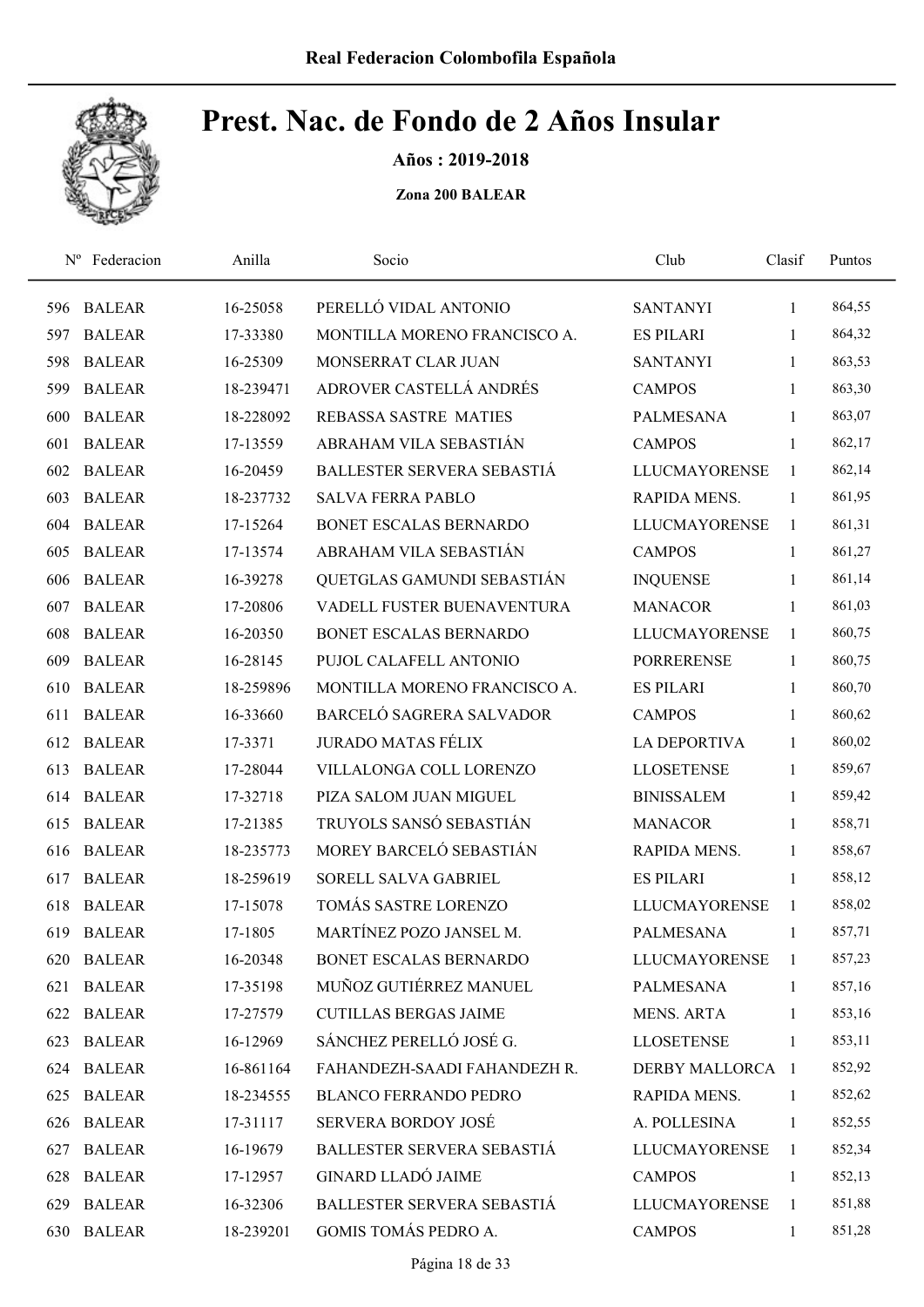

Años : 2019-2018

| $N^{\rm o}$ | Federacion    | Anilla    | Socio                         | Club                 | Clasif       | Puntos |
|-------------|---------------|-----------|-------------------------------|----------------------|--------------|--------|
| 631         | <b>BALEAR</b> | 18-240632 | PROHENS VICENS ANDRÉS         | <b>CAMPOS</b>        | 1            | 850,86 |
| 632         | <b>BALEAR</b> | 15-45741  | <b>SASTRE SANNA PABLO</b>     | <b>ES PILARI</b>     | 1            | 850,70 |
| 633         | <b>BALEAR</b> | 15-37387  | SASTRE GONZÁLEZ ÁNGEL         | <b>CAMPOS</b>        | $\mathbf{1}$ | 850,19 |
| 634         | <b>BALEAR</b> | 16-18401  | COLL BARCELÓ ANTONIO          | RAPIDA MENS.         | $\mathbf{1}$ | 848,69 |
| 635         | <b>BALEAR</b> | 18-259795 | <b>MARTÍN VIDAL ANTONIO</b>   | <b>ES PILARI</b>     | $\mathbf{1}$ | 847,59 |
| 636         | <b>BALEAR</b> | 14-37763  | PUJOL CALAFELL ANTONIO        | <b>PORRERENSE</b>    | $\mathbf{1}$ | 846,54 |
| 637         | <b>BALEAR</b> | 17-7707   | <b>BURGUERA VIDAL ANTONIO</b> | <b>SANTANYI</b>      | $\mathbf{1}$ | 846,05 |
| 638         | <b>BALEAR</b> | 17-10510  | MARTORELL FULLANA JAIME       | <b>BINISSALEM</b>    | 1            | 844,21 |
| 639         | <b>BALEAR</b> | 17-30980  | MUNTANER ORELL JOSÉ           | A. POLLESINA         | 1            | 844,01 |
| 640         | <b>BALEAR</b> | 17-8991   | VICH SALOM BARTOLOMÉ          | RAPIDA MENS.         | 1            | 843,43 |
| 641         | <b>BALEAR</b> | 17-236    | <b>SEGUI FEMENIAS JORGE</b>   | <b>LA DEPORTIVA</b>  | $\mathbf{1}$ | 843,26 |
| 642         | <b>BALEAR</b> | 16-40895  | TÁNDEM JORDI - TOLO           | <b>MANACOR</b>       | $\mathbf{1}$ | 843,16 |
| 643         | <b>BALEAR</b> | 17-21328  | MAHINDO ALEMANY ANTONI J.     | <b>BINISSALEM</b>    | 1            | 842,03 |
| 644         | <b>BALEAR</b> | 17-19713  | TÁNDEM VIDAL - VIDAL          | <b>MANACOR</b>       | $\mathbf{1}$ | 842,02 |
| 645         | <b>BALEAR</b> | 17-15067  | TOMÁS SASTRE LORENZO          | <b>LLUCMAYORENSE</b> | $\mathbf{1}$ | 841,49 |
| 646         | <b>BALEAR</b> | 17-3012   | VICARIO DORRADO MIGUEL        | PALMESANA            | $\mathbf{1}$ | 841,15 |
| 647         | <b>BALEAR</b> | 17-36570  | <b>GIL PALACIO H. MARINA</b>  | <b>PALMESANA</b>     | $\mathbf{1}$ | 841,09 |
| 648         | <b>BALEAR</b> | 18-228360 | VERGER ROCA SEBASTIÁN         | <b>PALMESANA</b>     | $\mathbf{1}$ | 841,00 |
| 649         | <b>BALEAR</b> | 18-247002 | <b>ACEDO ORTEGA ENRIQUE</b>   | <b>MANACOR</b>       | 1            | 840,89 |
| 650         | <b>BALEAR</b> | 16-44635  | ROSELLÓ BRUNET JAIME          | <b>MENS. ARTA</b>    | 1            | 840,29 |
| 651         | <b>BALEAR</b> | 17-34975  | VICARIO DORRADO MIGUEL        | <b>PALMESANA</b>     | $\mathbf{1}$ | 840,19 |
| 652         | <b>BALEAR</b> | 17-11623  | GONZÁLEZ SITJAR JOSÉ MANUEL   | <b>PORRERENSE</b>    | 1            | 839,91 |
| 653         | <b>BALEAR</b> | 09-68704  | RODRÍGUEZ MARTÍN JOSÉ         | RAPIDA MENS.         | 1            | 839,65 |
| 654         | <b>BALEAR</b> | 17-14356  | <b>CUTILLAS BERGAS JAIME</b>  | <b>MENS. ARTA</b>    | 1            | 838,90 |
| 655         | <b>BALEAR</b> | 18-228004 | <b>GÓMEZ FONT RAFAEL</b>      | <b>PALMESANA</b>     | $\mathbf{1}$ | 838,11 |
| 656         | <b>BALEAR</b> | 18-226724 | FRONTERA MOREY JAIME          | <b>INQUENSE</b>      | $\mathbf{1}$ | 837,84 |
| 657         | <b>BALEAR</b> | 16-33760  | <b>GINARD GINARD JULIÁN</b>   | <b>CAMPOS</b>        | 1            | 837,44 |
| 658         | <b>BALEAR</b> | 16-33404  | PROHENS MAS BARTOLOMÉ         | <b>CAMPOS</b>        | 1            | 836,17 |
| 659         | <b>BALEAR</b> | 14-40196  | AMENGUAL BENNASAR LLORENÇ     | <b>BINISSALEM</b>    | 1            | 835,62 |
| 660         | <b>BALEAR</b> | 17-11424  | TÁNDEM MUNTANER - MORA        | <b>PORRERENSE</b>    | $\mathbf{1}$ | 835,55 |
| 661         | <b>BALEAR</b> | 16-28233  | TÁNDEM MUNTANER - MORA        | <b>PORRERENSE</b>    | 1            | 834,22 |
| 662         | <b>BALEAR</b> | 17-28159  | VILCHES VILCHES TORCUATO      | <b>ES PILARI</b>     | 1            | 833,17 |
| 663         | <b>BALEAR</b> | 16-24023  | BIBILONI JAUME ANTONIO        | <b>BINISSALEM</b>    | 1            | 832,98 |
| 664         | <b>BALEAR</b> | 17-26279  | TERRASA ROSELLÓ JUAN          | <b>MENS. ARTA</b>    | 1            | 831,04 |
| 665         | <b>BALEAR</b> | 16-19254  | MONSERRAT RAFAL JULIÁN        | <b>LLUCMAYORENSE</b> | $\mathbf{1}$ | 830,80 |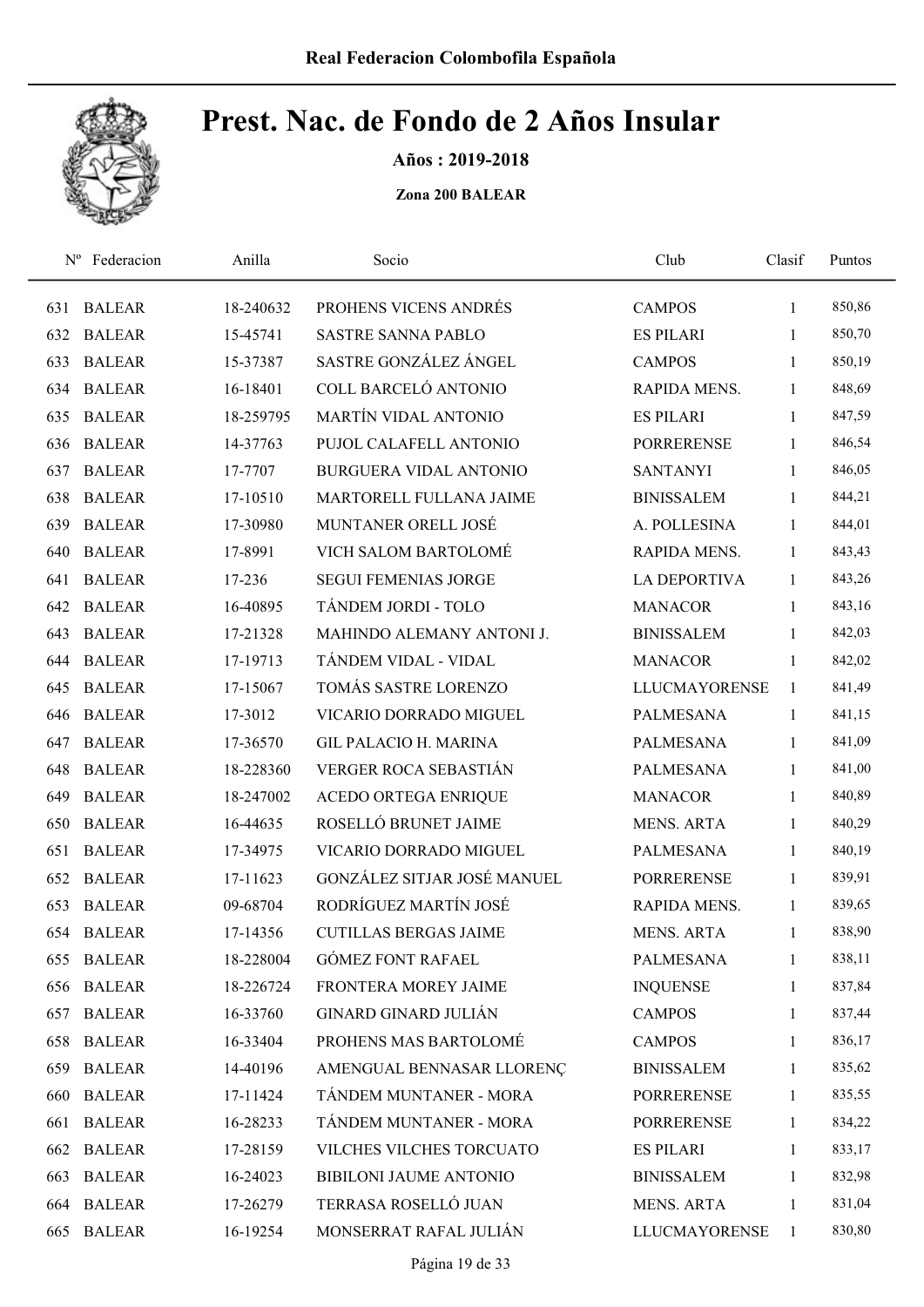

Años : 2019-2018

| $N^{\rm o}$ | Federacion    | Anilla    | Socio                          | Club                 | Clasif       | Puntos |
|-------------|---------------|-----------|--------------------------------|----------------------|--------------|--------|
| 666         | <b>BALEAR</b> | 17-11214  | <b>SOLER MESTRE PEDRO</b>      | <b>PORRERENSE</b>    | 1            | 830,68 |
| 667         | <b>BALEAR</b> | 15-44079  | LLADÓ BONET JOSÉ               | <b>LA DEPORTIVA</b>  | 1            | 830,53 |
| 668         | <b>BALEAR</b> | 17-11744  | ARBONA FORNERS ANTONIO         | <b>BINISSALEM</b>    | $\mathbf{1}$ | 830,32 |
| 669         | <b>BALEAR</b> | 17-15214  | BONET ESCALAS BERNARDO         | <b>LLUCMAYORENSE</b> | 1            | 830,10 |
| 670         | <b>BALEAR</b> | 18-236603 | GONZÁLEZ SITJAR JOSÉ MANUEL    | <b>PORRERENSE</b>    | $\mathbf{1}$ | 829,17 |
| 671         | <b>BALEAR</b> | 17-13722  | <b>GINARD GINARD JULIÁN</b>    | <b>CAMPOS</b>        | $\mathbf{1}$ | 829,09 |
| 672         | <b>BALEAR</b> | 16-40731  | TÁNDEM JORDI - TOLO            | <b>MANACOR</b>       | $\mathbf{1}$ | 828,11 |
| 673         | <b>BALEAR</b> | 18-233618 | <b>SALVA FERRA PABLO</b>       | RAPIDA MENS.         | 1            | 827,80 |
| 674         | <b>BALEAR</b> | 16-16781  | LLADÓ BONET JOSÉ               | <b>LA DEPORTIVA</b>  | 1            | 827,71 |
| 675         | <b>BALEAR</b> | 16-265391 | MAYOL CLADERA ARNALDO          | PALMESANA            | $\mathbf{1}$ | 827,40 |
| 676         | <b>BALEAR</b> | 17-11922  | VENY MESTRE MIGUEL A.          | <b>PORRERENSE</b>    | 1            | 826,72 |
| 677         | <b>BALEAR</b> | 17-20994  | SERVERA SERVERA JUAN           | <b>MANACOR</b>       | 1            | 825,89 |
| 678         | <b>BALEAR</b> | 18-247196 | BLANQUER DOMENGE GUILLERMO     | <b>MANACOR</b>       | 1            | 824,49 |
| 679         | <b>BALEAR</b> | 18-241277 | OLLER MOJER MIGUEL ÁNGEL       | <b>LLUCMAYORENSE</b> | 1            | 823,46 |
| 680         | <b>BALEAR</b> | 17-26566  | <b>GINARD NICOLAU PEDRO</b>    | <b>MENS. ARTA</b>    | $\mathbf{1}$ | 822,36 |
| 681         | <b>BALEAR</b> | 17-35545  | VILCHES VILCHES TORCUATO       | <b>ES PILARI</b>     | $\mathbf{1}$ | 822,33 |
| 682         | <b>BALEAR</b> | 17-11021  | NADAL PERELLÓ GABRIEL          | <b>PORRERENSE</b>    | $\mathbf{1}$ | 821,17 |
| 683         | <b>BALEAR</b> | 15-48163  | <b>BURGUERA VICENS JULIÁN</b>  | <b>SANTANYI</b>      | $\mathbf{1}$ | 820,37 |
| 684         | <b>BALEAR</b> | 18-235956 | FANDIÑO RODRÍGUEZ HANZEL       | <b>PALMESANA</b>     | $\mathbf{1}$ | 820,04 |
| 685         | <b>BALEAR</b> | 16-34195  | ROTGER SÁNCHEZ MARCOS          | RAPIDA MENS.         | $\mathbf{1}$ | 818,85 |
| 686         | <b>BALEAR</b> | 15-31627  | MAYOL CLADERA ARNALDO          | PALMESANA            | 1            | 818,47 |
| 687         | <b>BALEAR</b> | 12-41660  | RODRÍGUEZ MARTÍN JOSÉ          | RAPIDA MENS.         | 1            | 817,26 |
| 688         | <b>BALEAR</b> | 16-39671  | QUETGLAS GAMUNDI PEDRO         | <b>INQUENSE</b>      | 1            | 817,11 |
| 689         | <b>BALEAR</b> | 17-33189  | FIDALGO BESTARD MIGUEL         | RAPIDA MENS.         | $\mathbf{1}$ | 816,75 |
| 690         | <b>BALEAR</b> | 17-15199  | <b>TWEEDIE HUGH PATRICK</b>    | <b>LLUCMAYORENSE</b> | $\mathbf{1}$ | 816,30 |
| 691         | <b>BALEAR</b> | 16-38469  | <b>IGLESIAS ENGUIS JOAQUÍN</b> | <b>LLUCMAYORENSE</b> | $\mathbf{1}$ | 815,19 |
| 692         | <b>BALEAR</b> | 17-6693   | PERELLÓ VIDAL LORENZO          | <b>SANTANYI</b>      | 1            | 814,71 |
| 693         | <b>BALEAR</b> | 16-16168  | MONTSERRAT PUJOL JUAN          | LA DEPORTIVA         | $\mathbf{1}$ | 813,94 |
| 694         | <b>BALEAR</b> | 16-31346  | SALAS LLADÓ MIGUEL             | A. POLLESINA         | $\mathbf{1}$ | 813,37 |
| 695         | <b>BALEAR</b> | 16-24343  | ARBABAN GHAFOORI AMIR HESSAM   | <b>BINISSALEM</b>    | $\mathbf{1}$ | 812,95 |
| 696         | <b>BALEAR</b> | 16-28614  | FERRER RAMIS GUILLÉN           | <b>BINISSALEM</b>    | $\mathbf{1}$ | 810,41 |
| 697         | <b>BALEAR</b> | 18-244553 | PIZA SALOM JUAN MIGUEL         | <b>BINISSALEM</b>    | $\mathbf{1}$ | 809,98 |
| 698         | <b>BALEAR</b> | 17-31344  | SALAS LLADÓ MIGUEL             | A. POLLESINA         | $\mathbf{1}$ | 807,37 |
| 699         | <b>BALEAR</b> | 16-13381  | MUNTANER ORELL JOSÉ            | A. POLLESINA         | $\mathbf{1}$ | 806,23 |
| 700         | <b>BALEAR</b> | 17-33340  | SASTRE SANNA PABLO             | <b>ES PILARI</b>     | $\mathbf{1}$ | 805,98 |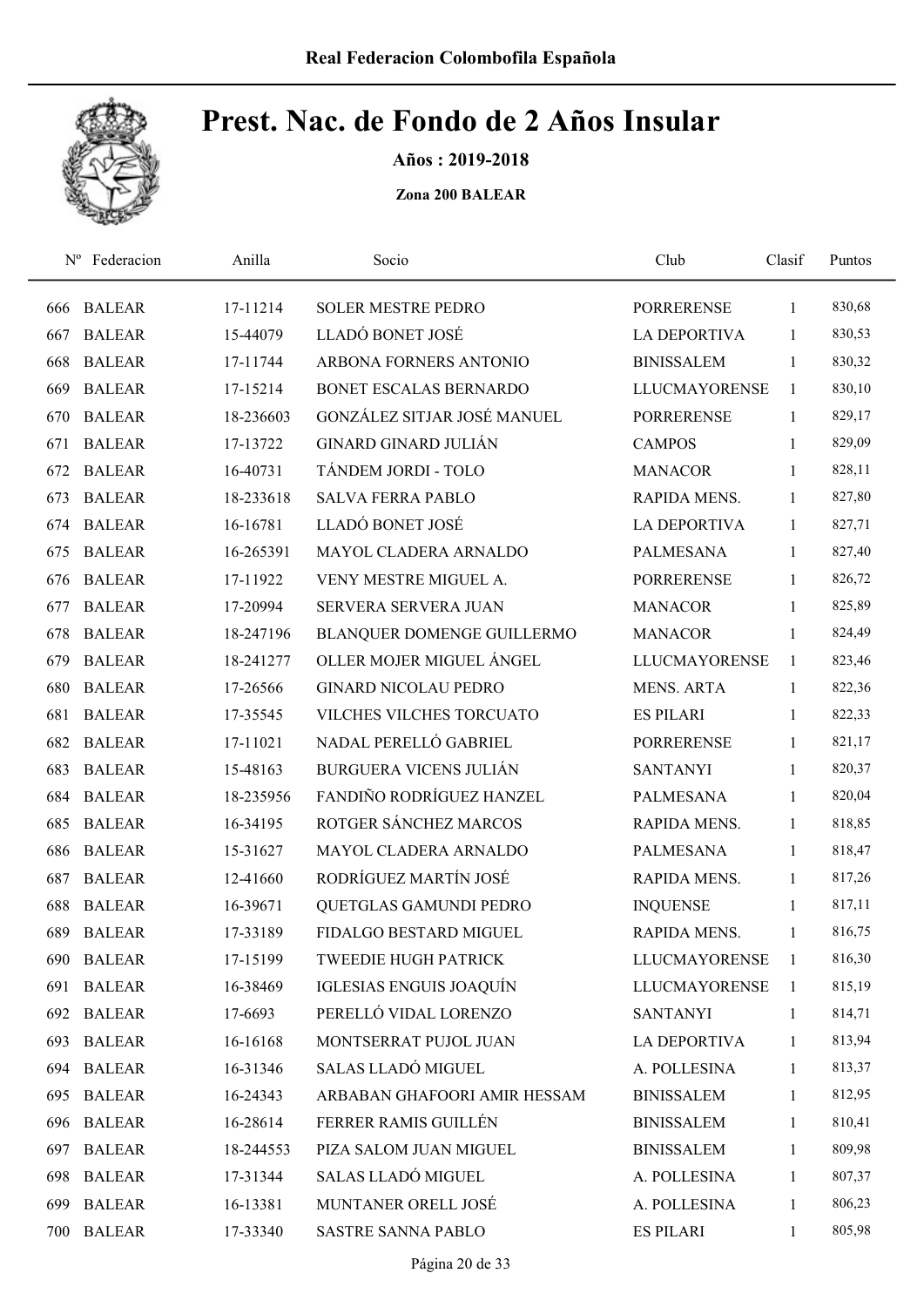

Años : 2019-2018

| $N^{\rm o}$ | Federacion    | Anilla    | Socio                          | Club                 | Clasif       | Puntos |
|-------------|---------------|-----------|--------------------------------|----------------------|--------------|--------|
| 701         | <b>BALEAR</b> | 17-2156   | TERRASSA COLOMAR GUILLERMO     | <b>BINISSALEM</b>    | 1            | 801,92 |
| 702         | <b>BALEAR</b> | 17-32712  | ROTGER CIRER GABRIEL           | RAPIDA MENS.         | 1            | 801,71 |
| 703         | <b>BALEAR</b> | 17-20981  | SERVERA SERVERA JUAN           | <b>MANACOR</b>       | 1            | 801,61 |
| 704         | <b>BALEAR</b> | 17-11042  | NADAL PERELLÓ GABRIEL          | <b>PORRERENSE</b>    | 1            | 800,85 |
| 705         | <b>BALEAR</b> | 18-260509 | LLADÓ BONET JOSÉ               | <b>LA DEPORTIVA</b>  | 1            | 800,68 |
| 706         | <b>BALEAR</b> | 14-39380  | <b>JURADO MATAS FÉLIX</b>      | LA DEPORTIVA         | 1            | 797,11 |
| 707         | <b>BALEAR</b> | 17-17411  | AMENGUAL BENNASAR LLORENÇ      | <b>BINISSALEM</b>    | $\mathbf{1}$ | 796,92 |
| 708         | <b>BALEAR</b> | 17-33003  | FIDALGO BESTARD MIGUEL         | RAPIDA MENS.         | 1            | 796,73 |
| 709         | <b>BALEAR</b> | 18-241032 | TOMÁS SASTRE LORENZO           | <b>LLUCMAYORENSE</b> | $\mathbf{1}$ | 795,08 |
| 710         | <b>BALEAR</b> | 17-6501   | PERELLÓ VIDAL LORENZO          | <b>SANTANYI</b>      | 1            | 793,61 |
| 711         | <b>BALEAR</b> | 14-42061  | PROHENS MAS BARTOLOMÉ          | <b>CAMPOS</b>        | 1            | 793,10 |
| 712         | <b>BALEAR</b> | 16-20131  | MONSERRAT RAFAL JULIÁN         | <b>LLUCMAYORENSE</b> | 1            | 792,84 |
| 713         | <b>BALEAR</b> | 18-240480 | TOMÁS SASTRE LORENZO           | <b>LLUCMAYORENSE</b> | $\mathbf{1}$ | 792,49 |
| 714         | <b>BALEAR</b> | 15-36640  | BARCELÓ SAGRERA SALVADOR       | <b>CAMPOS</b>        | 1            | 791,73 |
| 715         | <b>BALEAR</b> | 16-29553  | MARTORELL FULLANA JAIME        | <b>BINISSALEM</b>    | $\mathbf{1}$ | 791,02 |
| 716         | <b>BALEAR</b> | 17-11619  | GONZÁLEZ SITJAR JOSÉ MANUEL    | <b>PORRERENSE</b>    | $\mathbf{1}$ | 789,76 |
| 717         | <b>BALEAR</b> | 16-25067  | PERELLÓ VIDAL ANTONIO          | <b>SANTANYI</b>      | $\mathbf{1}$ | 789,31 |
| 718         | <b>BALEAR</b> | 16-265347 | TÁNDEM VIDAL - VIDAL           | <b>MANACOR</b>       | $\mathbf{1}$ | 788,20 |
| 719         | <b>BALEAR</b> | 16-44628  | ROSELLÓ BRUNET JAIME           | <b>MENS. ARTA</b>    | 1            | 788,10 |
| 720         | <b>BALEAR</b> | 16-20989  | OLLER MOJER MIGUEL ÁNGEL       | <b>LLUCMAYORENSE</b> | 1            | 785,65 |
| 721         | <b>BALEAR</b> | 15-56507  | TÁNDEM VIDAL - VIDAL           | <b>MANACOR</b>       | 1            | 785,45 |
| 722         | <b>BALEAR</b> | 16-19568  | PROHENS SALOM ANDRÉS           | <b>LLUCMAYORENSE</b> | 1            | 785,03 |
| 723         | <b>BALEAR</b> | 14-19749  | MONTSERRAT PUJOL JUAN          | <b>LA DEPORTIVA</b>  | 1            | 784,95 |
|             | 724 BALEAR    | 18-234487 | <b>SALADO RODRÍGUEZ VÍCTOR</b> | RAPIDA MENS.         | $\mathbf{1}$ | 783,95 |
| 725         | <b>BALEAR</b> | 17-17927  | ANDONOV HRISTOV ALEKSANDAR     | <b>BINISSALEM</b>    | 1            | 782,13 |
| 726         | <b>BALEAR</b> | 16-26797  | LLADÓ SERVERA LUCAS            | <b>SANTANYI</b>      | 1            | 780,40 |
| 727         | <b>BALEAR</b> | 16-16723  | JAUME OLIVER ANTONIA           | <b>LA DEPORTIVA</b>  | 1            | 780,07 |
| 728         | <b>BALEAR</b> | 16-25116  | PERELLÓ VIDAL ANTONIO          | <b>SANTANYI</b>      | 1            | 778,98 |
| 729         | <b>BALEAR</b> | 17-7905   | <b>BURGUERA FERRER JULIÁN</b>  | <b>SANTANYI</b>      | 1            | 778,89 |
| 730         | <b>BALEAR</b> | 15-30478  | BARCELÓ TABERNER BARTOLOMÉ     | <b>LLUCMAYORENSE</b> | $\mathbf{1}$ | 778,89 |
| 731         | <b>BALEAR</b> | 16-26432  | ADROVER VIDAL BARTOLOMÉ        | <b>SANTANYI</b>      | $\mathbf{1}$ | 777,09 |
| 732         | <b>BALEAR</b> | 18-245151 | ADROVER LÓPEZ JUAN CARLOS      | <b>BINISSALEM</b>    | $\mathbf{1}$ | 775,58 |
| 733         | <b>BALEAR</b> | 16-20191  | MONSERRAT RAFAL JULIÁN         | <b>LLUCMAYORENSE</b> | 1            | 775,27 |
| 734         | <b>BALEAR</b> | 15-35141  | NADAL PERELLÓ GABRIEL          | <b>PORRERENSE</b>    | 1            | 775,11 |
| 735         | <b>BALEAR</b> | 17-34361  | PAYERAS OLIVER PEDRO A.        | <b>INQUENSE</b>      | $\mathbf{1}$ | 774,33 |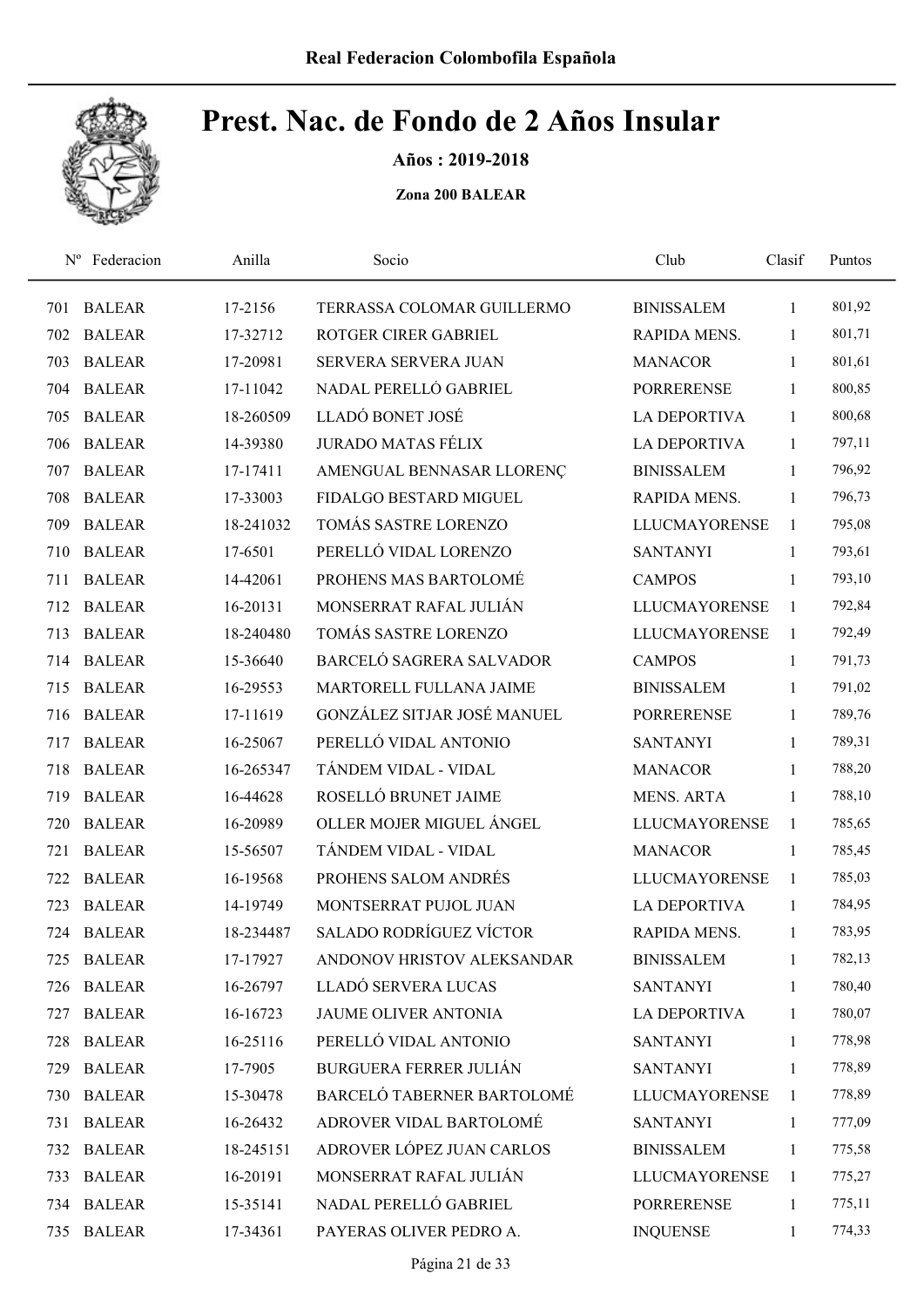

Años : 2019-2018

|     | Nº Federacion | Anilla    | Socio                         | Club                | Clasif       | Puntos |
|-----|---------------|-----------|-------------------------------|---------------------|--------------|--------|
| 736 | <b>BALEAR</b> | 17-36461  | <b>GIL MARTÍN ANTONI</b>      | PALMESANA           | 1            | 773,89 |
| 737 | <b>BALEAR</b> | 16-25733  | PONS VIDAL DAMIÁN             | <b>SANTANYI</b>     | 1            | 773,74 |
| 738 | <b>BALEAR</b> | 16-27860  | <b>SASTRE SANNA PABLO</b>     | <b>ES PILARI</b>    | 1            | 771,19 |
| 739 | <b>BALEAR</b> | 18-236942 | VENY MESTRE MIGUEL A.         | <b>PORRERENSE</b>   | 1            | 770,84 |
| 740 | <b>BALEAR</b> | 17-7861   | <b>BURGUERA FERRER JULIÁN</b> | <b>SANTANYI</b>     | 1            | 770,19 |
| 741 | <b>BALEAR</b> | 16-27985  | PROHENS MAS BARTOLOMÉ         | <b>CAMPOS</b>       | 1            | 770,16 |
| 742 | <b>BALEAR</b> | 16-25078  | PERELLÓ VIDAL ANTONIO         | <b>SANTANYI</b>     | $\mathbf{1}$ | 769,06 |
| 743 | <b>BALEAR</b> | 17-7806   | <b>BURGUERA VICENS JULIÁN</b> | <b>SANTANYI</b>     | 1            | 768,93 |
| 744 | <b>BALEAR</b> | 17-30723  | NÚÑEZ TORRES JUAN DE DIOS     | A. POLLESINA        | 1            | 768,19 |
| 745 | <b>BALEAR</b> | 18-260005 | PÉREZ LÓPEZ AGUSTÍN           | <b>ES PILARI</b>    | 1            | 767,21 |
| 746 | <b>BALEAR</b> | 17-36506  | GARCÍAS MEZQUIDA ANTONIO      | <b>CAMPOS</b>       | 1            | 765,43 |
| 747 | <b>BALEAR</b> | 16-39286  | QUETGLAS GAMUNDI SEBASTIÁN    | <b>INQUENSE</b>     | 1            | 765,13 |
| 748 | <b>BALEAR</b> | 17-31412  | TORRES LUQUE CRISTÓBAL        | A. POLLESINA        | 1            | 764,75 |
| 749 | <b>BALEAR</b> | 15-36654  | BARCELÓ SAGRERA SALVADOR      | <b>CAMPOS</b>       | 1            | 764,56 |
| 750 | <b>BALEAR</b> | 15-26819  | TÁNDEM VILCHEZ - SÁNCHEZ      | <b>LLOSETENSE</b>   | 1            | 764,31 |
| 751 | <b>BALEAR</b> | 16-27711  | VILCHES VILCHES TORCUATO      | <b>ES PILARI</b>    | 1            | 763,48 |
| 752 | <b>BALEAR</b> | 15-44051  | LLADÓ BONET JOSÉ              | <b>LA DEPORTIVA</b> | 1            | 759,46 |
| 753 | <b>BALEAR</b> | 18-226740 | FRONTERA MOREY JAIME          | <b>INQUENSE</b>     | $\mathbf{1}$ | 758,74 |
| 754 | <b>BALEAR</b> | 16-27625  | TÁNDEM VILCHEZ - SÁNCHEZ      | <b>LLOSETENSE</b>   | $\mathbf{1}$ | 758,63 |
| 755 | <b>BALEAR</b> | 16-41912  | POU MESQUIDA JAIME            | <b>MANACOR</b>      | $\mathbf{1}$ | 758,28 |
| 756 | <b>BALEAR</b> | 15-45012  | PROHENS MAS BARTOLOMÉ         | <b>CAMPOS</b>       | $\mathbf{1}$ | 757,59 |
| 757 | <b>BALEAR</b> | 17-2284   | ADROVER LÓPEZ JUAN CARLOS     | <b>BINISSALEM</b>   | 1            | 757,44 |
| 758 | <b>BALEAR</b> | 17-18312  | MARTÍ VALLES GUILLERMO        | <b>BINISSALEM</b>   | $\mathbf{1}$ | 757,36 |
| 759 | <b>BALEAR</b> | 17-11169  | <b>SOLER MESTRE PEDRO</b>     | <b>PORRERENSE</b>   | $\mathbf{1}$ | 757,02 |
| 760 | <b>BALEAR</b> | 17-2959   | MUÑOZ GUTIÉRREZ MANUEL        | <b>PALMESANA</b>    | 1            | 753,93 |
| 761 | <b>BALEAR</b> | 16-27747  | VILCHES VILCHES TORCUATO      | <b>ES PILARI</b>    | 1            | 752,26 |
| 762 | <b>BALEAR</b> | 16-40564  | TÁNDEM JORDI - TOLO           | <b>MANACOR</b>      | 1            | 750,36 |
| 763 | <b>BALEAR</b> | 16-20804  | BONET ESCALAS BERNARDO        | LLUCMAYORENSE       | 1            | 748,46 |
| 764 | <b>BALEAR</b> | 17-7124   | ADROVER VIDAL BARTOLOMÉ       | <b>SANTANYI</b>     | 1            | 748,25 |
| 765 | <b>BALEAR</b> | 18-227966 | FERNANDEZ FERNANDEZ DAVID     | <b>BINISSALEM</b>   | $\mathbf{1}$ | 748,06 |
| 766 | <b>BALEAR</b> | 17-34664  | <b>CUTILLAS BERGAS JAIME</b>  | MENS. ARTA          | $\mathbf{1}$ | 744,85 |
| 767 | <b>BALEAR</b> | 15-43718  | TÁNDEM MARCOS - PEDRO         | <b>LA DEPORTIVA</b> | 1            | 744,58 |
| 768 | <b>BALEAR</b> | 17-7534   | <b>BLANCH ALCINA ANTONI</b>   | <b>SANTANYI</b>     | 1            | 744,20 |
| 769 | <b>BALEAR</b> | 18-260228 | FAHANDEZH-SAADI FAHANDEZH R.  | DERBY MALLORCA 1    |              | 743,86 |
| 770 | <b>BALEAR</b> | 16-25302  | MONSERRAT CLAR JUAN           | <b>SANTANYI</b>     | $\mathbf{1}$ | 743,50 |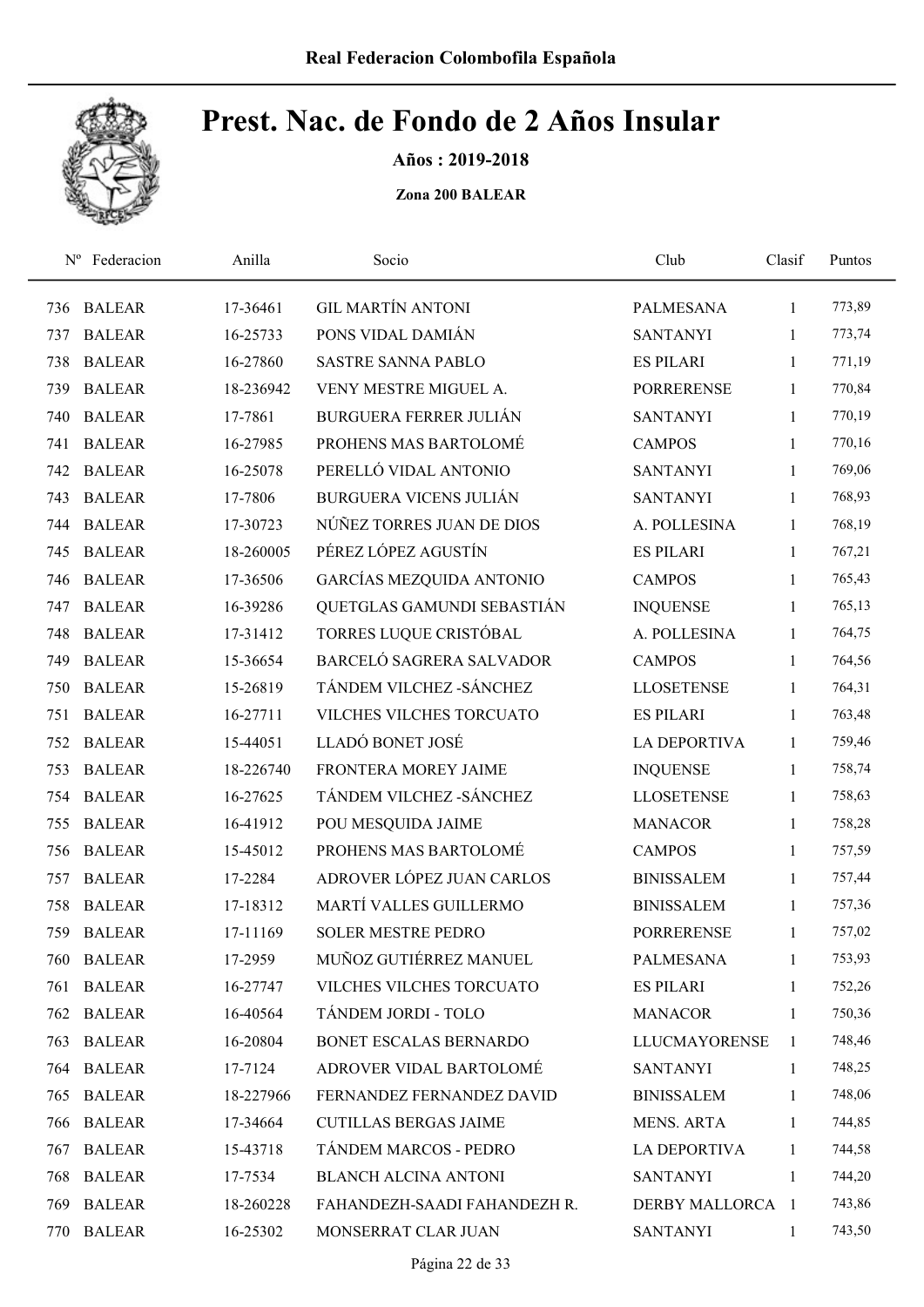

Años : 2019-2018

| $N^{\rm o}$ | Federacion    | Anilla    | Socio                         | Club                 | Clasif       | Puntos |
|-------------|---------------|-----------|-------------------------------|----------------------|--------------|--------|
| 771         | <b>BALEAR</b> | 15-44603  | PÉREZ LÓPEZ AGUSTÍN           | <b>ES PILARI</b>     | 1            | 742,61 |
| 772         | <b>BALEAR</b> | 16-46214  | BONET ESCALAS BERNARDO        | <b>LLUCMAYORENSE</b> | $\mathbf{1}$ | 741,92 |
| 773         | <b>BALEAR</b> | 17-13983  | <b>JAUME SATRE JUAN</b>       | <b>LLUCMAYORENSE</b> | 1            | 740,18 |
| 774         | <b>BALEAR</b> | 17-10966  | NADAL PERELLÓ GABRIEL         | <b>PORRERENSE</b>    | 1            | 738,38 |
| 775         | <b>BALEAR</b> | 17-33507  | TÁNDEM VILCHEZ - SÁNCHEZ      | <b>LLOSETENSE</b>    | $\mathbf{1}$ | 737,83 |
| 776         | <b>BALEAR</b> | 16-32384  | SASTRE GONZÁLEZ ÁNGEL         | <b>CAMPOS</b>        | $\mathbf{1}$ | 737,67 |
| 777         | <b>BALEAR</b> | 17-20838  | VADELL FUSTER BUENAVENTURA    | <b>MANACOR</b>       | 1            | 737,29 |
| 778         | <b>BALEAR</b> | 16-41916  | POU MESQUIDA JAIME            | <b>MANACOR</b>       | 1            | 736,97 |
| 779         | <b>BALEAR</b> | 16-16384  | TÁNDEM MARCOS - PEDRO         | <b>LA DEPORTIVA</b>  | 1            | 735,81 |
| 780         | <b>BALEAR</b> | 17-10017  | <b>SALVA FERRA PABLO</b>      | RAPIDA MENS.         | 1            | 735,75 |
| 781         | <b>BALEAR</b> | 18-235942 | FANDIÑO RODRÍGUEZ HANZEL      | <b>PALMESANA</b>     | 1            | 734,57 |
| 782         | <b>BALEAR</b> | 18-233604 | <b>SALVA FERRA PABLO</b>      | RAPIDA MENS.         | 1            | 734,42 |
| 783         | <b>BALEAR</b> | 17-19748  | TÁNDEM VIDAL - VIDAL          | <b>MANACOR</b>       | 1            | 734,27 |
| 784         | <b>BALEAR</b> | 17-15007  | TOMÁS SASTRE LORENZO          | <b>LLUCMAYORENSE</b> | 1            | 731,98 |
| 785         | <b>BALEAR</b> | 18-254308 | <b>LLANERAS SUREDA JAIME</b>  | <b>MENS. ARTA</b>    | $\mathbf{1}$ | 731,16 |
| 786         | <b>BALEAR</b> | 18-241245 | OLLER MOJER MIGUEL ÁNGEL      | <b>LLUCMAYORENSE</b> | 1            | 728,37 |
| 787         | <b>BALEAR</b> | 16-13311  | TORRES LUQUE CRISTÓBAL        | A. POLLESINA         | $\mathbf{1}$ | 725,72 |
| 788         | <b>BALEAR</b> | 16-44044  | <b>SANSO FLAQUER JUAN</b>     | <b>MENS. ARTA</b>    | $\mathbf{1}$ | 723,36 |
| 789         | <b>BALEAR</b> | 16-10982  | <b>GINARD NICOLAU PEDRO</b>   | <b>MENS. ARTA</b>    | 1            | 721,33 |
| 790         | <b>BALEAR</b> | 16-37651  | ADROVER LÓPEZ JUAN CARLOS     | <b>BINISSALEM</b>    | 1            | 721,07 |
| 791         | <b>BALEAR</b> | 18-239653 | BARCELÓ SAGRERA SALVADOR      | <b>CAMPOS</b>        | 1            | 720,78 |
| 792         | <b>BALEAR</b> | 16-26738  | <b>BURGUERA FERRER JULIÁN</b> | <b>SANTANYI</b>      | 1            | 719,17 |
| 793         | <b>BALEAR</b> | 17-27721  | PERELLÓ PUJADAS CRISTOBAL     | <b>LLOSETENSE</b>    | 1            | 717,96 |
| 794         | <b>BALEAR</b> | 17-620    | MONTSERRAT PUJOL JUAN         | <b>LA DEPORTIVA</b>  | 1            | 717,68 |
| 795         | <b>BALEAR</b> | 18-239514 | GARCÍAS MEZQUIDA ANTONIO      | <b>CAMPOS</b>        | 1            | 717,02 |
| 796         | <b>BALEAR</b> | 16-24809  | MARTÍ VALLES GUILLERMO        | <b>BINISSALEM</b>    | $\mathbf{1}$ | 715,88 |
| 797         | <b>BALEAR</b> | 16-26772  | <b>BURGUERA FERRER JULIÁN</b> | <b>SANTANYI</b>      | 1            | 712,42 |
| 798         | <b>BALEAR</b> | 16-32235  | MUNTANER ORELL JOSÉ           | A. POLLESINA         | $\mathbf{1}$ | 712,31 |
| 799         | <b>BALEAR</b> | 16-28662  | FERRER RAMIS GUILLÉN          | <b>BINISSALEM</b>    | 1            | 712,09 |
| 800         | <b>BALEAR</b> | 17-26563  | <b>GINARD NICOLAU PEDRO</b>   | <b>MENS. ARTA</b>    | 1            | 708,14 |
| 801         | <b>BALEAR</b> | 17-12969  | <b>GINARD LLADÓ JAIME</b>     | <b>CAMPOS</b>        | $\mathbf{1}$ | 707,49 |
| 802         | <b>BALEAR</b> | 16-44654  | ROSELLÓ BRUNET JAIME          | <b>MENS. ARTA</b>    | 1            | 707,16 |
| 803         | <b>BALEAR</b> | 18-235044 | <b>VERGER PIZA JUAN</b>       | <b>BINISSALEM</b>    | $\mathbf{1}$ | 705,50 |
| 804         | <b>BALEAR</b> | 15-45538  | <b>SASTRE SANNA PABLO</b>     | <b>ES PILARI</b>     | 1            | 704,27 |
| 805         | <b>BALEAR</b> | 17-32812  | <b>BOSCH MIR JUAN</b>         | <b>ES PILARI</b>     | $\mathbf{1}$ | 704,05 |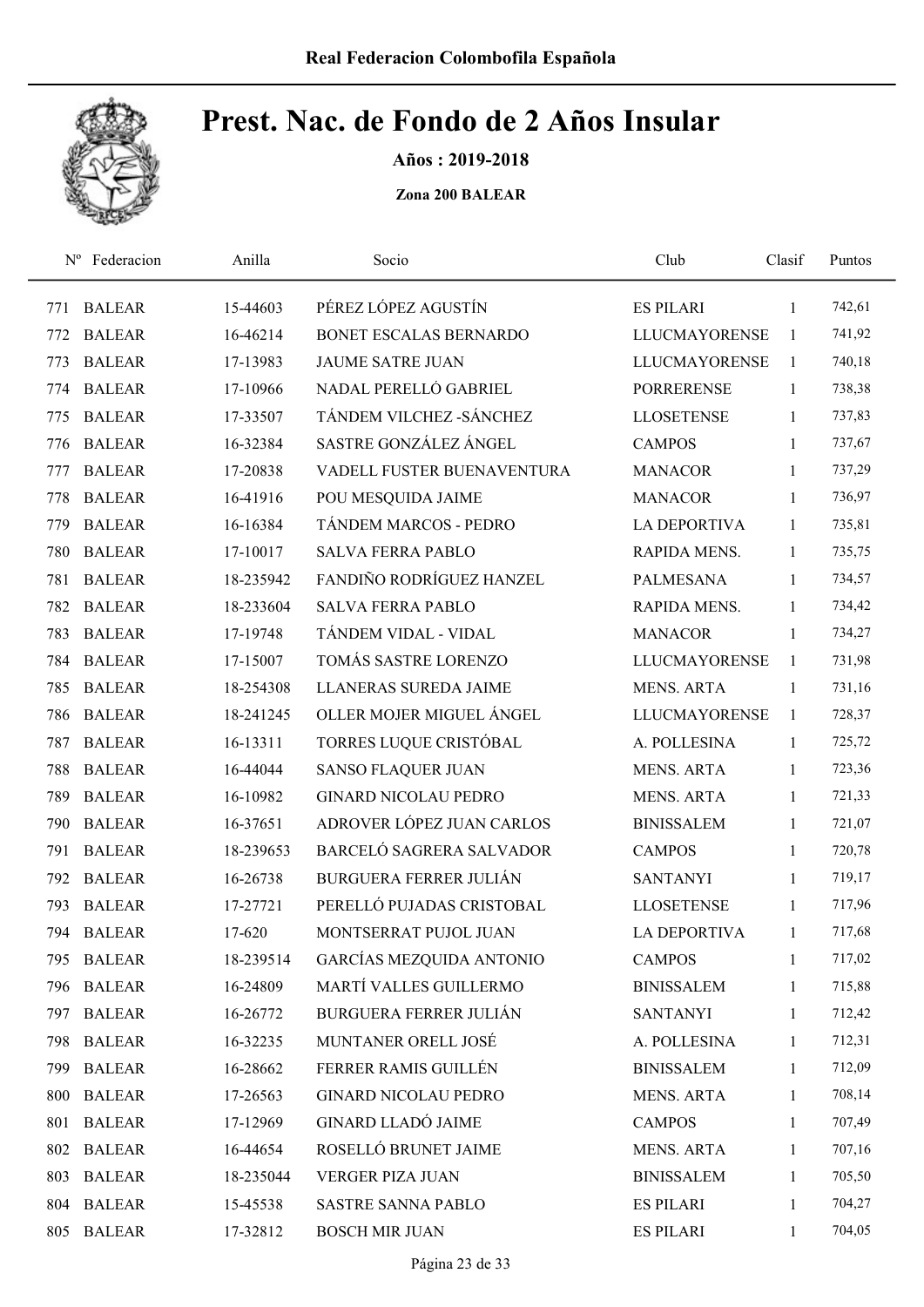Años : 2019-2018

| $N^{\rm o}$ | Federacion    | Anilla    | Socio                         | Club                 | Clasif       | Puntos |
|-------------|---------------|-----------|-------------------------------|----------------------|--------------|--------|
| 806         | <b>BALEAR</b> | 17-19777  | TÁNDEM VIDAL - VIDAL          | <b>MANACOR</b>       | $\mathbf{1}$ | 703,96 |
| 807         | <b>BALEAR</b> | 16-25272  | MONSERRAT CLAR JUAN           | <b>SANTANYI</b>      | $\mathbf{1}$ | 702,45 |
| 808         | <b>BALEAR</b> | 17-203    | <b>SEGUI FEMENIAS JORGE</b>   | <b>LA DEPORTIVA</b>  | $\mathbf{1}$ | 701,53 |
| 809         | <b>BALEAR</b> | 17-14021  | <b>GIL MARTÍN ANTONI</b>      | <b>PALMESANA</b>     | $\mathbf{1}$ | 701,47 |
| 810         | <b>BALEAR</b> | 16-12382  | MAHINDO ALEMANY ANTONI J.     | <b>BINISSALEM</b>    | $\mathbf{1}$ | 699,89 |
| 811         | <b>BALEAR</b> | 16-19746  | <b>SERVER RIGO JAIME</b>      | <b>LLUCMAYORENSE</b> | $\mathbf{1}$ | 698,76 |
| 812         | <b>BALEAR</b> | 16-33529  | SASTRE GONZÁLEZ ÁNGEL         | <b>CAMPOS</b>        | $\mathbf{1}$ | 698,46 |
| 813         | <b>BALEAR</b> | 17-33317  | <b>SASTRE SANNA PABLO</b>     | <b>ES PILARI</b>     | 1            | 697,39 |
| 814         | <b>BALEAR</b> | 18-241511 | OLLER MOJER MIGUEL ÁNGEL      | <b>LLUCMAYORENSE</b> | $\mathbf{1}$ | 696,60 |
| 815         | <b>BALEAR</b> | 18-246073 | RIERA MASSANET ANTONIO        | <b>MANACOR</b>       | 1            | 695,46 |
| 816         | <b>BALEAR</b> | 16-265184 | BISBAL MORA JOAN JESÚS        | <b>LA DEPORTIVA</b>  | $\mathbf{1}$ | 695,14 |
| 817         | <b>BALEAR</b> | 17-17523  | <b>TERRASSA COSTA MATEO</b>   | <b>BINISSALEM</b>    | $\mathbf{1}$ | 691,05 |
| 818         | <b>BALEAR</b> | 17-19537  | JUAN JORDÁ JUAN FCO.          | <b>MENS. ARTA</b>    | 1            | 690,19 |
| 819         | <b>BALEAR</b> | 16-19217  | <b>CREUS GARAU BARTOLOMÉ</b>  | <b>LLUCMAYORENSE</b> | 1            | 689,75 |
| 820         | <b>BALEAR</b> | 16-264608 | VERGER ROCA SEBASTIÁN         | <b>PALMESANA</b>     | $\mathbf{1}$ | 686,25 |
| 821         | <b>BALEAR</b> | 17-7562   | <b>BLANCH ALCINA ANTONI</b>   | <b>SANTANYI</b>      | $\mathbf{1}$ | 685,04 |
| 822         | <b>BALEAR</b> | 16-20031  | <b>GIL PALACIO H. MARINA</b>  | <b>PALMESANA</b>     | $\mathbf{1}$ | 682,49 |
| 823         | <b>BALEAR</b> | 17-9148   | TAPALOAGA NELU DANIEL         | RAPIDA MENS.         | 1            | 681,84 |
| 824         | <b>BALEAR</b> | 14-25854  | ROTGER CIRER GABRIEL          | RAPIDA MENS.         | 1            | 681,64 |
| 825         | <b>BALEAR</b> | 17-30778  | SÁEZ GOMILA JUAN              | A. POLLESINA         | $\mathbf{1}$ | 681,12 |
| 826         | <b>BALEAR</b> | 17-3144   | MIR PASTOR MIGUEL             | PALMESANA            | 1            | 680,97 |
| 827         | <b>BALEAR</b> | 16-26592  | FONTIRROIG PERELLÓ DOMINGO    | <b>SANTANYI</b>      | 1            | 680,23 |
| 828         | <b>BALEAR</b> | 17-1794   | FERNANDEZ FERNANDEZ DAVID     | <b>BINISSALEM</b>    | 1            | 679,63 |
| 829         | <b>BALEAR</b> | 14-43886  | ADROVER VIDAL BARTOLOMÉ       | <b>SANTANYI</b>      | $\mathbf{1}$ | 679,53 |
| 830         | <b>BALEAR</b> | 17-1302   | NICOLAU GAMUNDI SEBASTIA      | <b>INQUENSE</b>      | 1            | 673,34 |
| 831         | <b>BALEAR</b> | 16-16103  | LLADÓ BONET JOSÉ              | <b>LA DEPORTIVA</b>  | 1            | 672,73 |
|             | 832 BALEAR    | 17-17651  | JANER BENNASAR MIGUEL         | <b>BINISSALEM</b>    | $\mathbf{1}$ | 672,69 |
| 833         | <b>BALEAR</b> | 16-25344  | <b>BURGUERA VICENS JULIÁN</b> | <b>SANTANYI</b>      | 1            | 671,19 |
| 834         | <b>BALEAR</b> | 16-24227  | SAURINA MORAGUES MIGUEL       | <b>BINISSALEM</b>    | $\mathbf{1}$ | 670,51 |
| 835         | <b>BALEAR</b> | 17-6746   | NICOLAU NOGUERA PEDRO         | <b>SANTANYI</b>      | $\mathbf{1}$ | 669,76 |
| 836         | <b>BALEAR</b> | 15-41170  | QUETGLAS GAMUNDI SEBASTIÁN    | <b>INQUENSE</b>      | $\mathbf{1}$ | 668,92 |
| 837         | <b>BALEAR</b> | 16-31558  | LUCESCU VALENTIN              | A. POLLESINA         | 1            | 668,74 |
| 838         | <b>BALEAR</b> | 16-19816  | BARCELÓ TABERNER BARTOLOMÉ    | <b>LLUCMAYORENSE</b> | 1            | 668,64 |
| 839         | <b>BALEAR</b> | 17-9097   | <b>CABOT BRUNET JUAN</b>      | RAPIDA MENS.         | 1            | 668,34 |
| 840         | <b>BALEAR</b> | 18-233733 | COLL BARCELÓ ANTONIO          | RAPIDA MENS.         | $\mathbf{1}$ | 667,83 |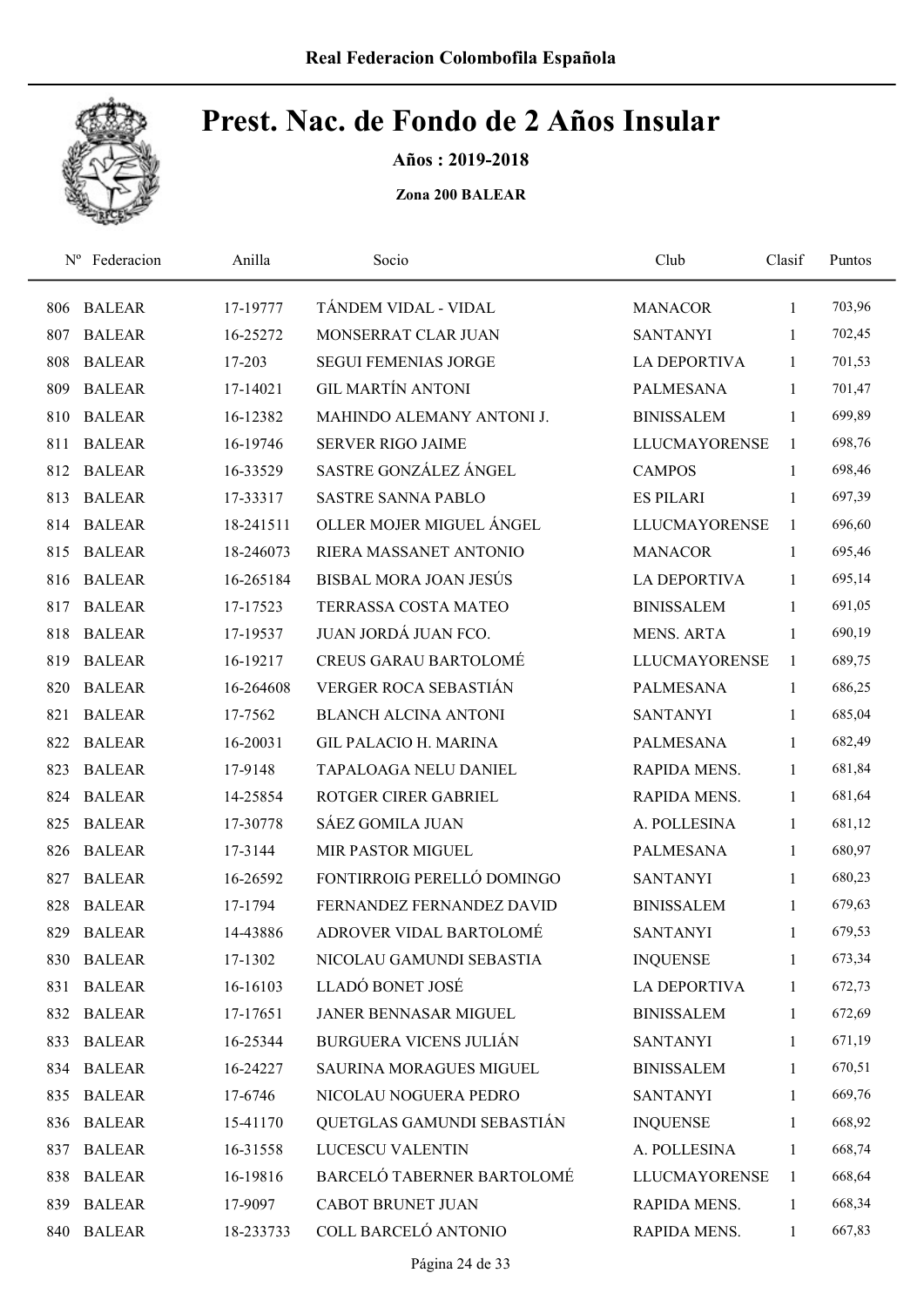

Años : 2019-2018

| $N^{\rm o}$ | Federacion    | Anilla    | Socio                             | Club                 | Clasif       | Puntos |
|-------------|---------------|-----------|-----------------------------------|----------------------|--------------|--------|
| 841         | <b>BALEAR</b> | 17-31251  | SALAS LLADÓ MIGUEL                | A. POLLESINA         | 1            | 667,45 |
| 842         | <b>BALEAR</b> | 17-36511  | GARCÍAS MEZQUIDA ANTONIO          | <b>CAMPOS</b>        | $\mathbf{1}$ | 666,53 |
| 843         | <b>BALEAR</b> | 16-33587  | PROHENS SALOM ANDRÉS              | <b>LLUCMAYORENSE</b> | 1            | 666,07 |
| 844         | <b>BALEAR</b> | 16-13318  | TORRES LUQUE CRISTÓBAL            | A. POLLESINA         | 1            | 665,50 |
| 845         | <b>BALEAR</b> | 17-30913  | MUNTANER ORELL JOSÉ               | A. POLLESINA         | $\mathbf{1}$ | 664,40 |
| 846         | <b>BALEAR</b> | 16-31139  | <b>SERVERA BORDOY JOSÉ</b>        | A. POLLESINA         | 1            | 662,52 |
| 847         | <b>BALEAR</b> | 14-42026  | PROHENS MAS BARTOLOMÉ             | <b>CAMPOS</b>        | 1            | 662,05 |
| 848         | <b>BALEAR</b> | 16-12621  | SÁNCHEZ PERELLÓ JOSÉ G.           | <b>LLOSETENSE</b>    | 1            | 660,60 |
| 849         | <b>BALEAR</b> | 17-26513  | <b>GINARD NICOLAU PEDRO</b>       | <b>MENS. ARTA</b>    | 1            | 660,12 |
| 850         | <b>BALEAR</b> | 15-49605  | <b>SERRA BONET ANTONIO</b>        | <b>SANTANYI</b>      | 1            | 659,01 |
| 851         | <b>BALEAR</b> | 17-13525  | ABRAHAM VILA SEBASTIÁN            | <b>CAMPOS</b>        | 1            | 656,54 |
| 852         | <b>BALEAR</b> | 14-30353  | VADELL NADAL SALVADOR             | <b>MANACOR</b>       | 1            | 655,48 |
| 853         | <b>BALEAR</b> | 17-7083   | <b>SERRA BONET ANTONIO</b>        | <b>SANTANYI</b>      | 1            | 655,44 |
| 854         | <b>BALEAR</b> | 17-17382  | <b>SAURINA MORAGUES MIGUEL</b>    | <b>BINISSALEM</b>    | 1            | 653,09 |
| 855         | <b>BALEAR</b> | 17-2040   | TERRASSA COLOMAR GUILLERMO        | <b>BINISSALEM</b>    | $\mathbf{1}$ | 652,99 |
| 856         | <b>BALEAR</b> | 15-34779  | PUJOL CALAFELL ANTONIO            | <b>PORRERENSE</b>    | 1            | 652,82 |
| 857         | <b>BALEAR</b> | 17-13867  | <b>GINARD LLADÓ JAIME</b>         | <b>CAMPOS</b>        | $\mathbf{1}$ | 649,65 |
| 858         | <b>BALEAR</b> | 17-3106   | MIR PASTOR MIGUEL                 | <b>PALMESANA</b>     | $\mathbf{1}$ | 648,96 |
| 859         | <b>BALEAR</b> | 16-12678  | SÁNCHEZ PERELLÓ JOSÉ G.           | <b>LLOSETENSE</b>    | 1            | 648,86 |
| 860         | <b>BALEAR</b> | 18-227783 | MIR PASTOR MIGUEL                 | <b>PALMESANA</b>     | 1            | 648,58 |
| 861         | <b>BALEAR</b> | 12-57679  | FERRER RAMIS GUILLÉN              | <b>BINISSALEM</b>    | 1            | 646,09 |
| 862         | <b>BALEAR</b> | 15-28268  | <b>GAYA BAUZA JOAN LLUIS</b>      | <b>LLOSETENSE</b>    | 1            | 646,04 |
| 863         | <b>BALEAR</b> | 15-31377  | <b>BARREIRO SEVILLA JOSE LUIS</b> | <b>PALMESANA</b>     | 1            | 645,92 |
| 864         | <b>BALEAR</b> | 17-3151   | MIR PASTOR MIGUEL                 | <b>PALMESANA</b>     | 1            | 645,74 |
| 865         | <b>BALEAR</b> | 17-13874  | <b>GINARD LLADÓ JAIME</b>         | <b>CAMPOS</b>        | $\mathbf{1}$ | 644,93 |
| 866         | <b>BALEAR</b> | 17-13539  | ABRAHAM VILA SEBASTIÁN            | <b>CAMPOS</b>        | 1            | 643,04 |
| 867         | <b>BALEAR</b> | 17-33714  | PÉREZ LÓPEZ AGUSTÍN               | <b>ES PILARI</b>     | 1            | 641,79 |
| 868         | <b>BALEAR</b> | 17-17614  | JANER BENNASAR MIGUEL             | <b>BINISSALEM</b>    | 1            | 640,44 |
| 869         | <b>BALEAR</b> | 16-19170  | <b>JAUME SATRE JUAN</b>           | <b>LLUCMAYORENSE</b> | 1            | 640,42 |
| 870         | <b>BALEAR</b> | 18-226389 | TORRENS PLANAS MIGUEL             | <b>INQUENSE</b>      | 1            | 640,31 |
| 871         | <b>BALEAR</b> | 18-255726 | VILLALONGA COLL LORENZO           | <b>LLOSETENSE</b>    | 1            | 639,86 |
| 872         | <b>BALEAR</b> | 18-255760 | VILLALONGA COLL LORENZO           | <b>LLOSETENSE</b>    | 1            | 639,10 |
| 873         | <b>BALEAR</b> | 16-26049  | NICOLAU NOGUERA PEDRO             | <b>SANTANYI</b>      | 1            | 637,80 |
| 874         | <b>BALEAR</b> | 17-1480   | ADRÓVER FORNES CARLOS             | <b>BINISSALEM</b>    | 1            | 637,51 |
| 875         | <b>BALEAR</b> | 15-44758  | JAUME OLIVER ANTONIA              | <b>LA DEPORTIVA</b>  | $\mathbf{1}$ | 636,81 |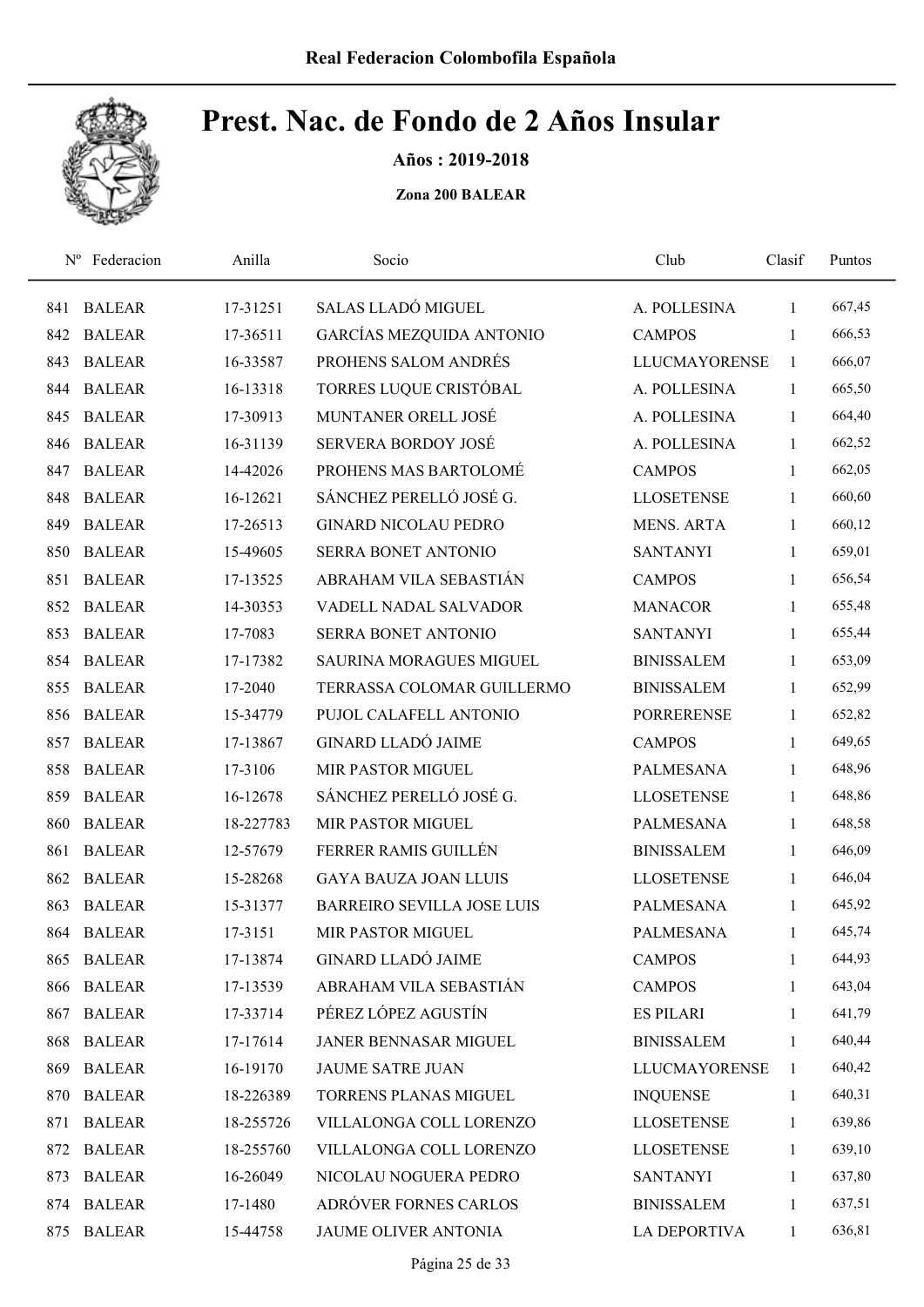

Años : 2019-2018

| $N^{\rm o}$ | Federacion    | Anilla    | Socio                             | Club                 | Clasif       | Puntos |
|-------------|---------------|-----------|-----------------------------------|----------------------|--------------|--------|
| 876         | <b>BALEAR</b> | 16-12433  | MAHINDO ALEMANY ANTONI J.         | <b>BINISSALEM</b>    | 1            | 636,03 |
| 877         | <b>BALEAR</b> | 18-231065 | <b>VERGER PIZA JUAN</b>           | <b>BINISSALEM</b>    | 1            | 635,86 |
| 878         | <b>BALEAR</b> | 16-27215  | PÉREZ LÓPEZ AGUSTÍN               | <b>ES PILARI</b>     | $\mathbf{1}$ | 635,69 |
| 879         | <b>BALEAR</b> | 18-254326 | LLANERAS SUREDA JAIME             | <b>MENS. ARTA</b>    | 1            | 634,76 |
| 880         | <b>BALEAR</b> | 17-10525  | MARTORELL FULLANA JAIME           | <b>BINISSALEM</b>    | $\mathbf{1}$ | 633,16 |
| 881         | <b>BALEAR</b> | 17-1071   | REYNES SOCIAS PEDRO               | <b>BINISSALEM</b>    | 1            | 633,01 |
| 882         | <b>BALEAR</b> | 16-38974  | <b>BARREIRO SEVILLA JOSE LUIS</b> | <b>PALMESANA</b>     | 1            | 631,34 |
| 883         | <b>BALEAR</b> | 18-247025 | <b>ACEDO ORTEGA ENRIQUE</b>       | <b>MANACOR</b>       | 1            | 630,39 |
| 884         | <b>BALEAR</b> | 16-31433  | LLAMAS GARCÍA ANTONIO             | A. POLLESINA         | 1            | 629,10 |
| 885         | <b>BALEAR</b> | 16-44119  | LLANERAS SUREDA JAIME             | <b>MENS. ARTA</b>    | 1            | 627,05 |
| 886         | <b>BALEAR</b> | 16-29493  | ARBONA FORNERS ANTONIO            | <b>BINISSALEM</b>    | 1            | 626,98 |
| 887         | <b>BALEAR</b> | 15-45249  | <b>BONET ESCALAS BERNARDO</b>     | <b>LLUCMAYORENSE</b> | 1            | 626,75 |
| 888         | <b>BALEAR</b> | 17-265700 | VENY MESTRE MIGUEL A.             | <b>PORRERENSE</b>    | 1            | 625,65 |
| 889         | <b>BALEAR</b> | 13-27980  | SASTRE BARBERO LAUREANO           | <b>CAMPOS</b>        | 1            | 624,58 |
| 890         | <b>BALEAR</b> | 15-31163  | BARCELÓ TABERNER BARTOLOMÉ        | <b>LLUCMAYORENSE</b> | 1            | 624,32 |
| 891         | <b>BALEAR</b> | 16-24190  | SAURINA MORAGUES MIGUEL           | <b>BINISSALEM</b>    | 1            | 623,73 |
| 892         | <b>BALEAR</b> | 18-247066 | ACEDO ORTEGA ENRIQUE              | <b>MANACOR</b>       | $\mathbf{1}$ | 619,59 |
| 893         | <b>BALEAR</b> | 17-31904  | <b>LUCESCU VALENTIN</b>           | A. POLLESINA         | 1            | 618,16 |
| 894         | <b>BALEAR</b> | 15-36031  | <b>GOMIS TOMÁS PEDRO A.</b>       | <b>CAMPOS</b>        | 1            | 617,82 |
| 895         | <b>BALEAR</b> | 15-47058  | MOREY BARCELÓ SEBASTIÁN           | RAPIDA MENS.         | 1            | 617,25 |
| 896         | <b>BALEAR</b> | 17-19175  | VADELL NADAL SALVADOR             | <b>MANACOR</b>       | 1            | 616,27 |
| 897         | <b>BALEAR</b> | 18-255442 | <b>CASTOR SASTRE BERNARDO</b>     | <b>LLOSETENSE</b>    | 1            | 615,82 |
| 898         | <b>BALEAR</b> | 18-259472 | <b>BOSCH MIR JUAN</b>             | <b>ES PILARI</b>     | 1            | 614,30 |
| 899         | <b>BALEAR</b> | 17-9968   | <b>BALLESTER AMER ANTONIO</b>     | RAPIDA MENS.         | $\mathbf{1}$ | 612,78 |
| 900         | <b>BALEAR</b> | 15-30262  | SERVER RIGO JAIME                 | <b>LLUCMAYORENSE</b> | 1            | 611,96 |
| 901         | <b>BALEAR</b> | 17-10018  | <b>SALVA FERRA PABLO</b>          | RAPIDA MENS.         | 1            | 611,73 |
|             | 902 BALEAR    | 16-39504  | BUÑOLA QUETGLAS PEDRO A.          | <b>INQUENSE</b>      | $\mathbf{1}$ | 610,50 |
| 903         | <b>BALEAR</b> | 18-233189 | LLADÓ SERVERA LUCAS               | <b>SANTANYI</b>      | $\mathbf{1}$ | 610,40 |
|             | 904 BALEAR    | 17-10766  | PUJOL CALAFELL ANTONIO            | <b>PORRERENSE</b>    | 1            | 610,26 |
| 905         | <b>BALEAR</b> | 18-244302 | TERRASSA COSTA MATEO              | <b>BINISSALEM</b>    | $\mathbf{1}$ | 610,11 |
| 906         | <b>BALEAR</b> | 16-18679  | <b>BALLESTER AMER ANTONIO</b>     | RAPIDA MENS.         | $\mathbf{1}$ | 609,74 |
| 907         | <b>BALEAR</b> | 17-19913  | CASELLAS GELABERT JULIÁN          | <b>MANACOR</b>       | 1            | 603,05 |
| 908         | <b>BALEAR</b> | 17-7747   | SERRA BONET ANTONIO               | <b>SANTANYI</b>      | $\mathbf{1}$ | 601,87 |
| 909         | <b>BALEAR</b> | 16-26699  | RODRÍGUEZ MARTÍN JOSÉ             | RAPIDA MENS.         | $\mathbf{1}$ | 600,78 |
| 910         | <b>BALEAR</b> | 18-243454 | SAURINA MORAGUES MIGUEL           | <b>BINISSALEM</b>    | $\mathbf{1}$ | 598,19 |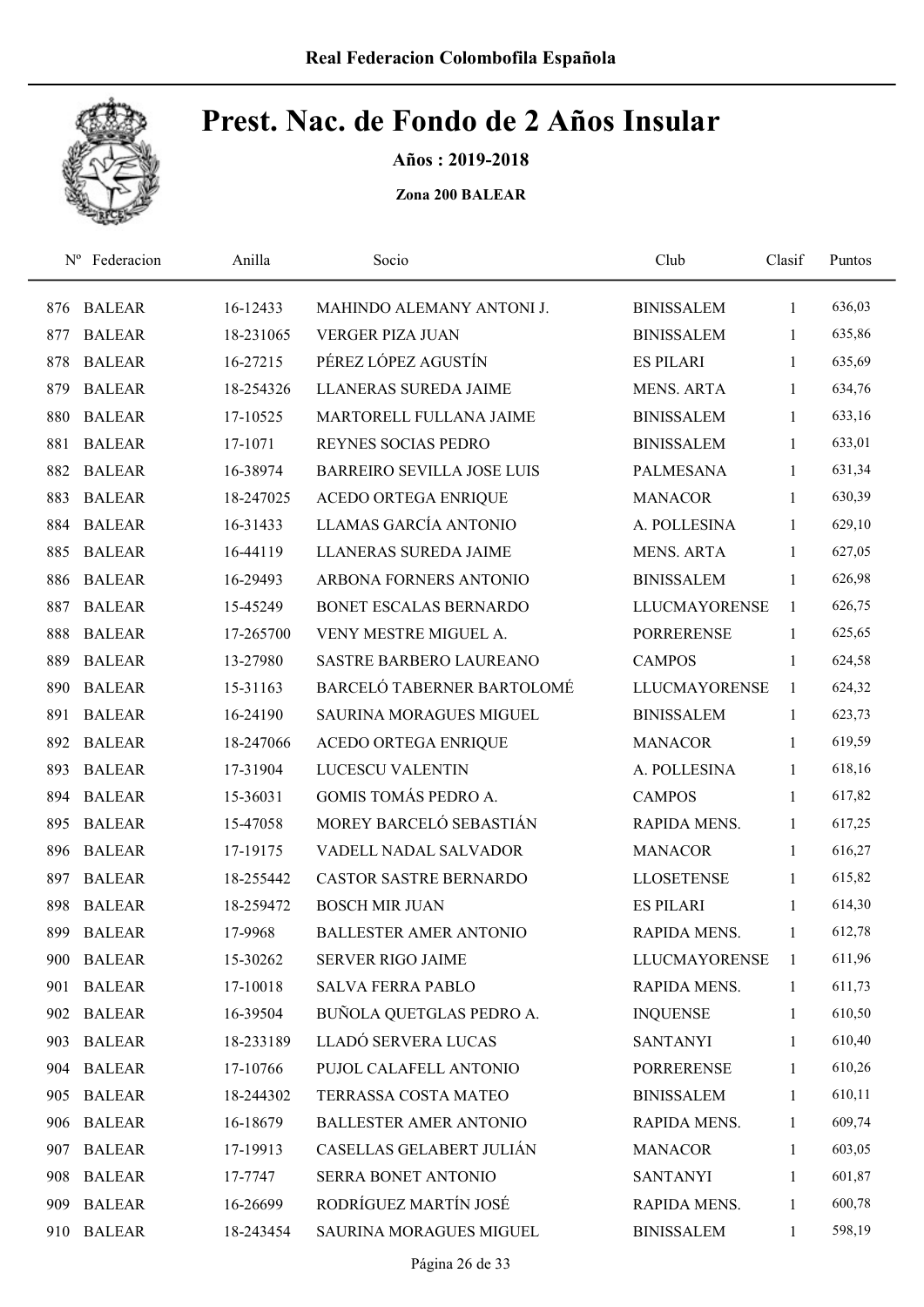

Años : 2019-2018

| $N^{\rm o}$ | Federacion    | Anilla    | Socio                         | Club                 | Clasif       | Puntos |
|-------------|---------------|-----------|-------------------------------|----------------------|--------------|--------|
| 911         | <b>BALEAR</b> | 16-18752  | SALADO RODRÍGUEZ VÍCTOR       | RAPIDA MENS.         | 1            | 597,73 |
| 912         | <b>BALEAR</b> | 17-8062   | <b>BURGUERA VICENS JULIÁN</b> | <b>SANTANYI</b>      | 1            | 596,31 |
| 913         | <b>BALEAR</b> | 16-25321  | <b>BURGUERA VICENS JULIÁN</b> | <b>SANTANYI</b>      | $\mathbf{1}$ | 595,95 |
| 914         | <b>BALEAR</b> | 17-17697  | <b>TORRENS PLANAS MIGUEL</b>  | <b>INQUENSE</b>      | $\mathbf{1}$ | 594,30 |
| 915         | <b>BALEAR</b> | 15-56377  | LEBRÓN LINARES JOSÉ           | <b>MANACOR</b>       | $\mathbf{1}$ | 591,00 |
| 916         | <b>BALEAR</b> | 18-227099 | REYNES SOCIAS PEDRO           | <b>BINISSALEM</b>    | $\mathbf{1}$ | 590,07 |
| 917         | <b>BALEAR</b> | 15-59260  | ARBABAN GHAFOORI AMIR HESSAM  | <b>BINISSALEM</b>    | $\mathbf{1}$ | 589,23 |
| 918         | <b>BALEAR</b> | 17-28216  | <b>CASTOR SASTRE BERNARDO</b> | <b>LLOSETENSE</b>    | $\mathbf{1}$ | 585,62 |
| 919         | <b>BALEAR</b> | 16-10986  | <b>GINARD NICOLAU PEDRO</b>   | <b>MENS. ARTA</b>    | 1            | 584,68 |
| 920         | <b>BALEAR</b> | 17-13401  | PROHENS SALOM ANDRÉS          | <b>LLUCMAYORENSE</b> | 1            | 582,90 |
| 921         | <b>BALEAR</b> | 16-44120  | <b>LLANERAS SUREDA JAIME</b>  | <b>MENS. ARTA</b>    | $\mathbf{1}$ | 582,04 |
| 922         | <b>BALEAR</b> | 18-239029 | LLADÓ MAS BÁRBARA MAGDALENA   | <b>CAMPOS</b>        | 1            | 581,21 |
| 923         | <b>BALEAR</b> | 16-25883  | PERELLÓ VIDAL LORENZO         | <b>SANTANYI</b>      | 1            | 577,06 |
| 924         | <b>BALEAR</b> | 16-37284  | ARBABAN GHAFOORI AMIR HESSAM  | <b>BINISSALEM</b>    | $\mathbf{1}$ | 576,75 |
| 925         | <b>BALEAR</b> | 16-19461  | <b>TWEEDIE HUGH PATRICK</b>   | <b>LLUCMAYORENSE</b> | $\mathbf{1}$ | 568,88 |
| 926         | <b>BALEAR</b> | 16-31559  | LUCESCU VALENTIN              | A. POLLESINA         | 1            | 566,97 |
| 927         | <b>BALEAR</b> | 18-237785 | BARCELÓ TABERNER BARTOLOMÉ    | <b>LLUCMAYORENSE</b> | 1            | 565,90 |
| 928         | <b>BALEAR</b> | 18-235013 | <b>VERGER PIZA JUAN</b>       | <b>BINISSALEM</b>    | $\mathbf{1}$ | 565,81 |
| 929         | <b>BALEAR</b> | 16-32418  | SASTRE GONZÁLEZ ÁNGEL         | <b>CAMPOS</b>        | $\mathbf{1}$ | 565,07 |
| 930         | <b>BALEAR</b> | 17-32656  | <b>MARTÍN VIDAL ANTONIO</b>   | <b>ES PILARI</b>     | $\mathbf{1}$ | 564,81 |
| 931         | <b>BALEAR</b> | 18-235250 | VICH SALOM BARTOLOMÉ          | RAPIDA MENS.         | $\mathbf{1}$ | 564,46 |
| 932         | <b>BALEAR</b> | 18-245164 | ADROVER LÓPEZ JUAN CARLOS     | <b>BINISSALEM</b>    | 1            | 562,71 |
| 933         | <b>BALEAR</b> | 16-34472  | <b>MARTÍN VIDAL ANTONIO</b>   | <b>ES PILARI</b>     | 1            | 561,48 |
| 934         | <b>BALEAR</b> | 16-16774  | MONTSERRAT PUJOL JUAN         | <b>LA DEPORTIVA</b>  | $\mathbf{1}$ | 559,57 |
| 935         | <b>BALEAR</b> | 18-245181 | ADROVER LÓPEZ JUAN CARLOS     | <b>BINISSALEM</b>    | 1            | 557,69 |
| 936         | <b>BALEAR</b> | 17-21461  | ARBABAN GHAFOORI AMIR HESSAM  | <b>BINISSALEM</b>    | $\mathbf{1}$ | 550,16 |
| 937         | <b>BALEAR</b> | 13-32473  | VALLCANERAS MUNAR MIGUEL      | <b>LLOSETENSE</b>    | 1            | 546,99 |
| 938         | <b>BALEAR</b> | 17-2209   | ADROVER LÓPEZ JUAN CARLOS     | <b>BINISSALEM</b>    | $\mathbf{1}$ | 545,98 |
| 939         | <b>BALEAR</b> | 17-7528   | <b>BLANCH ALCINA ANTONI</b>   | <b>SANTANYI</b>      | 1            | 543,80 |
| 940         | <b>BALEAR</b> | 16-33678  | BARCELÓ SAGRERA SALVADOR      | <b>CAMPOS</b>        | 1            | 543,57 |
| 941         | <b>BALEAR</b> | 18-227740 | MIR PASTOR MIGUEL             | PALMESANA            | $\mathbf{1}$ | 542,20 |
| 942         | <b>BALEAR</b> | 14-28851  | <b>CASTOR SASTRE BERNARDO</b> | <b>LLOSETENSE</b>    | $\mathbf{1}$ | 542,07 |
| 943         | <b>BALEAR</b> | 18-236083 | <b>BALLESTER AMER ANTONIO</b> | RAPIDA MENS.         | $\mathbf{1}$ | 539,06 |
|             | 944 BALEAR    | 17-1533   | ADRÓVER FORNES CARLOS         | <b>BINISSALEM</b>    | $\mathbf{1}$ | 530,91 |
| 945         | <b>BALEAR</b> | 15-35109  | NADAL PERELLÓ GABRIEL         | PORRERENSE           | $\mathbf{1}$ | 530,48 |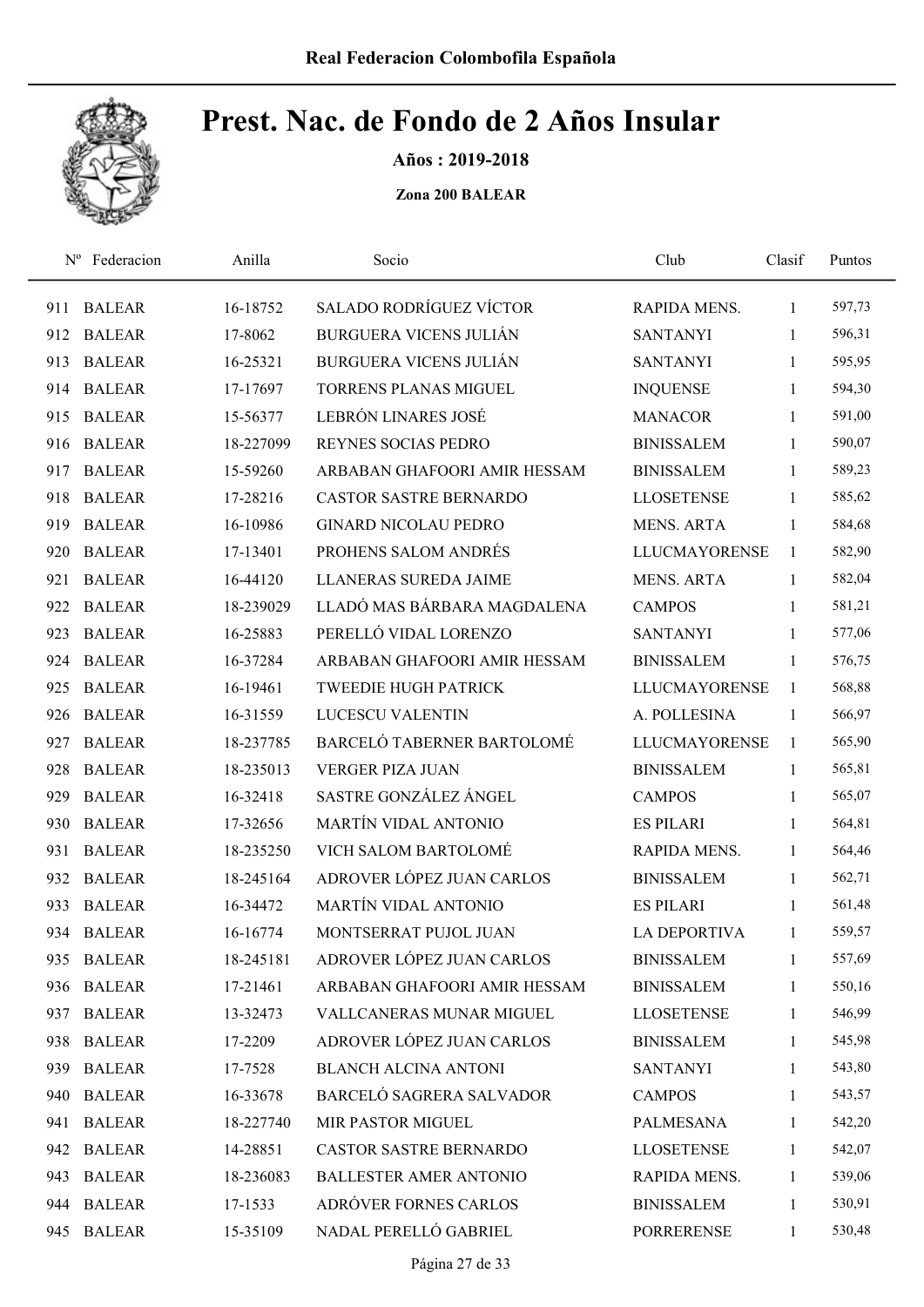

Años : 2019-2018

| $N^{\rm o}$ | Federacion    | Anilla    | Socio                         | Club                 | Clasif       | Puntos |
|-------------|---------------|-----------|-------------------------------|----------------------|--------------|--------|
| 946         | <b>BALEAR</b> | 15-47512  | MIR PASTOR MIGUEL             | PALMESANA            | 1            | 530,20 |
| 947         | <b>BALEAR</b> | 07-88781  | JAUME OLIVER ANTONIA          | <b>LA DEPORTIVA</b>  | 1            | 529,81 |
| 948         | <b>BALEAR</b> | 16-16717  | JAUME OLIVER ANTONIA          | <b>LA DEPORTIVA</b>  | 1            | 526,88 |
| 949         | <b>BALEAR</b> | 15-44350  | HERNÁNDEZ CABRERA ANTONIO     | <b>LLUCMAYORENSE</b> | 1            | 526,39 |
| 950         | <b>BALEAR</b> | 16-28629  | FERRER RAMIS GUILLÉN          | <b>BINISSALEM</b>    | 1            | 522,91 |
| 951         | <b>BALEAR</b> | 17-11679  | GONZÁLEZ SITJAR JOSÉ MANUEL   | <b>PORRERENSE</b>    | $\mathbf{1}$ | 520,59 |
| 952         | <b>BALEAR</b> | 16-62096  | ANDONOV HRISTOV ALEKSANDAR    | <b>BINISSALEM</b>    | $\mathbf{1}$ | 520,23 |
| 953         | <b>BALEAR</b> | 16-24278  | ARBABAN GHAFOORI AMIR HESSAM  | <b>BINISSALEM</b>    | 1            | 519,92 |
| 954         | <b>BALEAR</b> | 17-26483  | TERRASA ROSELLÓ JUAN          | <b>MENS. ARTA</b>    | 1            | 519,15 |
| 955         | <b>BALEAR</b> | 15-47650  | SALADO RODRÍGUEZ VÍCTOR       | RAPIDA MENS.         | 1            | 518,20 |
| 956         | <b>BALEAR</b> | 16-33337  | <b>GINARD GINARD JULIÁN</b>   | <b>CAMPOS</b>        | 1            | 517,55 |
| 957         | <b>BALEAR</b> | 16-25170  | SERRA BONET ANTONIO           | <b>SANTANYI</b>      | 1            | 513,99 |
| 958         | <b>BALEAR</b> | 16-25142  | SERRA BONET ANTONIO           | <b>SANTANYI</b>      | 1            | 513,96 |
| 959         | <b>BALEAR</b> | 15-27952  | VALLCANERAS MUNAR MIGUEL      | <b>LLOSETENSE</b>    | 1            | 513,49 |
| 960         | <b>BALEAR</b> | 16-13365  | TORRES LUQUE CRISTÓBAL        | A. POLLESINA         | 1            | 511,11 |
| 961         | <b>BALEAR</b> | 17-18004  | <b>BIBILONI JAUME ANTONIO</b> | <b>BINISSALEM</b>    | 1            | 510,99 |
| 962         | <b>BALEAR</b> | 16-33255  | <b>BARCELÓ GARCÍAS JAIME</b>  | <b>CAMPOS</b>        | $\mathbf{1}$ | 510,12 |
| 963         | <b>BALEAR</b> | 18-227924 | FERNANDEZ FERNANDEZ DAVID     | <b>BINISSALEM</b>    | $\mathbf{1}$ | 508,91 |
| 964         | <b>BALEAR</b> | 16-41975  | POU MESQUIDA JAIME            | <b>MANACOR</b>       | 1            | 500,55 |
| 965         | <b>BALEAR</b> | 15-25197  | SERRA BONET ANTONIO           | <b>SANTANYI</b>      | $\mathbf{1}$ | 499,31 |
| 966         | <b>BALEAR</b> | 18-246035 | RIERA MASSANET ANTONIO        | <b>MANACOR</b>       | 1            | 498,41 |
| 967         | <b>BALEAR</b> | 16-34207  | ROTGER SÁNCHEZ MARCOS         | RAPIDA MENS.         | 1            | 498,30 |
| 968         | <b>BALEAR</b> | 17-17533  | TERRASSA COSTA MATEO          | <b>BINISSALEM</b>    | 1            | 491,79 |
| 969         | <b>BALEAR</b> | 16-45848  | <b>GAYA BAUZA JOAN LLUIS</b>  | <b>LLOSETENSE</b>    | $\mathbf{1}$ | 491,44 |
| 970         | <b>BALEAR</b> | 16-25065  | PERELLÓ VIDAL ANTONIO         | <b>SANTANYI</b>      | 1            | 490,23 |
| 971         | <b>BALEAR</b> | 17-28374  | SÁNCHEZ PERELLÓ JOSÉ G.       | <b>LLOSETENSE</b>    | $\mathbf{1}$ | 483,95 |
| 972         | <b>BALEAR</b> | 16-25375  | <b>BURGUERA VICENS JULIÁN</b> | <b>SANTANYI</b>      | 1            | 483,72 |
| 973         | <b>BALEAR</b> | 17-1568   | ADRÓVER FORNES CARLOS         | <b>BINISSALEM</b>    | 1            | 483,35 |
| 974         | <b>BALEAR</b> | 16-24834  | MARTÍ VALLES GUILLERMO        | <b>BINISSALEM</b>    | 1            | 482,76 |
| 975         | <b>BALEAR</b> | 17-30965  | MUNTANER ORELL JOSÉ           | A. POLLESINA         | 1            | 479,45 |
| 976         | <b>BALEAR</b> | 16-27090  | BONET ESCALAS BERNARDO        | <b>LLUCMAYORENSE</b> | 1            | 478,73 |
| 977         | <b>BALEAR</b> | 17-2814   | BORRÁS GABALDÓN MIGUEL        | PALMESANA            | $\mathbf{1}$ | 478,53 |
| 978         | <b>BALEAR</b> | 17-14806  | MONSERRAT RAFAL JULIÁN        | <b>LLUCMAYORENSE</b> | $\mathbf{1}$ | 473,95 |
| 979         | <b>BALEAR</b> | 16-19759  | <b>SERVER RIGO JAIME</b>      | <b>LLUCMAYORENSE</b> | 1            | 472,99 |
| 980         | <b>BALEAR</b> | 16-264500 | JUAN JORDÁ JUAN FCO.          | MENS. ARTA           | $\mathbf{1}$ | 471,47 |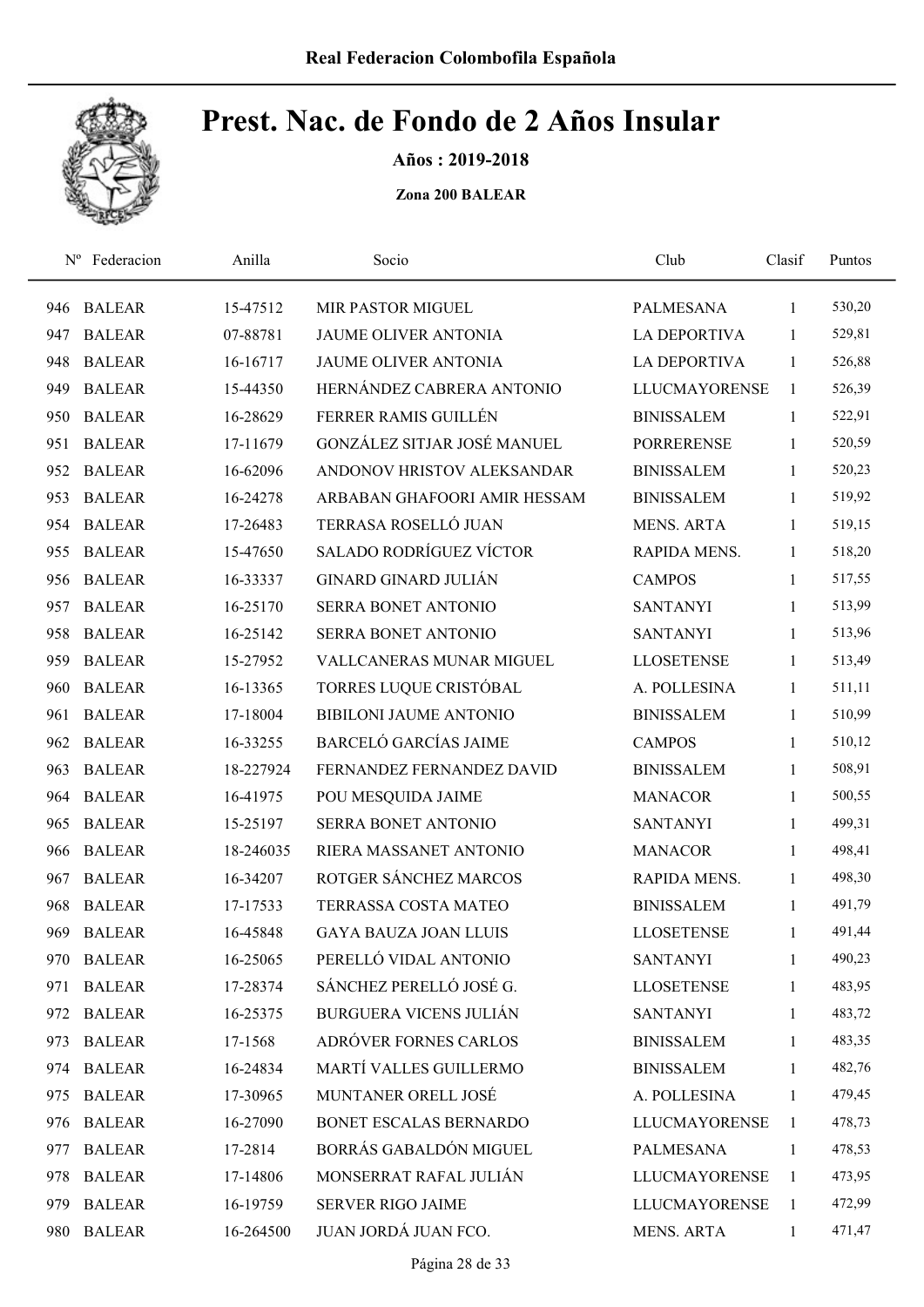

Años : 2019-2018

| Federacion<br>$N^{\rm o}$ | Anilla    | Socio                           | Club                 | Clasif       | Puntos |  |
|---------------------------|-----------|---------------------------------|----------------------|--------------|--------|--|
| <b>BALEAR</b><br>981      | 17-21173  | CRUELLAS ROSELLÓ JULIÁN         | <b>MANACOR</b>       | 1            | 471,38 |  |
| 982<br><b>BALEAR</b>      | 17-21051  | MAYOL ROSSELLÓ PERE             | <b>CAMPOS</b>        | 1            | 471,13 |  |
| 983<br><b>BALEAR</b>      | 17-21265  | TRUYOLS SANSÓ SEBASTIÁN         | <b>MANACOR</b>       | $\mathbf{1}$ | 470,76 |  |
| <b>BALEAR</b><br>984      | 16-26480  | ADROVER VIDAL BARTOLOMÉ         | <b>SANTANYI</b>      | $\mathbf{1}$ | 470,38 |  |
| <b>BALEAR</b><br>985      | 17-10608  | FERRER RAMIS GUILLÉN            | <b>BINISSALEM</b>    | $\mathbf{1}$ | 469,19 |  |
| <b>BALEAR</b><br>986      | 16-45097  | <b>LLANERAS SUREDA JAIME</b>    | <b>MENS. ARTA</b>    | $\mathbf{1}$ | 467,54 |  |
| <b>BALEAR</b><br>987      | 18-233138 | FONTIRROIG PERELLÓ DOMINGO      | <b>SANTANYI</b>      | 1            | 465,60 |  |
| <b>BALEAR</b><br>988      | 17-33237  | <b>BOSCH MIR JUAN</b>           | <b>ES PILARI</b>     | 1            | 464,82 |  |
| <b>BALEAR</b><br>989      | 16-44039  | <b>SANSO FLAQUER JUAN</b>       | <b>MENS. ARTA</b>    | 1            | 463,08 |  |
| <b>BALEAR</b><br>990      | 17-7693   | <b>BURGUERA VIDAL ANTONIO</b>   | <b>SANTANYI</b>      | 1            | 462,69 |  |
| <b>BALEAR</b><br>991      | 17-755    | <b>JAUME OLIVER ANTONIA</b>     | <b>LA DEPORTIVA</b>  | $\mathbf{1}$ | 461,26 |  |
| 992<br><b>BALEAR</b>      | 18-239159 | PROHENS MAS BARTOLOMÉ           | <b>CAMPOS</b>        | 1            | 459,11 |  |
| 993<br><b>BALEAR</b>      | 16-19863  | PROHENS SALOM ANDRÉS            | <b>LLUCMAYORENSE</b> | $\mathbf{1}$ | 458,69 |  |
| 994<br><b>BALEAR</b>      | 18-259453 | <b>BOSCH MIR JUAN</b>           | <b>ES PILARI</b>     | 1            | 455,06 |  |
| <b>BALEAR</b><br>995      | 16-26777  | <b>BURGUERA FERRER JULIÁN</b>   | <b>SANTANYI</b>      | $\mathbf{1}$ | 453,04 |  |
| <b>BALEAR</b><br>996      | 17-12637  | <b>BARCELÓ SAGRERA SALVADOR</b> | <b>CAMPOS</b>        | $\mathbf{1}$ | 452,71 |  |
| <b>BALEAR</b><br>997      | 15-36800  | <b>GINARD GINARD JULIÁN</b>     | <b>CAMPOS</b>        | $\mathbf{1}$ | 452,20 |  |
| <b>BALEAR</b><br>998      | 18-227402 | BORRÁS GABALDÓN MIGUEL          | <b>PALMESANA</b>     | $\mathbf{1}$ | 450,81 |  |
| <b>BALEAR</b><br>999      | 17-1052   | REYNES SOCIAS PEDRO             | <b>BINISSALEM</b>    | 1            | 450,32 |  |
| 1.000 BALEAR              | 15-45715  | TÁNDEM VILCHEZ - SÁNCHEZ        | <b>LLOSETENSE</b>    | 1            | 449,78 |  |
| 1.001 BALEAR              | 18-259614 | SORELL SALVA GABRIEL            | <b>ES PILARI</b>     | 1            | 448,01 |  |
| 1.002 BALEAR              | 16-16202  | LLADÓ BONET JOSÉ                | <b>LA DEPORTIVA</b>  | 1            | 444,75 |  |
| 1.003 BALEAR              | 16-17907  | <b>SALVA FERRA PABLO</b>        | RAPIDA MENS.         | 1            | 444,50 |  |
| 1.004 BALEAR              | 17-7822   | <b>BURGUERA VICENS JULIAN</b>   | <b>SANTANYI</b>      | 1            | 444,21 |  |
| 1.005 BALEAR              | 16-27406  | LLULL AXARTELL JAIME            | <b>LLUCMAYORENSE</b> | 1            | 442,23 |  |
| 1.006 BALEAR              | 17-6652   | PERELLÓ VIDAL LORENZO           | <b>SANTANYI</b>      | 1            | 440,50 |  |
| 1.007 BALEAR              | 15-29824  | <b>GIL MARTÍN ANTONI</b>        | <b>PALMESANA</b>     | 1            | 440,21 |  |
| 1.008 BALEAR              | 16-25836  | PERELLÓ VIDAL LORENZO           | <b>SANTANYI</b>      | 1            | 439,53 |  |
| 1.009 BALEAR              | 16-16614  | ORDINAS SALVA JOAN              | <b>BINISSALEM</b>    | 1            | 439,24 |  |
| 1.010 BALEAR              | 16-10963  | PIZA SALOM JUAN MIGUEL          | <b>BINISSALEM</b>    | $\mathbf{1}$ | 437,94 |  |
| 1.011 BALEAR              | 17-11553  | TÁNDEM MUNTANER - MORA          | <b>PORRERENSE</b>    | 1            | 437,70 |  |
| 1.012 BALEAR              | 17-2172   | ADROVER LÓPEZ JUAN CARLOS       | <b>BINISSALEM</b>    | 1            | 437,59 |  |
| 1.013 BALEAR              | 14-35786  | SERVERA BORDOY JOSÉ             | A. POLLESINA         | 1            | 437,50 |  |
| 1.014 BALEAR              | 16-33334  | <b>GINARD GINARD JULIÁN</b>     | <b>CAMPOS</b>        | 1            | 436,43 |  |
| 1.015 BALEAR              | 17-21137  | CRUELLAS ROSELLÓ JULIÁN         | <b>MANACOR</b>       | 1            | 436,16 |  |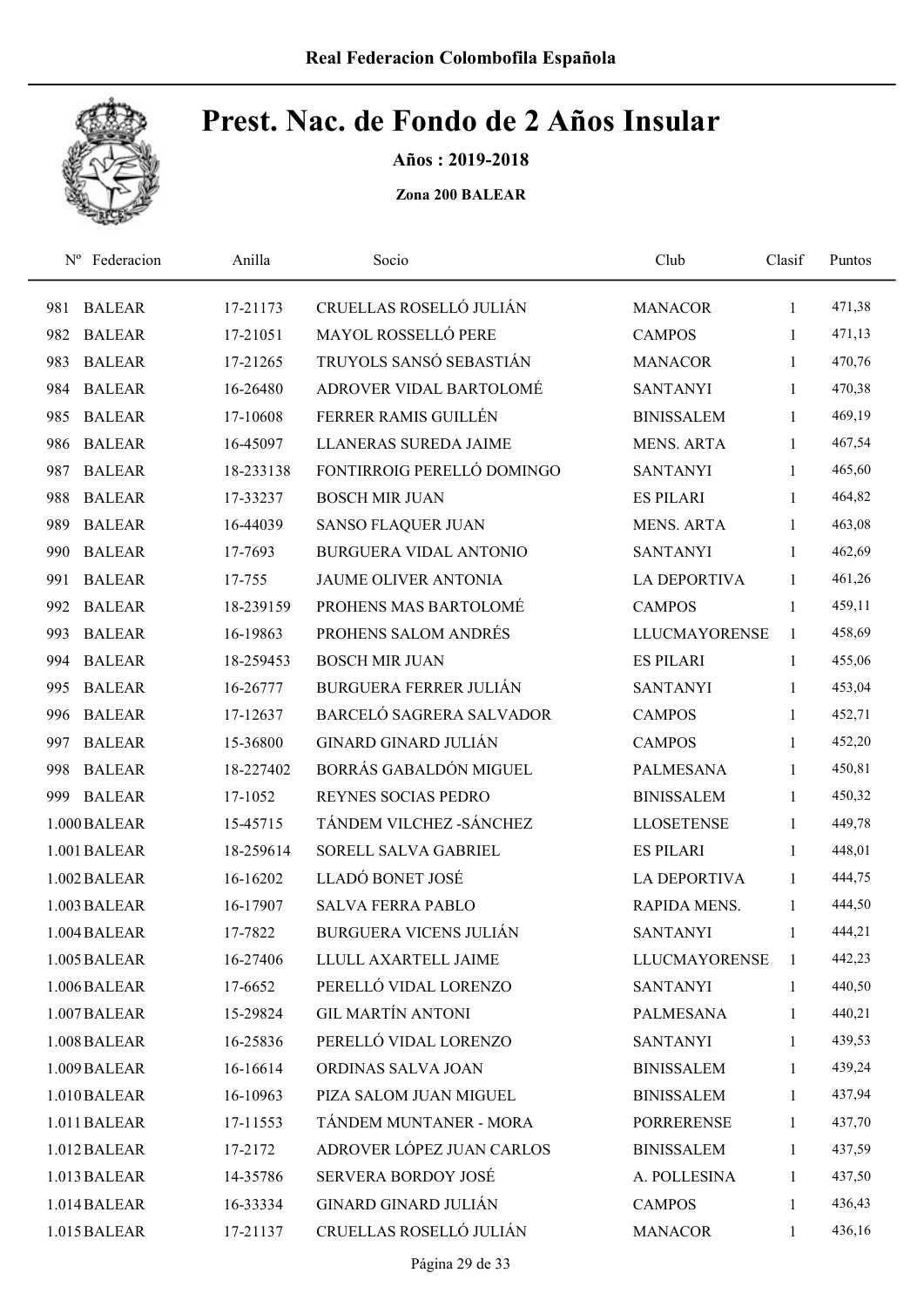

Años : 2019-2018

| Federacion<br>$N^{\rm o}$ | Anilla    | Socio                           | Club                 | Clasif       | Puntos |
|---------------------------|-----------|---------------------------------|----------------------|--------------|--------|
| 1.016 BALEAR              | 14-35611  | BARCELÓ SAGRERA SALVADOR        | <b>CAMPOS</b>        | $\mathbf{1}$ | 435,81 |
| 1.017 BALEAR              | 16-39681  | QUETGLAS GAMUNDI PEDRO          | <b>INQUENSE</b>      | 1            | 434,38 |
| 1.018 BALEAR              | 16-26385  | <b>BURGUERA VIDAL ANTONIO</b>   | <b>SANTANYI</b>      | 1            | 432,57 |
| 1.019 BALEAR              | 17-7621   | BURGUERA VIDAL ANTONIO          | <b>SANTANYI</b>      | 1            | 432,43 |
| 1.020 BALEAR              | 17-12922  | <b>GINARD LLADÓ JAIME</b>       | <b>CAMPOS</b>        | 1            | 430,38 |
| 1.021 BALEAR              | 16-41872  | VADELL FUSTER BUENAVENTURA      | <b>MANACOR</b>       | 1            | 430,06 |
| 1.022 BALEAR              | 16-25922  | PERELLÓ VIDAL LORENZO           | <b>SANTANYI</b>      | 1            | 429,20 |
| 1.023 BALEAR              | 18-241507 | OLLER MOJER MIGUEL ÁNGEL        | <b>LLUCMAYORENSE</b> | $\mathbf{1}$ | 425,70 |
| 1.024 BALEAR              | 17-14357  | LLULL AXARTELL JAIME            | <b>LLUCMAYORENSE</b> | 1            | 424,84 |
| 1.025 BALEAR              | 17-12604  | BARCELÓ SAGRERA SALVADOR        | <b>CAMPOS</b>        | 1            | 423,44 |
| 1.026 BALEAR              | 18-259276 | <b>SASTRE SANNA PABLO</b>       | <b>ES PILARI</b>     | 1            | 423,22 |
| 1.027 BALEAR              | 18-226969 | AMENGUAL ESTELRICH GREGORIO     | <b>INQUENSE</b>      | 1            | 422,62 |
| 1.028 BALEAR              | 16-19336  | <b>CREUS GARAU BARTOLOMÉ</b>    | <b>LLUCMAYORENSE</b> | $\mathbf{1}$ | 419,03 |
| 1.029 BALEAR              | 13-43889  | MARTÍ VALLES GUILLERMO          | <b>BINISSALEM</b>    | 1            | 418,11 |
| 1.030 BALEAR              | 16-28889  | <b>GORNALS FERRER MIGUEL A.</b> | <b>PORRERENSE</b>    | 1            | 418,00 |
| 1.031 BALEAR              | 18-235158 | <b>BALLESTER AMER ANTONIO</b>   | RAPIDA MENS.         | 1            | 417,95 |
| 1.032 BALEAR              | 16-41497  | VADELL NADAL SALVADOR           | <b>MANACOR</b>       | 1            | 416,95 |
| 1.033 BALEAR              | 11-43660  | LLADÓ BONET JOSÉ                | <b>LA DEPORTIVA</b>  | 1            | 415,78 |
| 1.034 BALEAR              | 17-12175  | <b>BARCELÓ GARCÍAS JAIME</b>    | <b>CAMPOS</b>        | $\mathbf{1}$ | 415,59 |
| 1.035 BALEAR              | 17-35979  | BARCELÓ TABERNER BARTOLOMÉ      | <b>LLUCMAYORENSE</b> | 1            | 415,01 |
| 1.036 BALEAR              | 15-49601  | SERRA BONET ANTONIO             | <b>SANTANYI</b>      | 1            | 405,18 |
| 1.037 BALEAR              | 17-12582  | <b>BARCELÓ SAGRERA SALVADOR</b> | <b>CAMPOS</b>        | 1            | 405,18 |
| 1.038 BALEAR              | 17-18026  | <b>BIBILONI JAUME ANTONIO</b>   | <b>BINISSALEM</b>    | 1            | 403,69 |
| 1.039 BALEAR              | 18-228098 | <b>REBASSA SASTRE MATIES</b>    | <b>PALMESANA</b>     | 1            | 403,51 |
| 1.040 BALEAR              | 15-44829  | <b>JAUME OLIVER ANTONIA</b>     | <b>LA DEPORTIVA</b>  | 1            | 402,92 |
| 1.041 BALEAR              | 17-12986  | <b>GINARD LLADÓ JAIME</b>       | <b>CAMPOS</b>        | 1            | 402,77 |
| 1.042 BALEAR              | 18-228368 | VERGER ROCA SEBASTIÁN           | PALMESANA            | 1            | 402,57 |
| 1.043 BALEAR              | 16-39544  | BUÑOLA QUETGLAS PEDRO A.        | <b>INQUENSE</b>      | 1            | 402,46 |
| 1.044 BALEAR              | 17-1295   | NICOLAU GAMUNDI SEBASTIA        | <b>INQUENSE</b>      | 1            | 400,18 |
| 1.045 BALEAR              | 16-46200  | <b>GINARD GINARD JULIÁN</b>     | <b>CAMPOS</b>        | $\mathbf{1}$ | 399,07 |
| 1.046 BALEAR              | 16-265328 | MAYOL ROSSELLÓ PERE             | <b>CAMPOS</b>        | $\mathbf{1}$ | 398,90 |
| 1.047 BALEAR              | 17-6576   | PERELLÓ VIDAL LORENZO           | <b>SANTANYI</b>      | 1            | 398,25 |
| 1.048 BALEAR              | 16-38998  | ADROVER LÓPEZ JUAN CARLOS       | <b>BINISSALEM</b>    | 1            | 396,61 |
| 1.049 BALEAR              | 15-45061  | PROHENS MAS BARTOLOMÉ           | <b>CAMPOS</b>        | 1            | 395,09 |
| 1.050 BALEAR              | 16-37630  | ARBABAN GHAFOORI AMIR HESSAM    | <b>BINISSALEM</b>    | $\mathbf{1}$ | 394,63 |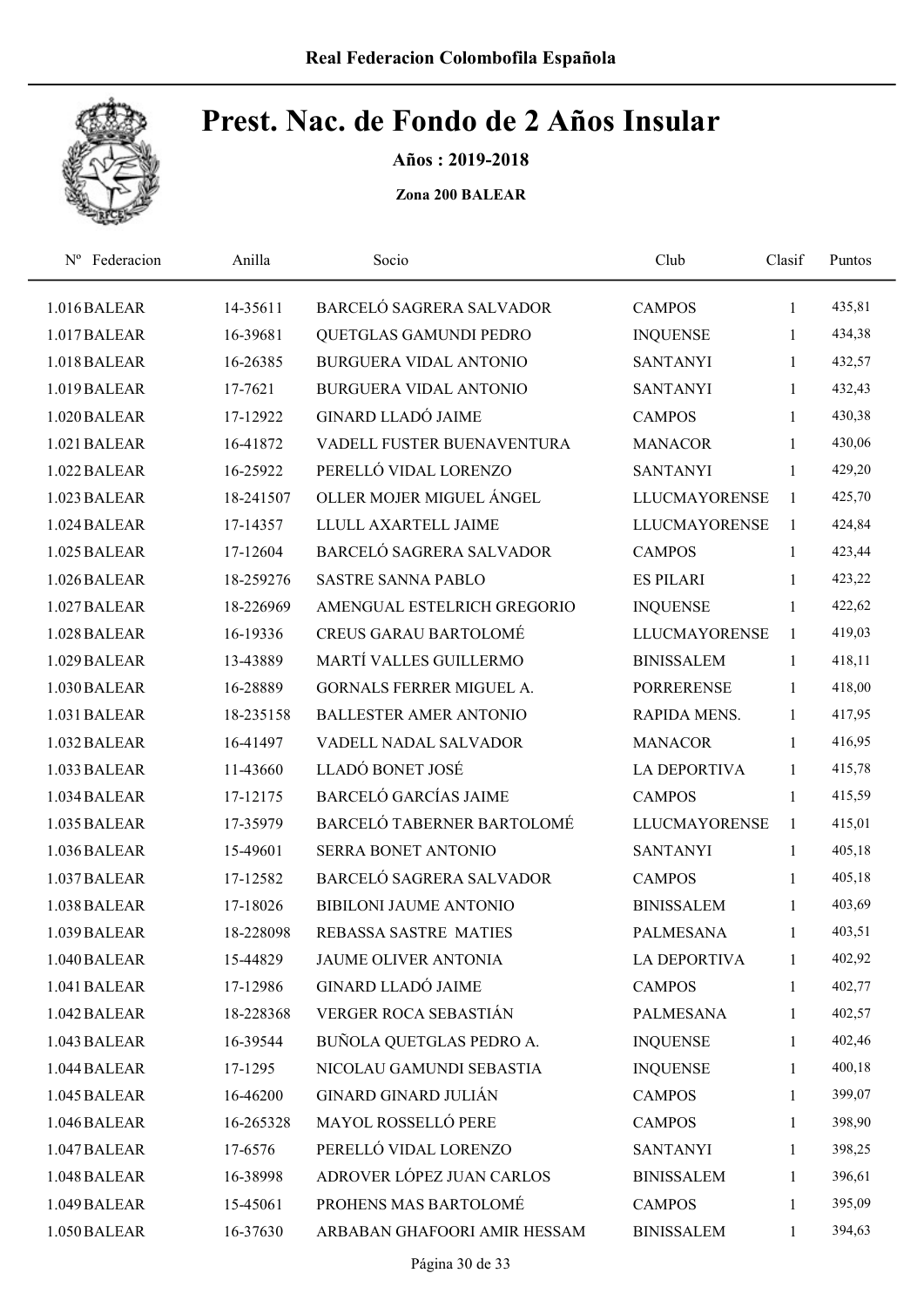

Años : 2019-2018

| Federacion<br>$N^{\rm o}$ | Anilla    | Socio                           | Club                 | Clasif       | Puntos |  |
|---------------------------|-----------|---------------------------------|----------------------|--------------|--------|--|
| 1.051 BALEAR              | 18-231199 | ADROVER LÓPEZ JUAN CARLOS       | <b>BINISSALEM</b>    | 1            | 393,16 |  |
| 1.052 BALEAR              | 17-15091  | BONET ESCALAS BERNARDO          | <b>LLUCMAYORENSE</b> | $\mathbf{1}$ | 392,30 |  |
| 1.053 BALEAR              | 17-14234  | LLULL AXARTELL JAIME            | <b>LLUCMAYORENSE</b> | $\mathbf{1}$ | 391,65 |  |
| 1.054 BALEAR              | 16-27707  | VILCHES VILCHES TORCUATO        | <b>ES PILARI</b>     | $\mathbf{1}$ | 390,60 |  |
| 1.055 BALEAR              | 18-227524 | BORRÁS GABALDÓN MIGUEL          | <b>PALMESANA</b>     | $\mathbf{1}$ | 390,37 |  |
| 1.056 BALEAR              | 17-10336  | COLL BARCELÓ ANTONIO            | RAPIDA MENS.         | $\mathbf{1}$ | 390,22 |  |
| 1.057 BALEAR              | 16-34713  | MOREY BARCELÓ SEBASTIÁN         | <b>RAPIDA MENS.</b>  | $\mathbf{1}$ | 387,74 |  |
| 1.058 BALEAR              | 18-240699 | OLLER MOJER MIGUEL ÁNGEL        | <b>LLUCMAYORENSE</b> | $\mathbf{1}$ | 387,23 |  |
| 1.059 BALEAR              | 17-10516  | MARTORELL FULLANA JAIME         | <b>BINISSALEM</b>    | $\mathbf{1}$ | 385,79 |  |
| 1.060 BALEAR              | 15-37217  | <b>SASTRE BARBERO LAUREANO</b>  | <b>CAMPOS</b>        | $\mathbf{1}$ | 384,30 |  |
| 1.061 BALEAR              | 16-26927  | SORELL SALVA GABRIEL            | <b>ES PILARI</b>     | $\mathbf{1}$ | 380,15 |  |
| 1.062 BALEAR              | 16-42535  | <b>MAYOL ROSSELLÓ PERE</b>      | <b>CAMPOS</b>        | $\mathbf{1}$ | 379,67 |  |
| 1.063 BALEAR              | 16-12316  | PONS VIDAL DAMIÁN               | <b>SANTANYI</b>      | $\mathbf{1}$ | 379,66 |  |
| 1.064 BALEAR              | 17-3626   | <b>GONZÁLEZ FERRER SALVADOR</b> | <b>PALMESANA</b>     | $\mathbf{1}$ | 378,60 |  |
| 1.065 BALEAR              | 17-33640  | SORELL SALVA GABRIEL            | <b>ES PILARI</b>     | $\mathbf{1}$ | 377,84 |  |
| 1.066 BALEAR              | 16-19787  | <b>SALVA FERRA PABLO</b>        | RAPIDA MENS.         | $\mathbf{1}$ | 377,07 |  |
| 1.067 BALEAR              | 14-36139  | <b>SALAS LLADÓ MIGUEL</b>       | A. POLLESINA         | $\mathbf{1}$ | 374,48 |  |
| 1.068 BALEAR              | 15-26276  | ABRINES COLL LLORENÇ            | <b>LLOSETENSE</b>    | $\mathbf{1}$ | 374,17 |  |
| 1.069 BALEAR              | 16-20825  | IGLESIAS ENGUIS JOAQUÍN         | <b>LLUCMAYORENSE</b> | 1            | 373,27 |  |
| 1.070 BALEAR              | 18-226867 | NICOLAU GAMUNDI SEBASTIA        | <b>INQUENSE</b>      | $\mathbf{1}$ | 372,12 |  |
| 1.071 BALEAR              | 16-44170  | LLANERAS SUREDA JAIME           | <b>MENS. ARTA</b>    | $\mathbf{1}$ | 372,10 |  |
| 1.072 BALEAR              | 17-32634  | MARTÍN VIDAL ANTONIO            | <b>ES PILARI</b>     | 1            | 371,56 |  |
| 1.073 BALEAR              | 18-235453 | TÁNDEM LORENTE CAÑELLAS         | <b>RAPIDA MENS.</b>  | $\mathbf{1}$ | 368,41 |  |
| 1.074 BALEAR              | 16-38419  | ADRÓVER FORNES CARLOS           | <b>BINISSALEM</b>    | $\mathbf{1}$ | 366,02 |  |
| 1.075 BALEAR              | 17-3471   | <b>GONZÁLEZ FERRER SALVADOR</b> | PALMESANA            | $\mathbf{1}$ | 360,90 |  |
| 1.076 BALEAR              | 15-47746  | <b>BALLESTER AMER ANTONIO</b>   | RAPIDA MENS.         | $\mathbf{1}$ | 358,67 |  |
| 1.077 BALEAR              | 16-25232  | MONSERRAT CLAR JUAN             | <b>SANTANYI</b>      | 1            | 357,36 |  |
| 1.078 BALEAR              | 13-34442  | PROHENS VICENS BARTOLOMÉ        | <b>CAMPOS</b>        | $\mathbf{1}$ | 354,81 |  |
| 1.079 BALEAR              | 15-32861  | SERVERA BORDOY JOSÉ             | A. POLLESINA         | 1            | 353,55 |  |
| 1.080 BALEAR              | 17-17765  | SALAS AMENGUAL ARNALDO          | <b>BINISSALEM</b>    | $\mathbf{1}$ | 352,80 |  |
| 1.081 BALEAR              | 17-19590  | JUAN JORDÁ JUAN FCO.            | <b>MENS. ARTA</b>    | $\mathbf{1}$ | 347,10 |  |
| 1.082 BALEAR              | 15-35201  | NADAL PERELLÓ GABRIEL           | <b>PORRERENSE</b>    | 1            | 345,51 |  |
| 1.083 BALEAR              | 17-18370  | PIZA SALOM JUAN MIGUEL          | <b>BINISSALEM</b>    | $\mathbf{1}$ | 343,43 |  |
| 1.084 BALEAR              | 15-54038  | CABOT BRUNET JUAN               | RAPIDA MENS.         | 1            | 340,01 |  |
| 1.085 BALEAR              | 15-34836  | GORNALS FERRER MIGUEL A.        | PORRERENSE           | $\mathbf{1}$ | 339,21 |  |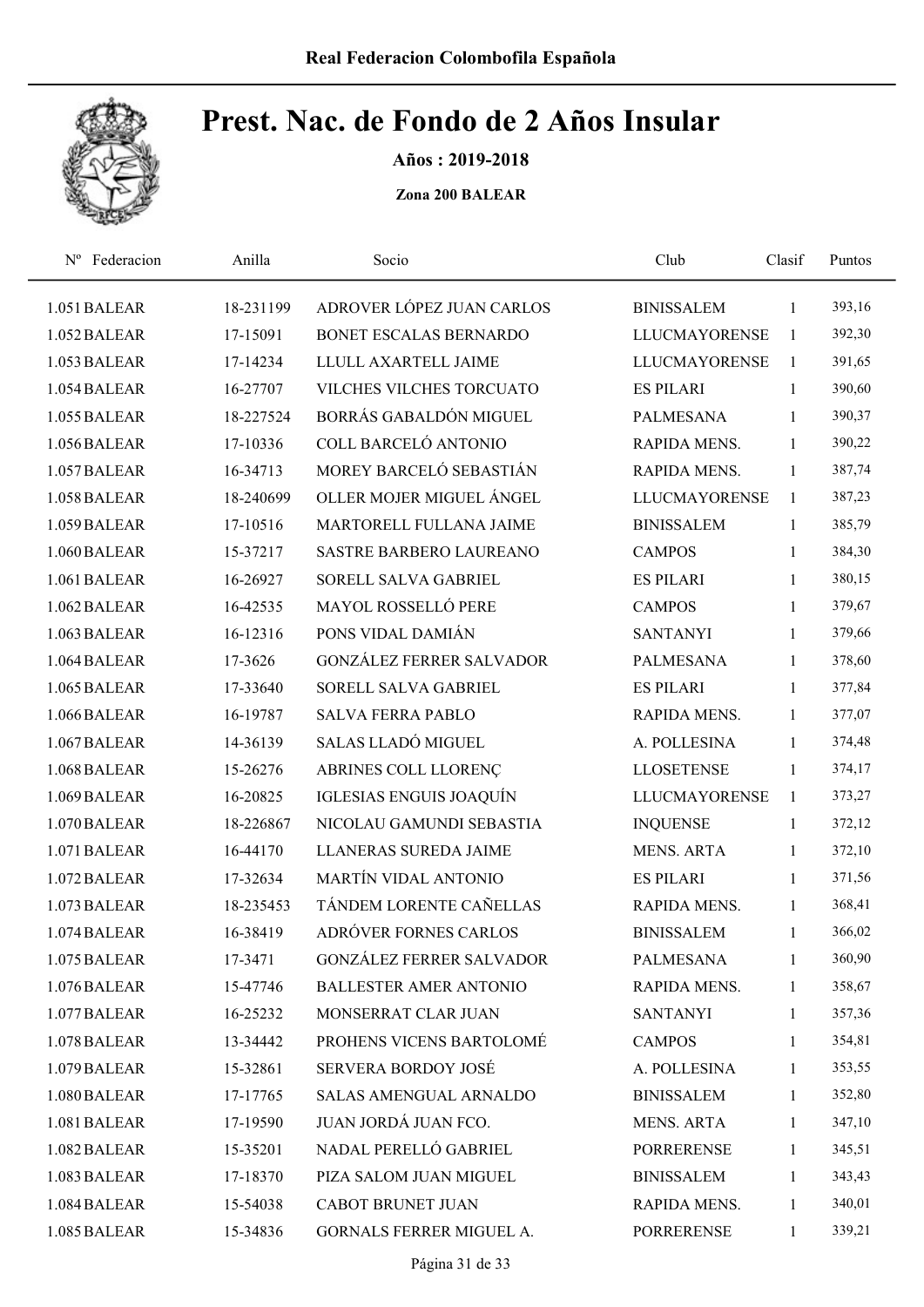

Años : 2019-2018

| Federacion<br>$N^{\rm o}$ | Anilla    | Socio                         | Club                 | Clasif       | Puntos |
|---------------------------|-----------|-------------------------------|----------------------|--------------|--------|
| 1.086 BALEAR              | 17-31959  | NÚÑEZ TORRES JUAN DE DIOS     | A. POLLESINA         | 1            | 338,85 |
| 1.087 BALEAR              | 16-18595  | COLL BARCELÓ ANTONIO          | RAPIDA MENS.         | 1            | 334,94 |
| 1.088 BALEAR              | 16-25158  | SERRA BONET ANTONIO           | <b>SANTANYI</b>      | 1            | 331,60 |
| 1.089 BALEAR              | 17-30780  | SÁEZ GOMILA JUAN              | A. POLLESINA         | 1            | 330,03 |
| 1.090 BALEAR              | 17-11375  | <b>CIRER FERRIOL TONI</b>     | <b>BINISSALEM</b>    | $\mathbf{1}$ | 328,51 |
| 1.091 BALEAR              | 17-33668  | SORELL SALVA GABRIEL          | <b>ES PILARI</b>     | $\mathbf{1}$ | 327,51 |
| 1.092 BALEAR              | 17-10812  | PUJOL CALAFELL ANTONIO        | <b>PORRERENSE</b>    | 1            | 325,37 |
| 1.093 BALEAR              | 14-38129  | NADAL PERELLÓ GABRIEL         | <b>PORRERENSE</b>    | 1            | 325,24 |
| 1.094 BALEAR              | 16-25907  | <b>BURGUERA VICENS JULIÁN</b> | <b>SANTANYI</b>      | 1            | 319,71 |
| 1.095 BALEAR              | 17-17822  | ORDINAS SALVA JOAN            | <b>BINISSALEM</b>    | 1            | 319,60 |
| 1.096 BALEAR              | 16-44238  | <b>GINARD NICOLAU PEDRO</b>   | <b>MENS. ARTA</b>    | 1            | 319,39 |
| 1.097 BALEAR              | 17-14860  | MONSERRAT RAFAL JULIÁN        | <b>LLUCMAYORENSE</b> | 1            | 316,18 |
| 1.098 BALEAR              | 17-13598  | ABRAHAM VILA SEBASTIÁN        | <b>CAMPOS</b>        | 1            | 315,86 |
| 1.099 BALEAR              | 17-13481  | ABRAHAM VILA SEBASTIÁN        | <b>CAMPOS</b>        | $\mathbf{1}$ | 315,86 |
| 1.100 BALEAR              | 16-29494  | ARBONA FORNERS ANTONIO        | <b>BINISSALEM</b>    | $\mathbf{1}$ | 310,18 |
| 1.101 BALEAR              | 17-13151  | LLADÓ MAS BÁRBARA MAGDALENA   | <b>CAMPOS</b>        | $\mathbf{1}$ | 309,03 |
| 1.102 BALEAR              | 18-226457 | <b>TORRENS PLANAS MIGUEL</b>  | <b>INQUENSE</b>      | 1            | 308,73 |
| 1.103 BALEAR              | 16-26897  | SORELL SALVA GABRIEL          | <b>ES PILARI</b>     | 1            | 304,84 |
| 1.104 BALEAR              | 17-256995 | PROHENS SALOM ANDRÉS          | <b>LLUCMAYORENSE</b> | 1            | 303,63 |
| 1.105 BALEAR              | 16-18434  | COLL BARCELÓ ANTONIO          | RAPIDA MENS.         | 1            | 301,01 |
| 1.106 BALEAR              | 16-41671  | MAYOL ROSSELLÓ PERE           | <b>CAMPOS</b>        | 1            | 299,82 |
| 1.107 BALEAR              | 17-33097  | FIDALGO BESTARD MIGUEL        | RAPIDA MENS.         | $\mathbf{1}$ | 298,74 |
| 1.108 BALEAR              | 16-29588  | MARTORELL FULLANA JAIME       | <b>BINISSALEM</b>    | $\mathbf{1}$ | 297,60 |
| 1.109 BALEAR              | 16-20121  | MONSERRAT RAFAL JULIÁN        | <b>LLUCMAYORENSE</b> | 1            | 297,08 |
| 1.110 BALEAR              | 15-48577  | <b>BURGUERA FERRER JULIÁN</b> | <b>SANTANYI</b>      | 1            | 295,94 |
| 1.111 BALEAR              | 15-49494  | PERELLÓ VIDAL ANTONIO         | <b>SANTANYI</b>      | 1            | 294,02 |
| 1.112 BALEAR              | 17-33007  | FIDALGO BESTARD MIGUEL        | RAPIDA MENS.         | 1            | 293,77 |
| 1.113 BALEAR              | 17-11677  | GONZÁLEZ SITJAR JOSÉ MANUEL   | <b>PORRERENSE</b>    | $\mathbf{1}$ | 293,72 |
| 1.114 BALEAR              | 15-29060  | CONESA MUÑOZ XAVIER           | <b>MENS. ARTA</b>    | $\mathbf{1}$ | 292,70 |
| 1.115 BALEAR              | 17-30801  | MUNTANER ORELL JOSÉ           | A. POLLESINA         | $\mathbf{1}$ | 292,28 |
| 1.116 BALEAR              | 15-32493  | BORRÁS GABALDÓN MIGUEL        | PALMESANA            | $\mathbf{1}$ | 291,12 |
| 1.117 BALEAR              | 16-24258  | ARBABAN GHAFOORI AMIR HESSAM  | <b>BINISSALEM</b>    | $\mathbf{1}$ | 286,57 |
| 1.118 BALEAR              | 17-34206  | POU MESQUIDA JAIME            | <b>MANACOR</b>       | $\mathbf{1}$ | 285,73 |
| 1.119 BALEAR              | 16-24768  | SALAS AMENGUAL ARNALDO        | <b>BINISSALEM</b>    | 1            | 285,13 |
| 1.120 BALEAR              | 17-7630   | BURGUERA VIDAL ANTONIO        | <b>SANTANYI</b>      | $\mathbf{1}$ | 282,33 |